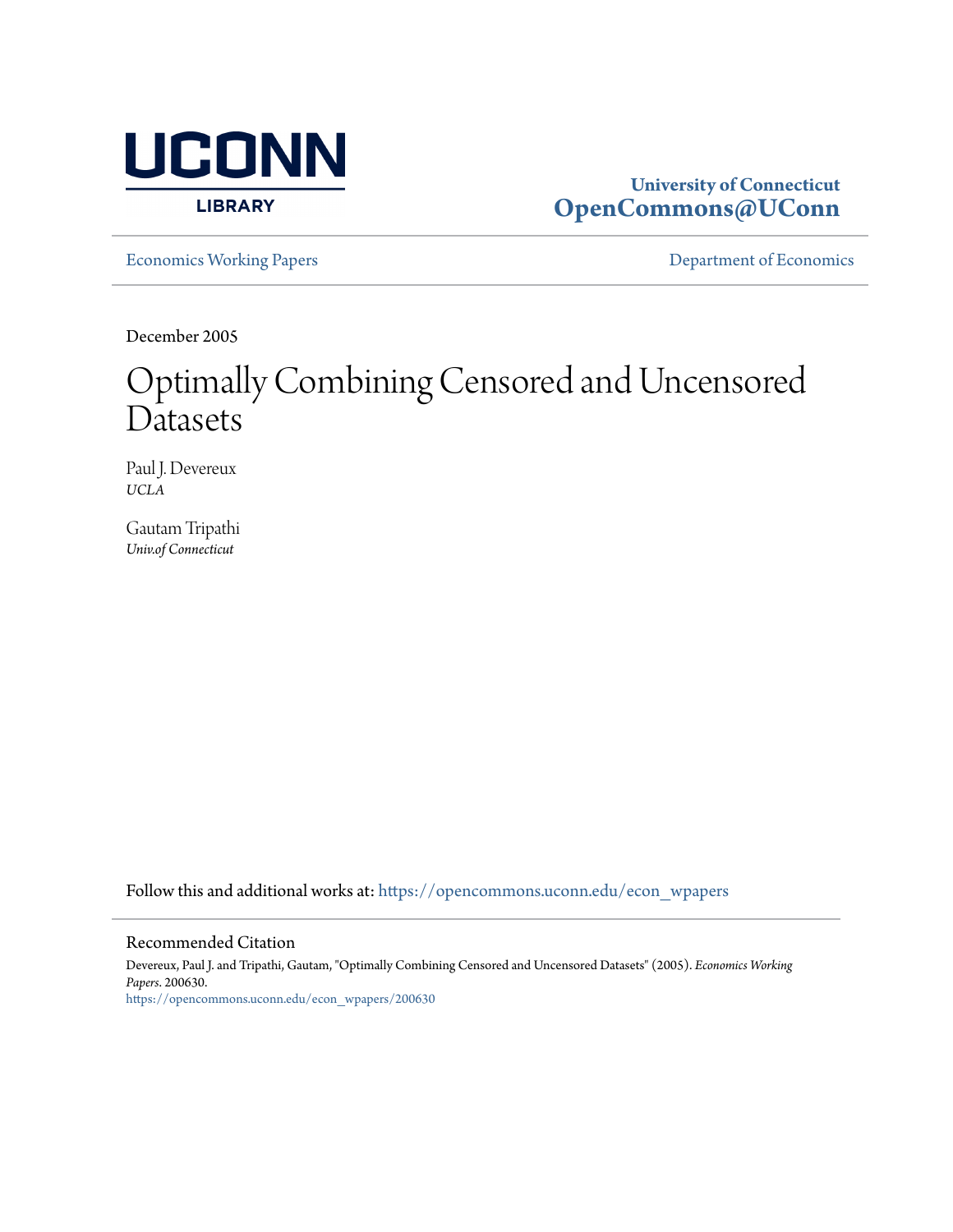

# *Department of Economics Working Paper Series*

# **Optimally Combining Censored and Uncensored Datasets**

Paul J. Devereux UCLA

Gautam Tripathi University of Connecticut

Working Paper 2005-10R

December 2005

341 Mansfield Road, Unit 1063 Storrs, CT 06269–1063 Phone: (860) 486–3022 Fax: (860) 486–4463 http://www.econ.uconn.edu/

This working paper is indexed on RePEc, http://repec.org/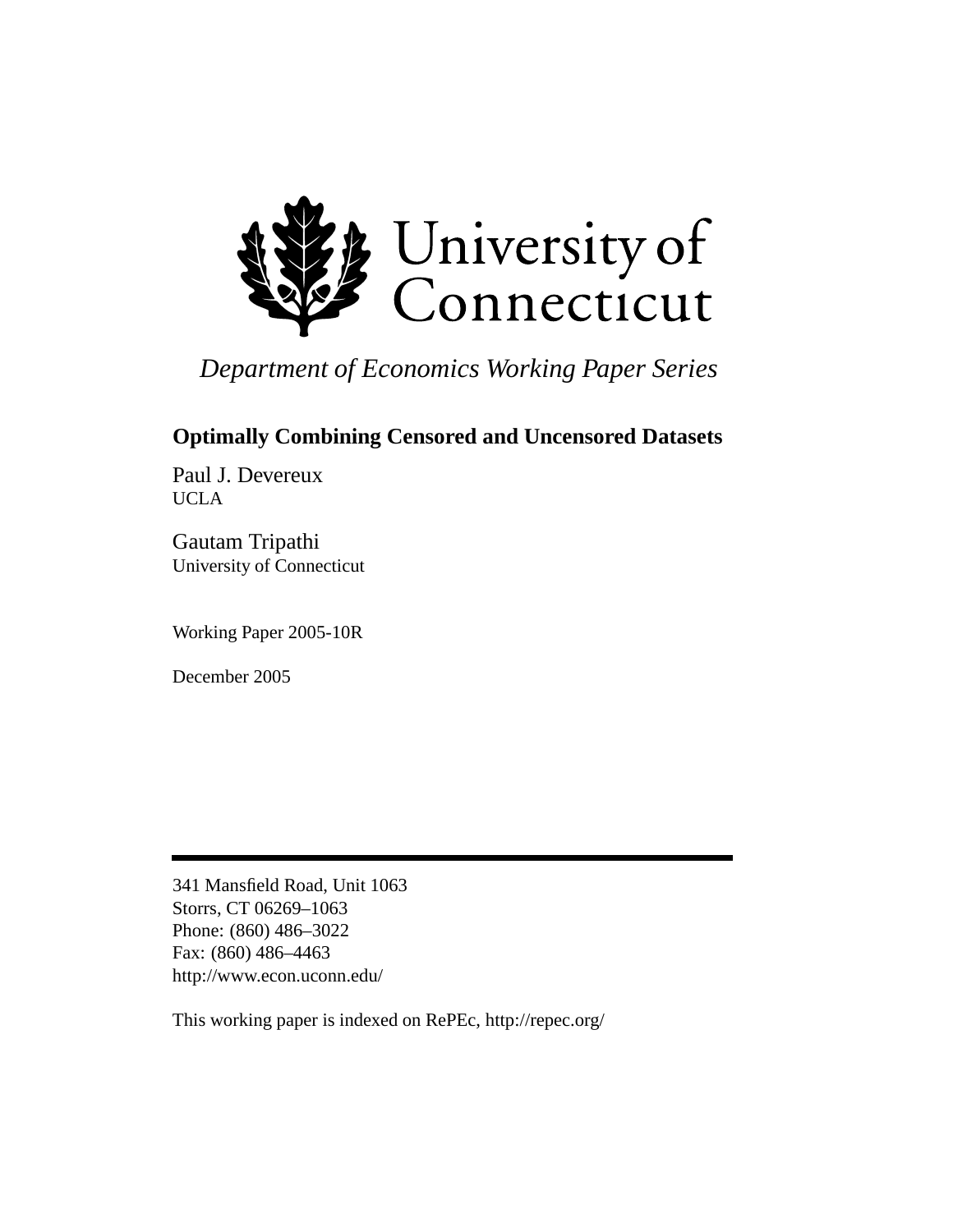### **Abstract**

Economists and other social scientists often face situations where they have access to two datasets that they can use but one set of data suffers from censoring or truncation. If the censored sample is much bigger than the uncensored sample, it is common for researchers to use the censored sample alone and attempt to deal with the problem of partial observation in some manner. Alternatively, they simply use only the uncensored sample and ignore the censored one so as to avoid biases. It is rarely the case that researchers use both datasets together, mainly because they lack guidance about how to combine them. In this paper, we develop a tractable semiparametric framework for combining the censored and uncensored datasets so that the resulting estimators are consistent, asymptotically normal, and use all information optimally. When the censored sample, which we refer to as the master sample, is much bigger than the uncensored sample (which we call the refreshment sample), the latter can be thought of as providing identification where it is otherwise absent. In contrast, when the refreshment sample is large and could typically be used alone, our methodology can be interpreted as using information from the censored sample to increase effciency. To illustrate our results in an empirical setting, we show how to estimate the effect of changes in compulsory schooling laws on age at first marriage, a variable that is censored for younger individuals. We also demonstrate how refreshment samples for this application can be created by matching cohort information across census datasets.

#### **Journal of Economic Literature Classification:** C14, C24, C34, C51

**Keywords:** Censoring, Empirical Likelihood, GMM, Refreshment samples, Truncation

An earlier version of this paper was titled "Combining datasets to overcome selection caused by censoring and truncation in moment based models". We thank Don Andrews, Moshe Buchinsky, Ken Couch, Graham Elliott, Jin Hahn, Phil Haile, Jim Heckman, Yuichi Kitamura, Arthur Lewbel, Taisuke Otsu, Geert Ridder, Yixiao Sun, Allan Timmermann, Hal White, and participants at several seminars for helpful suggestions and conversations. Financial support from the NSF (Devereux) and the University of Connecticut graduate school (Tripathi) is also gratefully acknowledged.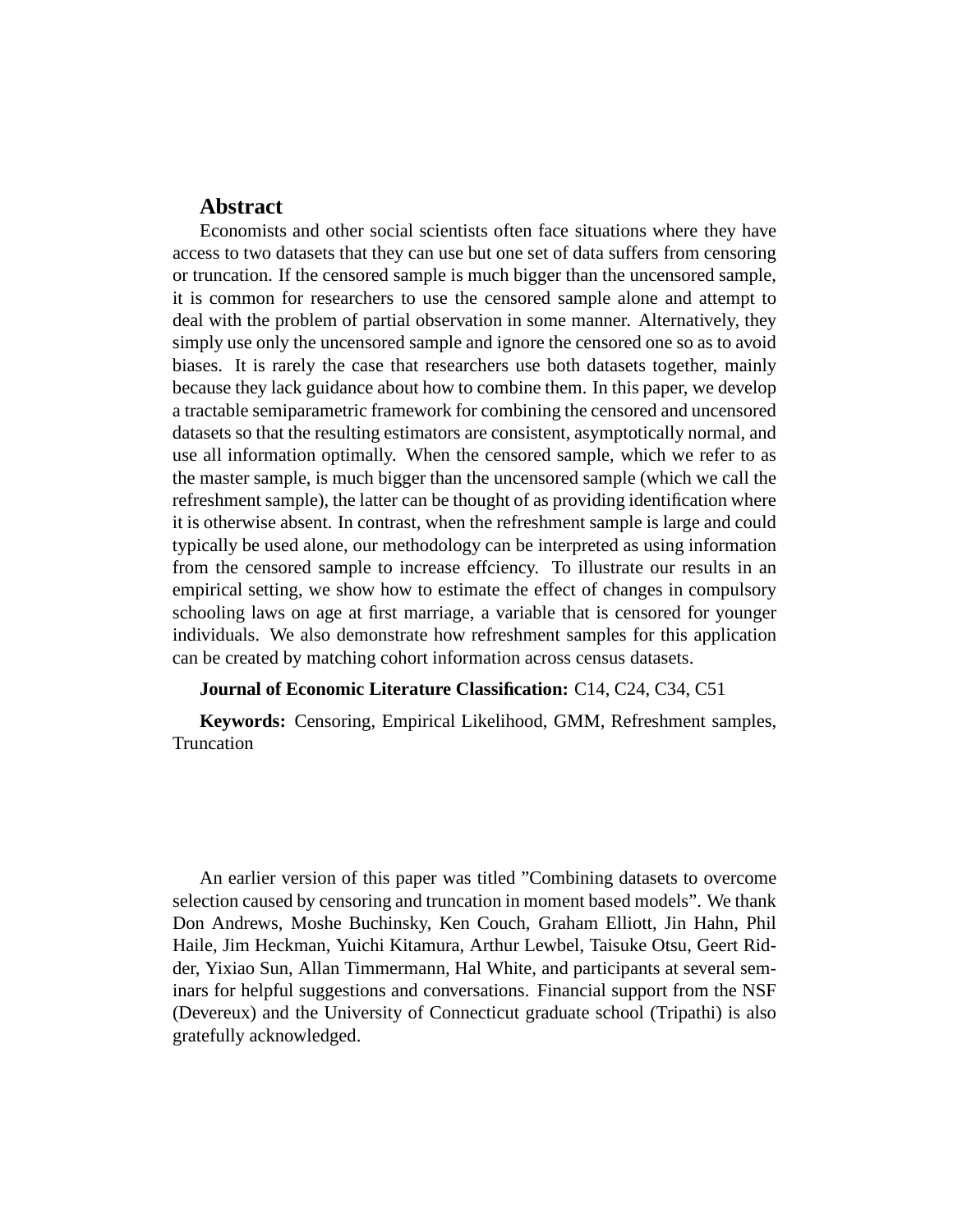#### 1. INTRODUCTION

In applied research, economists often face situations in which they have access to two datasets that they can use but one set of data suffers from censoring or truncation. In some cases, especially if the censored sample is larger, researchers use it and attempt to deal with the problem of partial observation in some manner<sup>1</sup>. In other cases, economists simply use the clean or uncensored sample and ignore the censored one so as to avoid biases. It is rare that researchers utilize both datasets. Instead, they have to choose between the two mainly because they lack guidance about how to combine them.

In this paper, we develop a methodology based on the generalized method of moments (GMM) that allows the censored and uncensored datasets to be combined in a tractable manner so that the resulting estimators are consistent, asymptotically normal, and use all information optimally<sup>2</sup>. When the censored sample, henceforth referred to as the *master* sample, is much bigger than the clean or the *refreshment* sample, one can think of the addition of the clean sample as providing identification where it is otherwise absent. In contrast, when the datasets are of similar sizes so the clean dataset could typically be used alone, our methodology can be interpreted as using information from the censored sample to increase efficiency. In fact, we show that using the refreshment sample alone leads to estimators that are asymptotically inefficient, revealing that there is information in censored or truncated samples that can be exploited to enable more efficient estimation. The existence of refreshment samples should not be regarded as being an overly restrictive requirement. As we show in Section [6,](#page-17-0) they can often be constructed by creatively matching existing datasets.

We demonstrate how efficiently combining two datasets allows standard moment based inference with censored or truncated data to go through without imposing parametric, independence, symmetry, quantile, or "special regressor" restrictions as done in the existing literature and without doing any nonparametric smoothing. The biggest appeal is the simplicity of our estimators. For instance, unlike quantile restriction models, there is no need to restrict attention to applications where only scalar-valued continuously distributed random variables are censored or truncated, or use any nonparametric smoothing procedures to estimate asymptotic

<sup>&</sup>lt;sup>1</sup>A comprehensive survey of the econometric literature on censoring and truncation is beyond the scope of our paper. Readers interested in this should see, e.g., Hausman and Wise (1976, 1977), Heckman (1976, 1979), Maddala (1983), Amemiya (1984), Powell (1984, 1986a, 1986b, 1994), Chamberlain (1986), Duncan (1986), Fernandez (1986), Horowitz (1986, 1988), Newey (1988), Newey and Powell (1990), Lee (1993a, 1993b), Honoré and Powell (1994), Manski (1995), Buchinsky and Hahn (1998), Chen and Khan (2001), Khan and Powell (2001), Khan and Lewbel (2003), and the many references therein.

<sup>&</sup>lt;sup>2</sup>In a previous version of this paper, which also included efficient estimation of distribution functions, we had shown that the results obtained here also hold for the empirical likelihood approach that is rapidly gaining popularity in econometrics. However, in order to keep our presentation concise, we have eliminated results on empirical likelihood and cdf estimation from this version.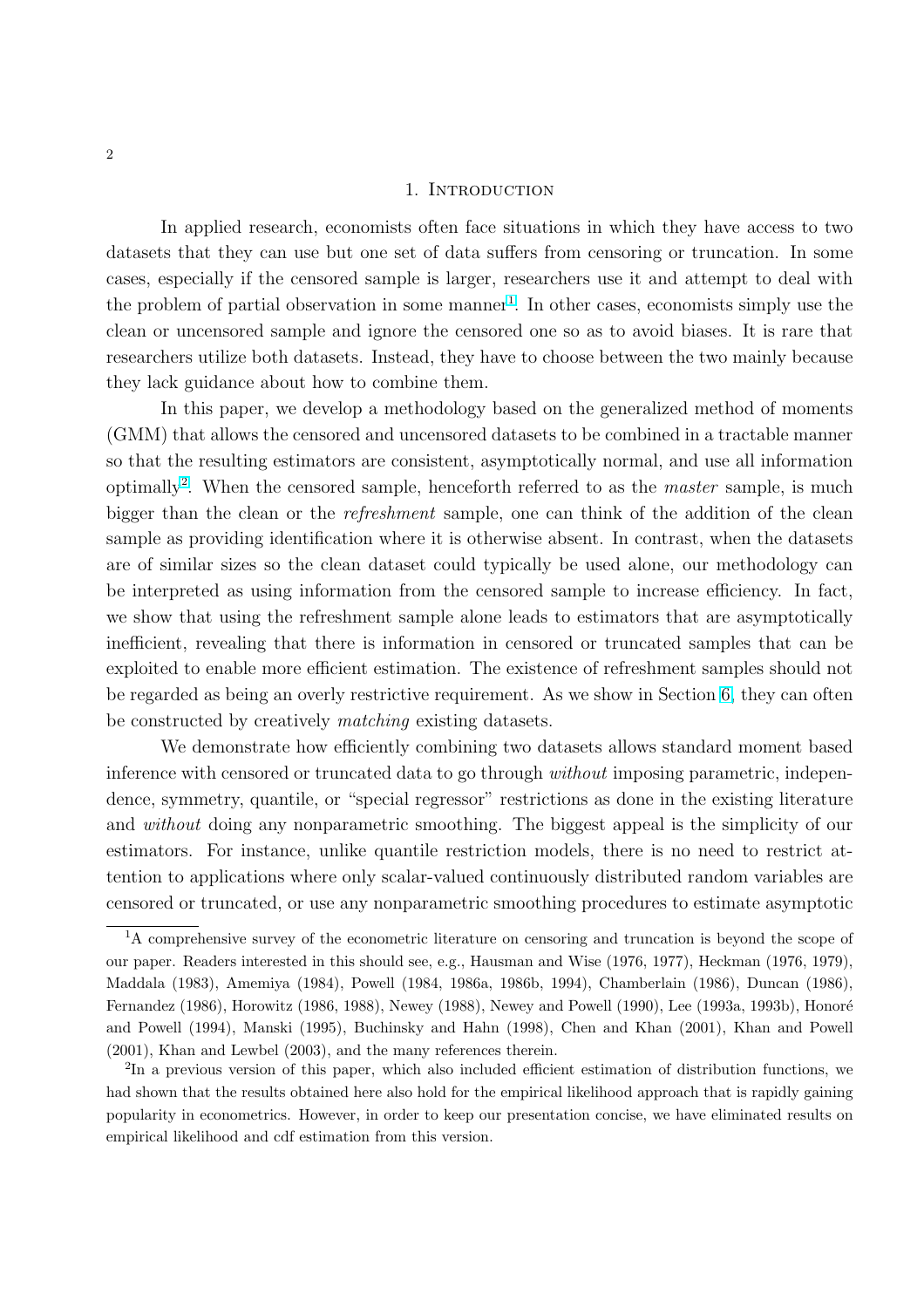<span id="page-4-0"></span>variances. Extension to the case where more than one random variable (discrete or continuous) is censored or truncated is straightforward and the usual analogy principle that delivers standard errors for GMM works here as well. Access to the refreshment sample also means that incompleteness of the data does not complicate identification conditions. Selection probabilities in this paper are fully nonparametric, i.e., completely unknown and unrestricted.

Semiparametric inference with censored data thus far seems to have focused mainly on linear regression models where only the response variable is censored or truncated. The present work extends the literature in a significant manner to include nonlinear models and multiple censored or truncated variables. The treatment proposed here is general enough to handle censoring and truncation of some or all coordinates of both endogenous and exogenous variables and the results obtained here are applicable to a large class of potentially overidentified models which nest linear regression as a special case; e.g., the ability to handle instrumental variables (IV) models permits semiparametric inference in Box-Cox type models using censored or truncated data without imposing parametric or quantile restrictions. Though the idea of combining datasets has been explored earlier<sup>3</sup>, the use of matching to facilitate efficient moment based inference in overidentified models with censored or truncated data seems to be new to the literature and the results in this paper cannot be found in any of the references cited here.

The paper is organized as follows. In Section 2 we set up censoring or truncation of random vectors in a moment based framework. Section [3](#page-9-0) models the data combination process and Section [4](#page-10-0) shows how censored data can be combined with a refreshment sample to do efficient semiparametric inference; Section [5](#page-15-0) does the same with truncated data. Section [6](#page-17-0) contains an interesting application where refreshment samples are obtained by matching census datasets. Section [7](#page-23-0) concludes by addressing some topics for future research.

#### 2. Censoring and truncation in a moment based framework

Let the triple  $(Z^*, f^*, \mu^*)$  describe the *target* population, i.e., the population for which inference is to be drawn, where  $Z^*$  is a random vector<sup>4</sup> in  $\mathbb{R}^d$  that denotes an observation from the target population and  $f^*$  the unknown density of  $Z^*$  w.r.t some dominating measure  $\mu^* = \otimes_{i=1}^d \mu_i^*$ . Since  $Z^*$  can have discrete components, the  $\mu_i^*$ 's need not all be Lebesgue measures. Similarly, let  $(Z, f, \mu)$  represent the *realized* population, i.e., the observed data, where Z denotes the resulting observation and f its density w.r.t a dominating measure  $\mu = \otimes_{i=1}^d \mu_i$ . In this paper, f is different from  $f^*$  because some or all coordinates of  $Z^*$  are censored, or, truncated.

<sup>3</sup>See, e.g., Angrist and Kreuger (1992), Arellano and Meghir (1992), Hirano, Imbens, Ridder, and Rubin (2001), Hu and Ridder (2003), Ridder and Moffitt (2003), Chen, Hong, and Tarozzi (2004), Chen, Hong, and Tamer (2005), Ichimura and Martinez-Sanchis (2005), and the references therein.

<sup>4</sup>Following usual mathematical convention, "vector" means a column vector.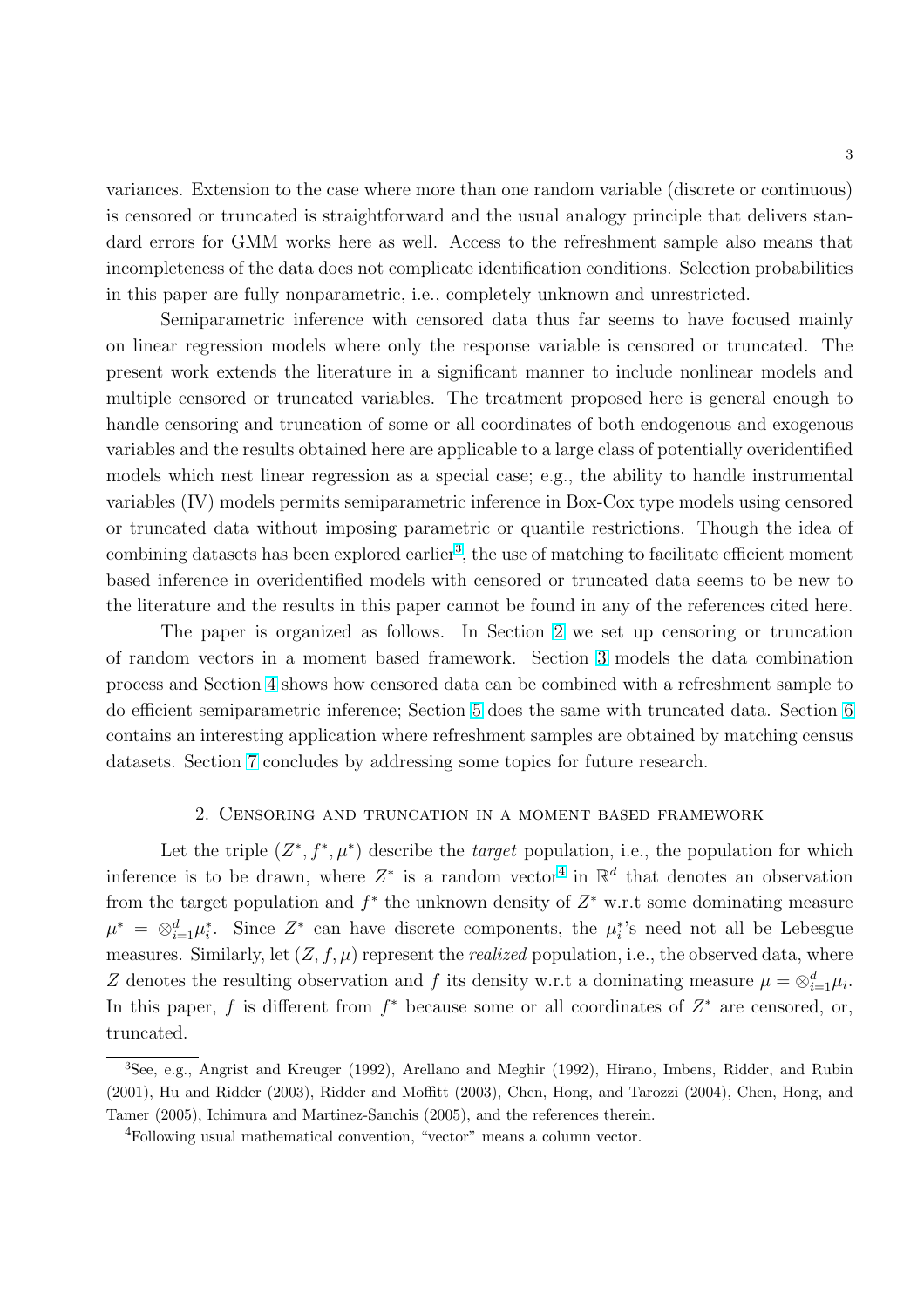<span id="page-5-0"></span>The econometric models we consider can be expressed as moment conditions in the target population<sup>5</sup>. So let  $\Theta$  be a subset of  $\mathbb{R}^p$  such that

$$
\mathbb{E}_{f^*}\{g(Z^*,\theta^*)\} = 0 \quad \text{for some } \theta^* \in \Theta,
$$
\n(2.1)

where g is a  $q \times 1$  vector of known functions with  $q \geq p$  and  $\mathbb{E}_{f^*}$  denotes expectation w.r.t  $f^*$ . Well-known examples of  $(2.1)$  include linear and nonlinear regression models and multivariate simultaneous equations models. The class of models defined in (2.1) also contains IV models derived from conditional moment restrictions in the target population.

2.1. Censoring. If  $Z^*$  is fully observed, then  $(2.1)$  is easily handled; see, e.g., Newey and McFadden (1994). But in many cases economists cannot fully observe  $Z^*$ . For instance, variables often get censored due to administrative reasons; e.g., government agencies routinely "top-code" income data before releasing it for public use. Similarly, studies investigating the length of unemployment spells can terminate prematurely due to financial constraints before all subjects have found employment. So suppose that all coordinates of  $Z^*$  are right-censored; i.e., instead of observing  $Z^*$  we observe the random variable  $Z = (Z^{(1)}, \ldots, Z^{(d)})_{d \times 1}$ , where  $\overline{a}$ 

$$
Z^{(i)} = \begin{cases} Z^{*(i)} & \text{if } Z^{*(i)} < c^{(i)} \\ c^{(i)} & \text{otherwise} \end{cases} \quad \text{for } i = 1, \dots, d
$$

and  $c = (c^{(1)}, \ldots, c^{(d)})$  is a  $d \times 1$  vector of known constants<sup>6</sup>.

We allow for the possibility that some components of  $Z^*$  may not be censored. If, say, the *i*th coordinate of  $Z^*$  is not subject to censoring, simply set  $c^{(i)} = \infty$ ; if the *i*th and *j*th coordinates of  $Z^*$ , denoted by  $Z^{*(i,j)}$ , are not subject to censoring, then set  $c^{(i,j)} = (\infty, \infty)$ ; etc.. Hence, in applications where the target variable  $Z^*$  can be decomposed into endogenous and exogenous parts as  $(Y^*, X^*)$ , we can handle situations where only  $Y^*$  is censored (pure endogenous censoring), or only  $X^*$  is censored (pure exogenous censoring), or only some coordinates of either variables are censored<sup>7</sup>. Left censoring of, say, the *i*th, *j*th, and *k*th coordinates can also be accommodated by replacing  $Z^{*(i,j,k)}$  with  $-Z^{*(i,j,k)}$  and  $c^{(i,j,k)}$  with  $-c^{(i,j,k)}$ .

<sup>&</sup>lt;sup>5</sup>Since economic theory attributes outcomes at the micro level to optimizing behavior on the part of firms or individuals, moment based models arise naturally in microeconometrics as solutions to the first order conditions of the stochastic optimization problems economic agents are assumed to solve. Hence, such models are particularly important for structural estimation

<sup>&</sup>lt;sup>6</sup>The results obtained in this paper continue to hold in a more general *fixed* censoring framework where the censoring point is modelled as a random variable C with unknown distribution such that C is observed for censored as well as uncensored observations; see, e.g., the application in Section [6.](#page-17-0)

<sup>&</sup>lt;sup>7</sup>The term "exogenous" is, strictly speaking, an abuse of terminology since  $(2.1)$  does not involve any conditioning although, as mentioned earlier, (2.1) does nest IV models based on conditional moment restrictions. Therefore, the careful reader may want to substitute "censoring (resp. truncation) based on explanatory variables" for "exogenous censoring (resp. truncation)" whenever the latter is encountered.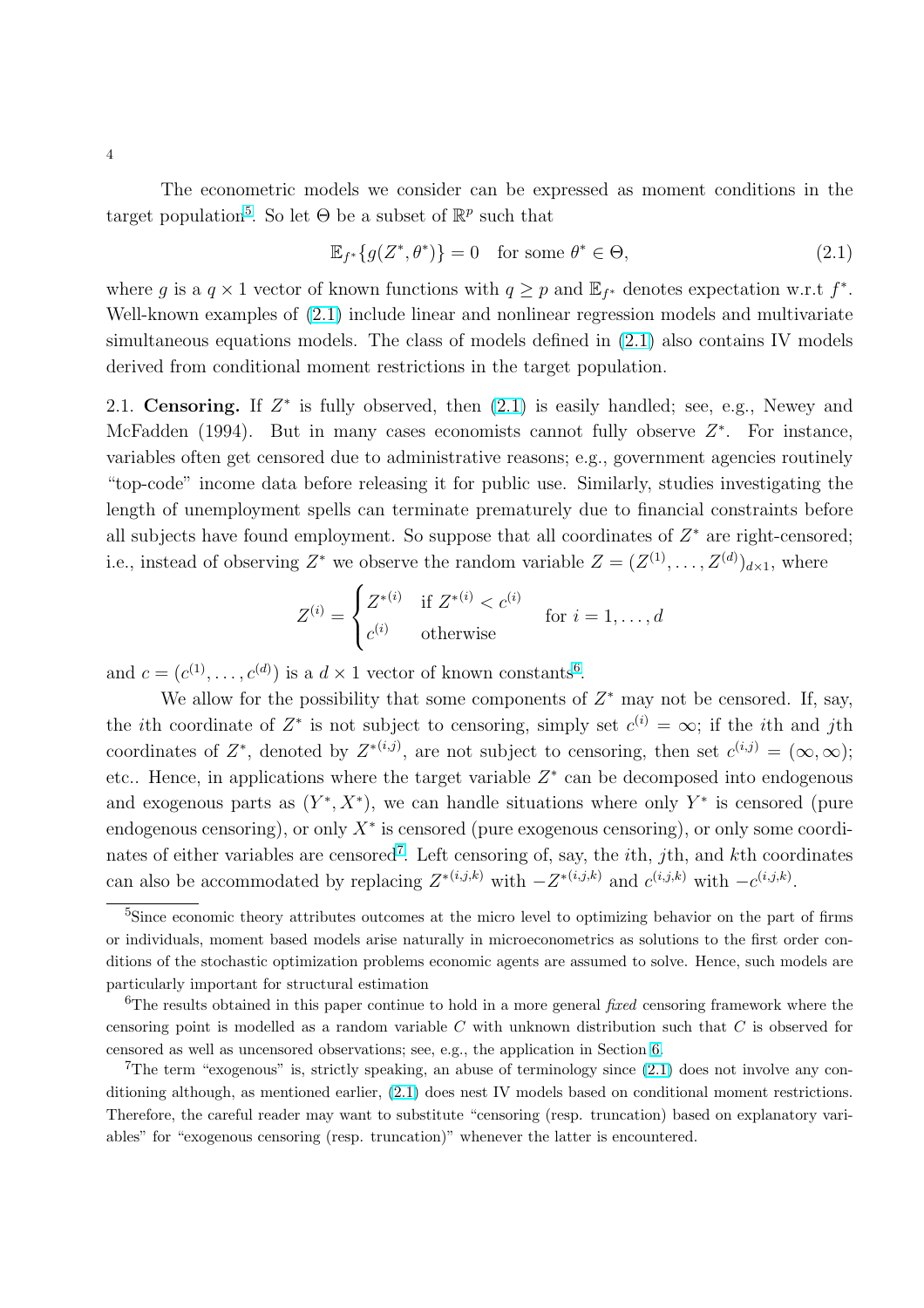<span id="page-6-0"></span>Let  $S^*(c) \stackrel{\text{def}}{=} \Pr_{f^*}(Z^{*(1)} > c^{(1)}, \ldots, Z^{*(d)} > c^{(d)})$  denote the probability that all coordinates of  $Z^*$  are censored. Also, let  $\delta_c$  be the Dirac measure at c, i.e.,  $\delta_c(A) = \mathbb{1}(c \in A)$ , where  $\mathbb{1}$ is the indicator function. To keep matters simple, we assume that  $\mu^*$  does not place any mass at c. This assumption, which can be relaxed at the cost of greater mathematical complexity, is weaker than requiring  $\mu^*$  to be a Lebesgue measure (the usual assumption made for censored regression models).

If  $d = 1$ , the density of Z w.r.t the dominating measure  $\mu = \mu^* + \delta_c$  is given by

$$
f(z) = f^*(z) \mathbb{1}(z < c) + S^*(c) \mathbb{1}(z = c).
$$
 (2.2)

The density of Z when it is vector valued is also straightforward to derive but requires some additional notation. So let  $Z^{*- (i,j,k)}$  denote coordinates of  $Z^*$  that remain after the *i*th, *j*th, and kth ones have been deleted,  $f_{-(i,j,k)}^*$  the joint density of  $Z^{*- (i,j,k)}$ , and  $f_{i,j,k|-(i,j,k)}^*$  the conditional density of  $Z^{*(i,j,k)}$  given  $Z^{*(-(i,j,k)}$ . Then, letting  $S^*_{i,j,k}|_{(-(i,j,k)}(c^{(i,j,k)})$  denote the conditional probability that  $Z^{*(i,j,k)}$  are censored given  $Z^{*- (i,j,k)}$ , it is easy to show that for  $d > 1$  the density of Z w.r.t  $\mu = \otimes_{i=1}^d \mu_i$ , where  $\mu_i = \mu_i^* + \delta_c^{(i)}$ , is given by

$$
f(z) = f^*(z) \mathbb{1}(z < c) + \sum_{r=1}^{d-1} \sum_{i_1=1}^{d-r+1} \sum_{i_2=i_1+1}^{d-r+2} \dots \sum_{i_r=i_{r-1}+1}^{d} S^*_{i_1,\dots,i_r|-(i_1,\dots,i_r)}(c^{(i_1,\dots,i_r)}) f^*_{-(i_1,\dots,i_r)}(z^{-(i_1,\dots,i_r)})
$$
  
 
$$
\times \mathbb{1}(z^{(i_1,\dots,i_r)} = c^{(i_1,\dots,i_r)}, z^{-(i_1,\dots,i_r)} \leq c^{-(i_1,\dots,i_r)}) + S^*(c) \mathbb{1}(z = c), \quad (2.3)
$$

where  $\leq$  denotes element-by-element strict inequality, i.e.,  $\mathbb{1}(z \leq c) = \prod_{i=1}^{d} \mathbb{1}(z^{(i)} < c^{(i)}).$  Of course,  $z = c$  is element-by-element equality, i.e.,  $\mathbb{1}(z = c) = \prod_{i=1}^{d} \mathbb{1}(z^{(i)} = c^{(i)})$ . The realized density f has support  $(-\infty, c^{(1)}] \times ... \times (-\infty, c^{(d)}]$  with a mass point at c.

2.2. Truncation. Sometimes censoring is so severe that the target variable is completely unobserved outside a certain region. This phenomenon is called truncation; e.g., in many job training programs subjects are allowed entry only if their household income falls below a certain level. If  $Z^*$  is a truncated random variable, then instead of  $Z^*$  we observe  $\overline{a}$ 

$$
Z = \begin{cases} Z^* & \text{if } Z^* \in T \\ \text{unobserved} & \text{otherwise,} \end{cases}
$$

where T denotes a known region in  $\mathbb{R}^d$  such that  $Z^*$  lies in T with positive probability. In this case, the density of  $Z$  w.r.t  $\mu^*$  is given by

$$
f(z) = \frac{f^*(z) \mathbb{1}(z \in T)}{\int_T f^*(z) d\mu^*}.
$$
\n(2.4)

Note that f has support T. As before, we allow for the possibility that some coordinates of  $Z^*$ may not be truncated: In typical applications, T will be a rectangle of the form  $I_1 \times \ldots \times I_d$ ,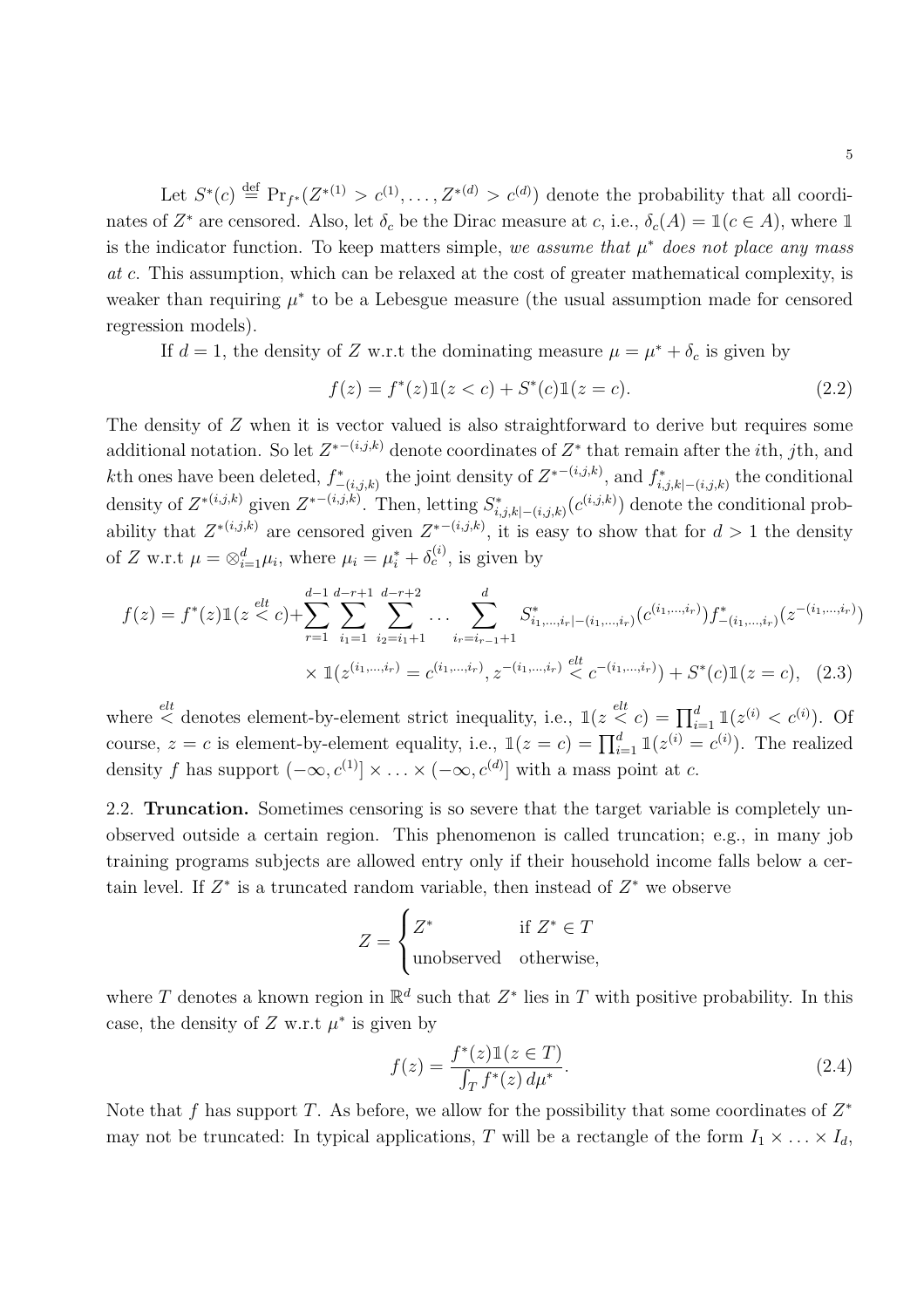<span id="page-7-0"></span>where the  $I_j$ 's are known fixed intervals. If, say,  $Z^{*(i,j,k)}$  are not truncated, then simply let  $I_i = I_j = I_k = \mathbb{R}.$ 

2.3. Examples. We now look at some examples of censoring and truncation in a multivariate framework. Readers who want to skip these examples for the moment can go straight to Section [3](#page-9-0) without any loss of continuity. The primary aim of Section 2.3 is to illustrate the behavior of least squares estimators in linear regression models when only the master sample is used for estimation and more than one variable is censored or truncated; examples 2.2 and [2.4](#page-8-0) are particularly instructive. Since no refreshment sample is used in this section,  $n$  here just denotes the master sample size.

**Example 2.1** (Censored mean). Suppose we want to estimate  $\theta^* = \mathbb{E}_{f^*}\{Z^*\}$ , the mean of the target population. Since  $Z^*$  is censored from above, instead of a random sample  $Z_1^*, \ldots, Z_n^*$  from the target density  $f^*$  we have the master random sample  $Z_1, \ldots, Z_n$  from the realized density f defined in [\(2.2\)](#page-6-0) or [\(2.3\)](#page-6-0). Therefore, the naive estimator  $\sum_{j=1}^{n} Z_j/n$  will not consistently estimate  $\theta^*$  because  $\sum_{j=1}^n Z_j/n \stackrel{p}{\rightarrow} \mathbb{E}_f\{Z\}$  by the weak law of large numbers, but  $\overline{\phantom{a}}$ 

$$
\mathbb{E}_f\{Z\} = \begin{cases} \mathbb{E}_{f^*}\{Z^*1(Z^* < c)\} + cS^*(c) & \text{if } d = 1\\ \mathbb{E}_{f^*}\{Z^*1(Z^* < c)\} + \sum_{r=1}^{d-1} \mathbb{E}_{f^*}\{Z_{[r]}^*\} + cS^*(c) & \text{if } d > 1, \end{cases}
$$

where, for any function  $h(\cdot)$ , the symbol

$$
h_{[r]}(Z^*) = \sum_{i_1=1}^{d-r+1} \sum_{i_2=i_1+1}^{d-r+2} \dots \sum_{i_r=i_{r-1}+1}^{d} h(Z^*[i_1,\dots,i_r]) \mathbb{1}(Z^{*(i_1,\dots,i_r)} \ge c^{(i_1,\dots,i_r)}, Z^{*(-i_1,\dots,i_r)} \le c^{-(i_1,\dots,i_r)})
$$

denotes h evaluated at exactly r censored coordinates and  $Z^*[i_1,\ldots,i_r]$  stands for  $Z^*$  with its  $i_1, \ldots, i_r$ th coordinates replaced by  $c^{(i_1)}, \ldots, c^{(i_r)}$ , respectively, and the remaining coordinates unchanged; i.e.,  $Z^*[i_1, \ldots, i_r] = Z^*|_{Z^{*(i_1, \ldots, i_r)} = c^{(i_1, \ldots, i_r)}}$ . Hence,  $\mathbb{E}_f\{Z\} \neq \mathbb{E}_{f^*}\{Z^*\}$ .

**Example 2.2** (Censored linear regression). Let  $Y^* = X^{*\prime}\theta^* + \varepsilon^*$ , where  $\mathbb{E}_{f^*}\{X^*\varepsilon^*\} = 0$ . Therefore,  $\theta^* = (\mathbb{E}_{f^*} X^* Y^*)^{-1} (\mathbb{E}_{f^*} X^* Y^*)$ . Suppose both  $Y^*$  and  $X^*$  are censored. Hence, instead of observing  $Z^* = (Y^*, X^*)_{(p+1)\times 1}$  from the target density  $f^*$ , we observe  $Z = (Y, X)$  from the real-ized density f defined in [\(2.3\)](#page-6-0). If we ignore censoring and simply regress Y on X, then  $\theta^*$  cannot be consistently estimated by the least squares estimator  $\hat{\theta}_M = (\sum_{j=1}^n X_j X'_j)^{-1} \sum_{j=1}^n X_j Y_j$ . To see this, observe that the probability limit of  $\hat{\theta}_M$  is given by

$$
(\mathbb{E}_f XX')^{-1}(\mathbb{E}_f XY) = (\mathbb{E}_{f^*} \{ X^* X^{*'} \mathbb{1}(Y^* < c^{(1)}, X^* \stackrel{elt}{\leq} c^{-(1)}) + \sum_{r=1}^{d-1} (X^* X^{*'})_{[r]} + c^{-(1)} c^{-(1)'} S^*(c) \})^{-1}
$$
\n
$$
\times \mathbb{E}_{f^*} \{ X^* Y^* \mathbb{1}(Y^* < c^{(1)}, X^* \stackrel{elt}{\leq} c^{-(1)}) + \sum_{r=1}^{d-1} (X^* Y^*)_{[r]} + c^{-(1)} c^{(1)} S^*(c) \}, \quad (2.5)
$$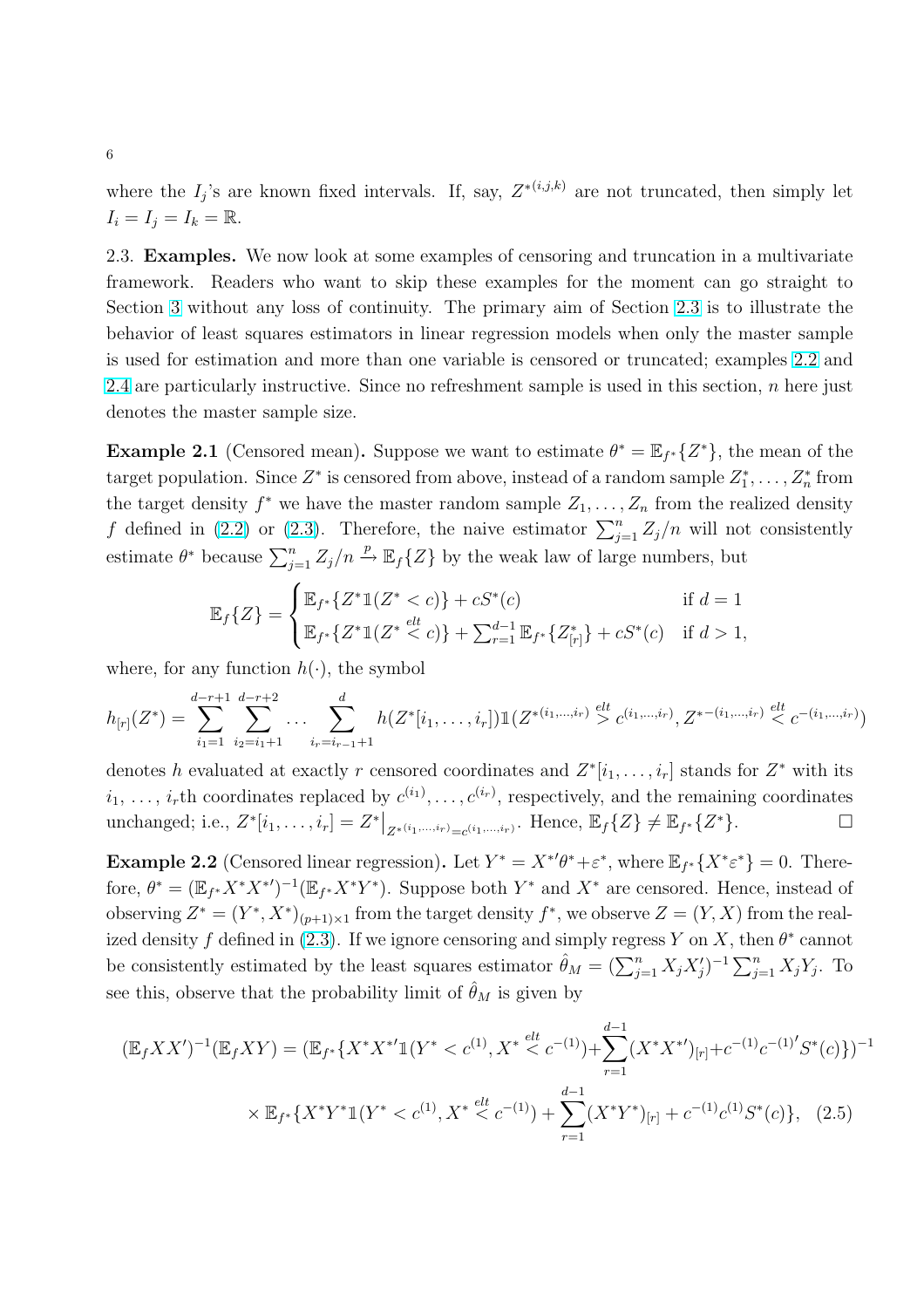<span id="page-8-0"></span>where  $d = p + 1$ . Hence,  $\text{plim}(\hat{\theta}_M) \neq \theta^*$ .

The special case of pure endogenous censoring, called the tobit or limited dependent variable model in the econometrics literature, is obtained by letting  $c^{-(1)} = (\infty, \ldots, \infty)$  and using the convention that  $0 \cdot \infty = 0$ . Doing so, [\(2.5\)](#page-7-0) implies that

$$
\text{plim}(\hat{\theta}_M) = \theta^* - \{ \mathbb{E}_{f^*} X^* Y^{*'} \}^{-1} \mathbb{E}_{f^*} \{ X^* (Y^* - c^{(1)}) \mathbb{1} (Y^* > c^{(1)}) \} \neq \theta^*,
$$

as is well known from tobit theory.

However, a fact that does not seem to be as widely known is that the least squares estimator remains inconsistent even if censoring is purely exogenous<sup>8</sup>. In particular, by letting  $c^{(1)} = \infty$  in [\(2.5\)](#page-7-0), we can see that  $\text{plim}(\hat{\theta}_M)$  is given by

$$
\{\mathbb{E}_{f^*}[X^*X^{*'}1(X^* \leq c^{-(1)}) + \sum_{r=1}^{d-1} (X^*X^{*'})_{[r]}\}^{-1}\mathbb{E}_{f^*}\{X^*Y^*1(X^* \leq c^{-(1)}) + \sum_{r=1}^{d-1} (X^*Y^*)_{[r]}\} \neq \theta^*.
$$

Hence, pure exogenous censoring cannot be ignored here.

In fact, pure exogenous censoring may not be ignorable even if  $\mathbb{E}_{f^*}\{X^*\varepsilon^*\}=0$  is replaced by the stronger condition  $\mathbb{E}_{Y^*|X^*}\{\varepsilon^*|X^*\}=0$  w.p.1. To see this, consider the simple linear regression model  $Y^* = \theta^{*(1)} + X^* \theta^{*(2)} + \varepsilon^*$ , where  $X^*$  is scalar and  $\mathbb{E}_{Y^*|X^*} \{\varepsilon^* | X^* \} = 0$  w.p.1. Since Y<sup>\*</sup> and the constant regressor are not censored,  $c = (\infty, \infty, c^{(3)})_{3 \times 1}$ . Hence, by [\(2.5\)](#page-7-0),

$$
\begin{split} \text{plim}(\hat{\theta}_{M}^{(2)}) &= \frac{\text{cov}_{f}(Y,X)}{\text{var}_{f}(X)} = \frac{\text{cov}_{f^{*}}(Y^{*}, X^{*}\mathbb{1}(X^{*} < c^{(3)}) + c^{(3)}\mathbb{1}(X^{*} > c^{(3)}))}{\text{var}_{f^{*}}(X^{*}\mathbb{1}(X^{*} < c^{(3)}) + c^{(3)}\mathbb{1}(X^{*} > c^{(3)}))} \\ &= \frac{\text{cov}_{f^{*}}(X^{*}, X^{*}\mathbb{1}(X^{*} < c^{(3)}) + c^{(3)}\mathbb{1}(X^{*} > c^{(3)}))}{\text{var}_{f^{*}}(X^{*}\mathbb{1}(X^{*} < c^{(3)}) + c^{(3)}\mathbb{1}(X^{*} > c^{(3)}))} \theta^{*(2)}, \end{split}
$$

where the last equality follows because  $\mathbb{E}_{Y^*|X^*}\{Y^*|X^*\} = \theta^{*(1)} + X^*\theta^{*(2)}$  w.p.1. Therefore,  $\hat{\theta}_M$  is inconsistent under pure exogenous censoring although  $\varepsilon^*$  is mean independent of  $X^*$ . However, as shown in Example 2.4, the situation changes if  $X^*$  is truncated instead of censored.  $\Box$ 

Example 2.3 (Truncated mean). Suppose we want to estimate the mean of the target population but now Z<sup>\*</sup> is truncated outside region T. Since  $\mathbb{E}_f\{Z\} = \mathbb{E}_{f^*}[Z^*1(Z^* \in T)]/\int_T f^*(z) d\mu^*$ , as in Example [2.1](#page-7-0) the naive estimator is not consistent for  $\mathbb{E}_{f^*}\{Z^*\}$ .

Example 2.4 (Truncated linear regression). Consider the linear model of Example [2.2](#page-7-0) but now suppose that, instead of being censored,  $Z^*$  is truncated outside  $T = T_1 \times T_2$ . Since now

$$
\text{plim}(\hat{\theta}_M) = \{ \mathbb{E}_{f^*} X^* X^{*'} \mathbb{1}(Y^* \in T_1, X^* \in T_2) \}^{-1} \mathbb{E}_{f^*} \{ X^* Y^* \mathbb{1}(Y^* \in T_1, X^* \in T_2) \},
$$

 $\tilde{\theta}$  is not consistent for  $\theta^*$ . Under pure endogenous truncation, i.e.,  $T_2 = \mathbb{R}^p$ , we get that

$$
\text{plim}(\hat{\theta}_M) = \{ \mathbb{E}_{f^*} X^* X^{*\prime} \mathbb{1}(Y^* \in T_1) \}^{-1} \mathbb{E}_{f^*} \{ X^* Y^* \mathbb{1}(Y^* \in T_1) \} \neq \theta^*.
$$

<sup>8</sup>See Rigobon and Stoker (2003) for more on this.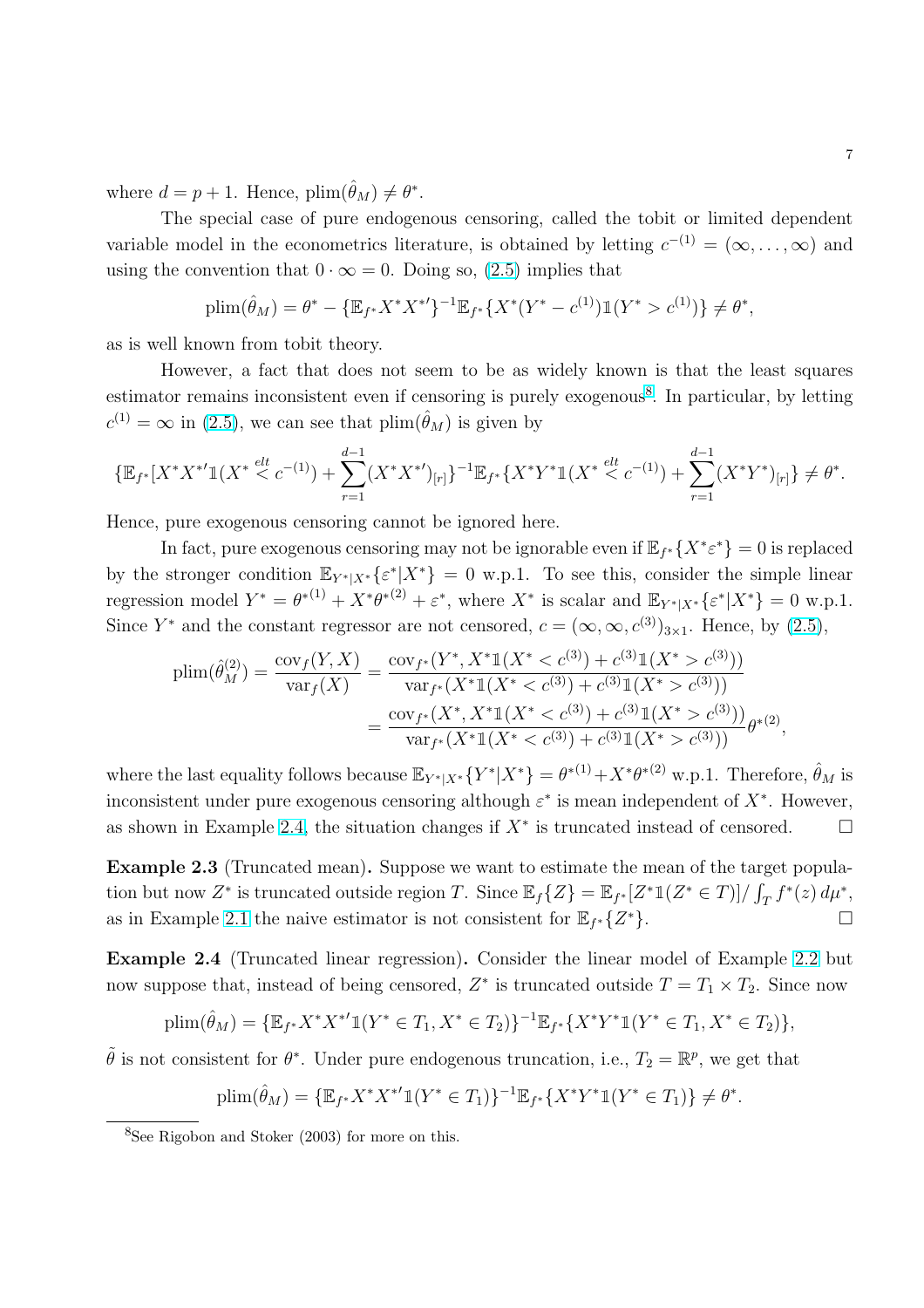<span id="page-9-0"></span>Similarly, for pure exogenous truncation,  $T_1 = \mathbb{R}$ . Hence,

$$
\text{plim}(\hat{\theta}_M) = \{ \mathbb{E}_{f^*} X^* X^{*'} \mathbb{1}(X^* \in T_2) \}^{-1} \mathbb{E}_{f^*} \{ X^* Y^* \mathbb{1}(X^* \in T_2) \} \neq \theta^*.
$$
 (2.6)

Therefore, even pure exogenous truncation is not ignorable. But, unlike Example [2.2,](#page-7-0) if the identifying assumption  $\mathbb{E}_{f^*}\{X^*\varepsilon^*\}=0$  is replaced by  $\mathbb{E}_{Y^*|X^*}\{\varepsilon^*|X^*\}=0$  w.p.1, then from (2.6) it is easy to see that ignoring pure exogenous truncation does not make the least squares estimator inconsistent.  $\Box$ 

#### 3. Data combination

We model the data combination process as follows. Let Z denote an observation from the combined sample. Along with  $Z$  we observe a dummy variable  $R$  that indicates whether Z comes from the refreshment or the master sample; i.e.,  $R = 1$  if Z is from the refreshment sample and  $R = 0$  if Z belongs to the master sample. Hence, for  $r \in \{0, 1\}$ , the conditional density of  $Z|R = r$  is given by<sup>9</sup>

$$
f_{Z|R=r}(z) = \begin{cases} f^*(z) \mathbb{1}(z \neq c)r + f(z)(1-r) & \text{if } Z^* \text{ is censored} \\ f^*(z)r + f(z)(1-r) & \text{if } Z^* \text{ is truncated,} \end{cases}
$$
(3.1)

where  $\mathbb{1}(z \neq c) = \prod_{i=1}^{d} \mathbb{1}(z^{(i)} \neq c^{(i)})$  and, depending on whether  $Z^*$  is censored or truncated, f is given by  $(2.2)$ - $(2.3)$  or  $(2.4)$ , respectively. If  $Z^*$  is censored, then  $f_{Z|R=r}$  is a conditional density w.r.t  $\mu$  and has a mass point at c. On the other hand, if  $Z^*$  is truncated, then  $f_{Z|R=r}$ is a conditional density w.r.t  $\mu^*$ .

Assume that  $R \stackrel{d}{\sim} \text{Bernoulli}(K_0)$ , where  $K_0 \in (0, 1)$  is an unknown nuisance parameter that will be estimated along with the parameters of interest. Therefore, using (3.1), the joint density of  $Z$  and  $R$  is given by

$$
f_e(z,r) = \begin{cases} K_0 f^*(z) \mathbb{1}(z \neq c)r + (1 - K_0)f(z)(1 - r) & \text{if } Z^* \text{ is censored} \\ K_0 f^*(z)r + (1 - K_0)f(z)(1 - r) & \text{if } Z^* \text{ is truncated.} \end{cases}
$$
(3.2)

Henceforth, let n denote the size of the *enriched* sample; i.e., the master and refreshment samples combined together. All limits are taken as  $n \uparrow \infty$ . Observations  $(Z_1, R_1), \ldots, (Z_n, R_n)$ from the enriched dataset are regarded as iid draws from  $f_e$ , which is a density w.r.t  $\mu \otimes \kappa$ , where  $\kappa$  is the counting measure on  $\{0, 1\}$ . In Sections [4](#page-10-0) and [5](#page-15-0) we show how data from this enriched density can be used to fully recover  $f^*$  and estimate and test  $(2.1)$ .

We end this section with a technical remark. Introducing the refreshment dummy R allows the combined sample to be treated as a collection of iid draws from the enriched density

<sup>&</sup>lt;sup>9</sup>Since  $f^*$  is a density w.r.t  $\mu^*$ , it is only identified up to sets of  $\mu^*$ -measure zero. Thus if  $Z^*$  is censored then  $f^*(z) \mathbbm{1}(z \neq c)$  is a  $\mu^*$ -version of  $f^*$ . Hence,  $\mathbb{E}_{f^*}{g(Z^*,\theta^*)} = 0$  if and only if  $\mathbb{E}_{f^*}{g(Z^*,\theta^*)} \mathbbm{1}(Z^* \neq c) = 0$ .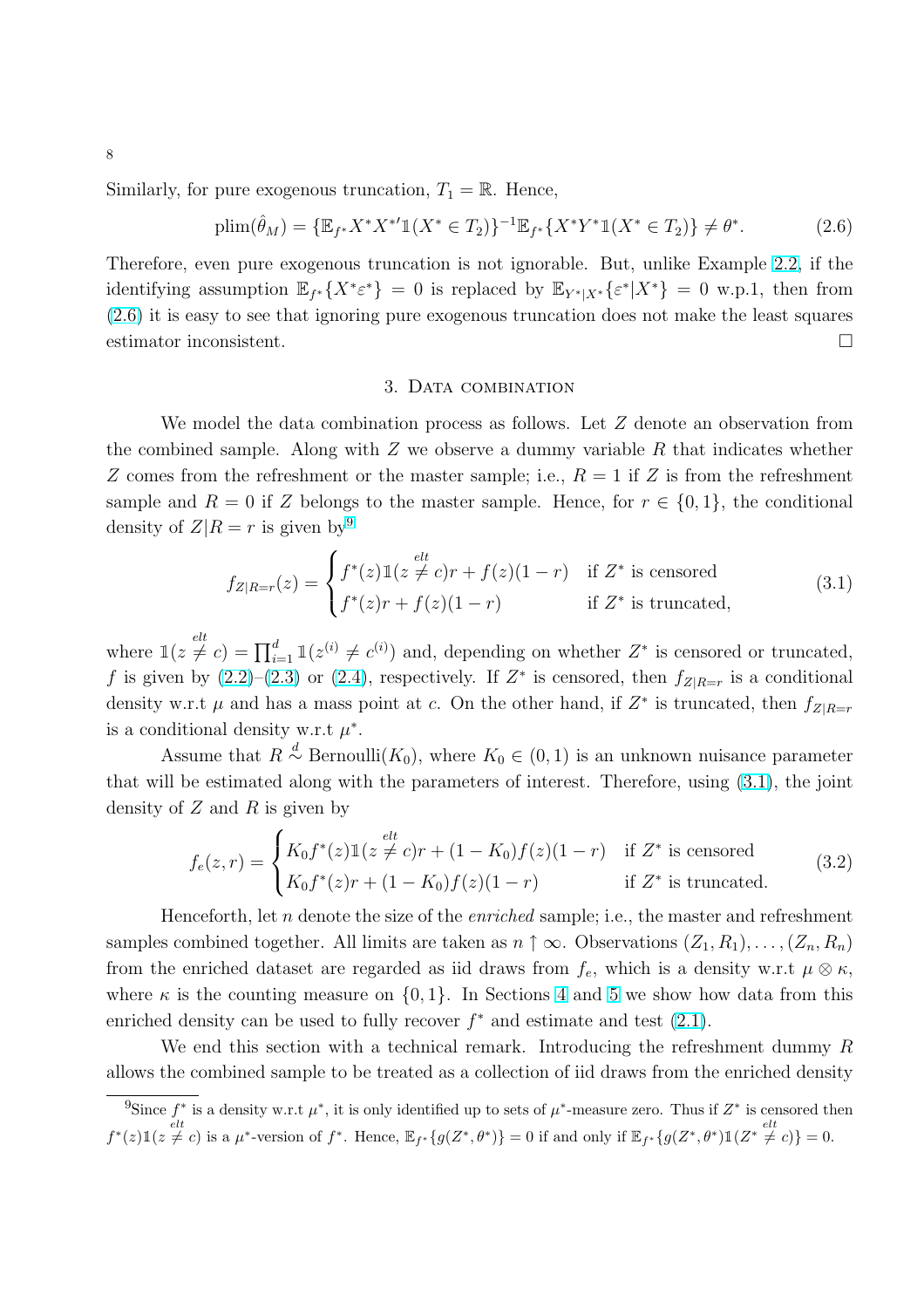<span id="page-10-0"></span> $f_e$ , which greatly simplifies the mathematical treatment (because an iid setting makes it easier to calculate efficiency bounds, apply standard statistical arguments to prove our results, etc.) although it makes the refreshment sample size  $\sum_{j=1}^{n} R_j$  a random variable. However, as shown later in Sections 4 and [5,](#page-15-0) our inference about  $\theta^*$  is actually *conditional* on the observed value of  $\sum_{n=1}^{\infty}$  $j=1 \nvert R_j$  because we estimate  $\theta^*$  jointly and efficiently with  $K_0$ . Therefore, our results coincide with those obtained in a setting where the size of the refreshment sample is non-stochastic and observations from the combined sample are regarded as being independent but not identically distributed.

#### 4. Inference with censored data

From  $(3.2)$ , the marginal density of Z in the enriched sample is given by

$$
\int_{r \in \{0,1\}} f_e(z,r) \, d\kappa = K_0 f^*(z) \mathbb{1}(z \neq c) + (1 - K_0) f(z).
$$

Hence, letting  $a(z, K_0) = K_0 + (1 - K_0) \mathbb{1}(z \leq c)$ , by [\(2.2\)](#page-6-0) and [\(2.3\)](#page-6-0) it follows that

$$
f^*(z) \mathbb{1}(z \neq c) = \int_{r \in \{0,1\}} f_e(z,r) \mathbb{1}(z \neq c) d\kappa/a(z,K_0).
$$
 (4.1)

Therefore, since  $\mathbb{E}_{f^*}\{g(Z^*,\theta^*)\}=0$  if and only if  $\mathbb{E}_{f^*}\{g(Z^*,\theta^*)\mathbb{1}(Z^*\neq c)\}=0$ , we can use  $(4.1)$  to write  $(2.1)$  in terms of the enriched density as

$$
\mathbb{E}_{f_e}\{g(Z,\theta^*)\mathbb{1}(Z \neq c)/a(Z,K_0)\} = 0.
$$
\n(4.2)

However,  $(4.1)$  also implies that<sup>10</sup>

$$
\mathbb{E}_{f_e} \{ \mathbb{1}(Z \neq c) / a(Z, K_0) \} = 1 \iff \mathbb{E}_{f_e} \{ \mathbb{1}(Z \neq c) \mathbb{1}(Z < c)^\sim - K_0 \mathbb{1}(Z < c)^\sim \} = 0, \quad (4.3)
$$

where  $(Z \leq c)$ <sup>~</sup> denotes the set-complement of the event  $(Z \leq c)$ . Furthermore, since

$$
\mathbb{E}_{f_e}\{R - K_0\} = 0,\tag{4.4}
$$

efficient estimation of  $\theta^*$  must account for this restriction as well.

$$
{}^{10}\text{Since } \{ \mathbb{1}(Z \stackrel{elt}{\leq} c) + \mathbb{1}(Z \stackrel{elt}{\leq} c)^{\sim} \} / a(Z, K_0) = \mathbb{1}(Z \stackrel{elt}{\leq} c) + \mathbb{1}(Z \stackrel{elt}{\leq} c)^{\sim} / K_0 \text{ and } \mathbb{1}(Z \neq c) \mathbb{1}(Z \stackrel{elt}{\leq} c) = \mathbb{1}(Z \stackrel{elt}{\leq} c),
$$
  

$$
\mathbb{E}_{f_e} \{ \mathbb{1}(Z \neq c) / a(Z, K_0) \} = 1 \iff \mathbb{E}_{f_e} \{ \mathbb{1}(Z \neq c) \mathbb{1}(Z \stackrel{elt}{\leq} c) \} + \mathbb{E}_{f_e} \{ \mathbb{1}(Z \neq c) \mathbb{1}(Z \stackrel{elt}{\leq} c)^{\sim} \} / K_0 = 1
$$
  

$$
\iff \mathbb{E}_{f_e} \{ \mathbb{1}(Z \neq c) \mathbb{1}(Z \stackrel{elt}{\leq} c)^{\sim} \} = K_0 \mathbb{E}_{f_e} \{ \mathbb{1}(Z \stackrel{elt}{\leq} c)^{\sim} \}
$$
  

$$
\iff \mathbb{E}_{f_e} \{ \mathbb{1}(Z \neq c) \mathbb{1}(Z \stackrel{elt}{\leq} c)^{\sim} - K_0 \mathbb{1}(Z \stackrel{elt}{\leq} c)^{\sim} \} = 0.
$$

Thus the equivalence in (4.3) holds.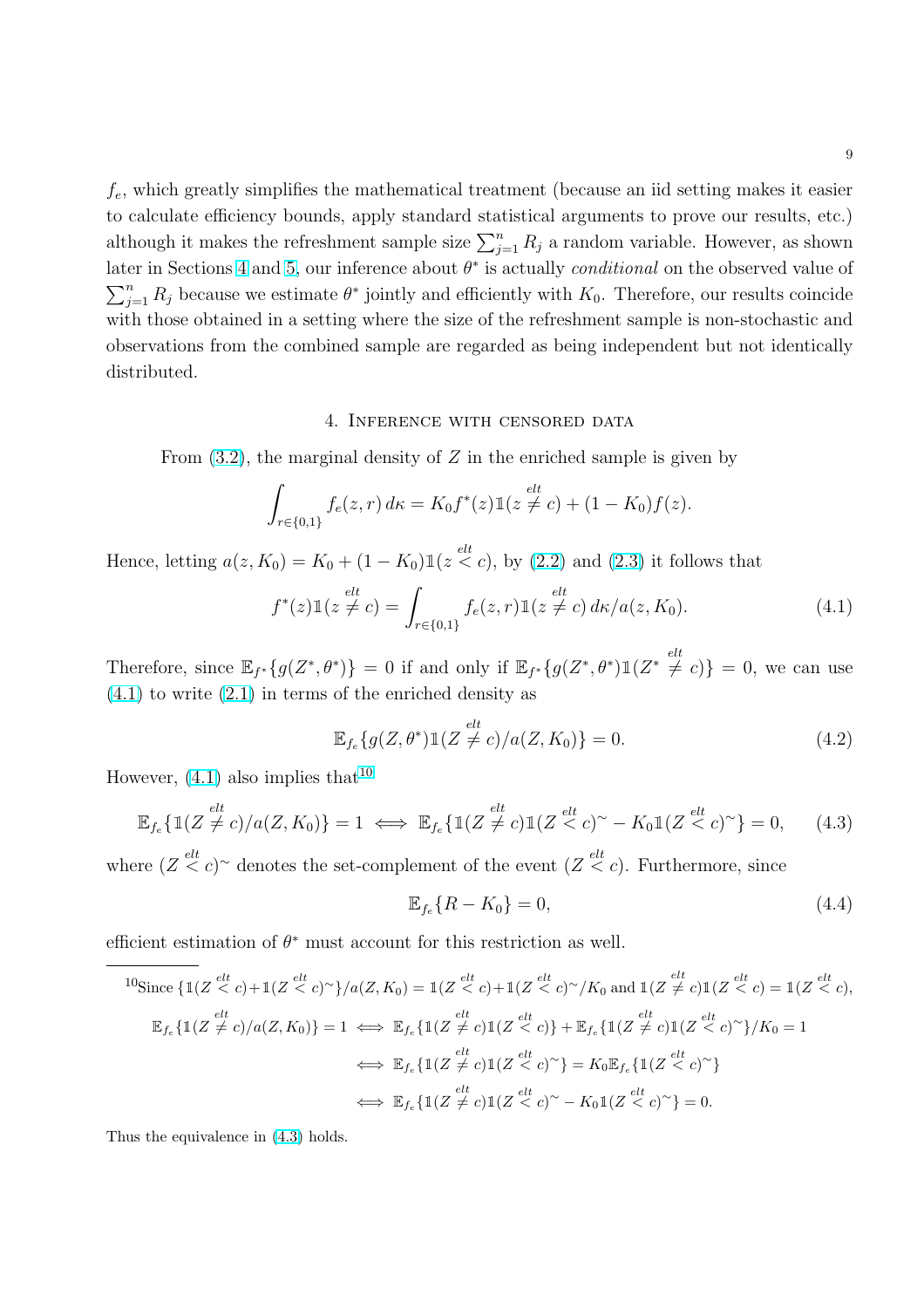For notational convenience, define  $\beta^* = (\theta^*, K_0)_{(p+1)\times 1}$  and

$$
\rho(Z, R, \beta) = \begin{bmatrix} g(Z, \theta) \mathbb{1}(Z \neq c) / a(Z, K) \\ \mathbb{1}(Z \neq c) \mathbb{1}(Z < c)^\sim - K \mathbb{1}(Z < c)^\sim \\ R - K \end{bmatrix} \stackrel{\text{def}}{=} \begin{bmatrix} \rho_1(Z, \beta) \\ \rho_2(Z, K) \\ \rho_3(R, K) \end{bmatrix}_{(q+2) \times 1} . \tag{4.5}
$$

Then, letting  $\hat{\rho}(\beta) = \sum_{j=1}^{n} \rho(Z_j, R_j, \beta)/n$ , the two-step optimal GMM estimator of  $\beta^*$  is given by  $\tilde{\beta} = \operatorname{argmin}_{\beta \in \mathcal{B}} \hat{\rho}'(\beta) \tilde{V}_{\rho}^{-1} \hat{\rho}(\beta)$ , where  $\mathcal{B} = \Theta \times [0, 1]$  and  $\tilde{V}_{\rho} = \sum_{j=1}^{n}$  $\sum_{j=1}^n \rho(Z_j,R_j,\breve{\beta}) \rho'(Z_j,R_j,\breve{\beta})/n$ is an estimator of the optimal weighting matrix constructed using a preliminary estimator  $\check{\beta}$ .

Let  $\|\cdot\|$  denote the Euclidean norm; i.e.,  $\|z\| = (z'z)^{1/2}$ . The following standard regularity conditions ensure that GMM estimators are consistent and asymptotically normal.

**Assumption 4.1.** (i)  $\beta^* \in \mathcal{B}$  is the unique solution to  $\mathbb{E}_{f_e} \{ \rho(Z, R, \beta) \} = 0$ ; (ii)  $\mathcal{B}$  is compact; (iii)  $\rho(Z, R, \beta)$  is continuous at each  $\beta \in \mathcal{B}$  w.p.1; (iv)  $\mathbb{E}_{f_e} \{ \sup_{\beta \in \mathcal{B}} || \rho(Z, R, \beta) ||^2 \} < \infty$ ; (v)  $\mathbb{E}_{f_e} \{\rho(Z, R, \beta^*)\rho'(Z, R, \beta^*)\}$  is nonsingular; (vi)  $\beta^* \in \text{int}(\mathcal{B})$ ; (vii)  $\rho(Z, R, \beta)$  is continuously differentiable in a neighborhood  $N$  of  $\beta^*$  and  $\mathbb{E}_{f_e} \{\sup_{\beta \in N} ||\partial \rho(Z, R, \beta)/\partial \beta||\} < \infty$ ; (viii)  $\mathbb{E}_{f_e} \{ \partial \rho (Z, R, \beta^*) / \partial \beta \}$  is of full column rank.

 $(i)$ –(v) can used to prove consistency and (vi)–(viii) the asymptotic normality of GMM estimators as in Newey and McFadden (1994). Note that since selection probabilities are completely unrestricted in our setup, the consistency of our estimators does not depend upon the extent to which the data are censored.

Now let  $D = \mathbb{E}_{f_e} {\partial \rho_1(Z, \beta^*)}/\partial \theta$ ,  $V_1 = \mathbb{E}_{f_e} {\rho_1(Z, \beta^*) \rho_1(Z, \beta^*)}'$ ,  $V_2 = \mathbb{E}_{f_e} {\rho_2^2(Z, K_0)}$ ,  $V_3 = \mathbb{E}_{f_e} \{ \rho_3^2(R, K_0) \}, \ \Sigma_{12} = \mathbb{E}_{f_e} \{ \rho_1(Z, \beta^*) \rho_2(Z, K_0) \}, \ \Sigma_{13} = \mathbb{E}_{f_e} \{ \rho_1(Z, \beta^*) \rho_3(R, K_0) \}, \$  and  $\Omega = \mathbb{E}_{f_e} \{ \varepsilon \varepsilon' \},$  where  $\varepsilon = \rho_1(Z, \beta^*) - \text{Proj} \{ \rho_1(Z, \beta^*) \mid 1, \rho_2(Z, K_0), \rho_3(R, K_0) \}$  is the residual from the linear projection (under  $f_e$ ) of  $\rho_1(Z, \beta^*)$  onto the span of 1,  $\rho_2(Z, K_0)$ , and  $\rho_3(R, K_0)$ . The next result is shown in Appendix [A.](#page-24-0)

**Theorem 4.1.** Let Assumption 4.1 hold with the moment function  $\rho(Z, R, \beta)$  defined in (4.5).  $Then<sup>11</sup>$ , , "  $\overline{a}$ .<br> $\overline{r}$  $\overline{a}$ 

$$
\begin{bmatrix} n^{1/2}(\tilde{\theta} - \theta^*) \\ n^{1/2}(\tilde{K} - K_0) \end{bmatrix} \xrightarrow{d} \mathcal{N}(0_{(p+1)\times 1}, \begin{bmatrix} (D'\Omega^{-1}D)^{-1} & 0_{p\times 1} \\ 0'_{p\times 1} & K_0(1-K_0) \end{bmatrix}.
$$

In Theorem [A.1](#page-29-0) of [A](#page-24-0)ppendix A we show that  $(D'\Omega^{-1}D)^{-1}$  is the efficiency bound for estimating  $\theta^*$ . Therefore,  $\tilde{\theta}$  is asymptotically efficient. Furthermore, Theorem [4.3](#page-13-0) shows that  $(D'\Omega^{-1}D)^{-1}$  is strictly smaller (in the positive definite sense) than the asymptotic variance of the GMM estimator obtained by using the refreshment sample alone. Hence, efficiency gains from combining censored and uncensored datasets do not come from the latter alone and it makes sense to use *both* the master and the refreshment samples for estimating  $\theta^*$ .

<span id="page-11-0"></span>10

<sup>&</sup>lt;sup>11</sup>We use  $0_{k\times1}$  to denote a  $k\times1$  vector of zeros;  $0'_{k\times1}$  is its transpose.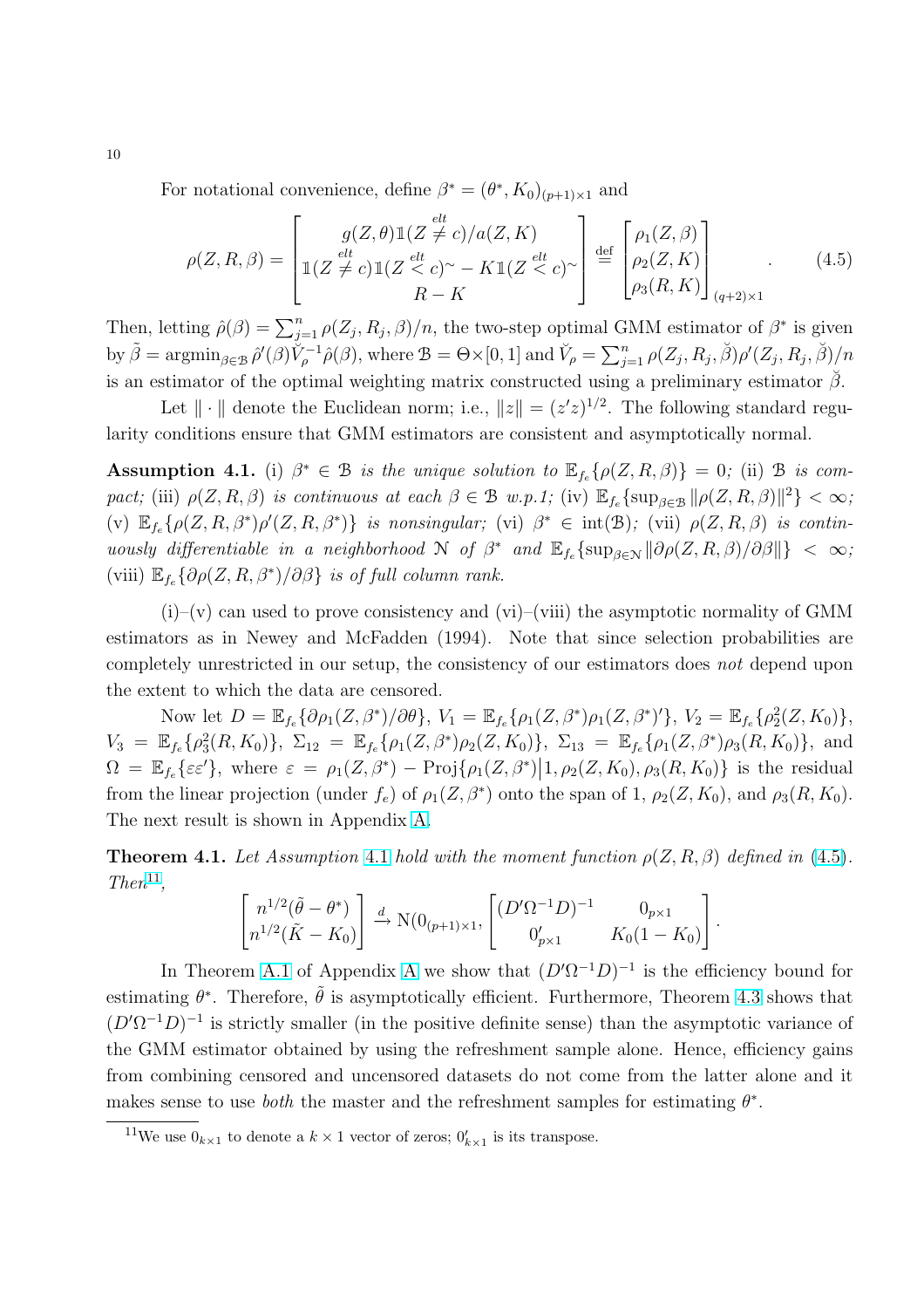<span id="page-12-0"></span>There is a simpler version of [\(4.5\)](#page-11-0) that still leads to an asymptotically efficient estimator of  $\theta^*$ ; i.e., an estimator whose asymptotic variance is equal to  $(D'\Omega^{-1}D)^{-1}$ . This is because

$$
\text{Proj}\{\rho_{1}(Z,\beta^{*})\big|1,\rho_{2}(Z,K_{0}),\rho_{3}(R,K_{0})\} \stackrel{\text{Lemma A.1}}{=} \text{Proj}\{\rho_{1}(Z,\beta^{*})\big|1,\rho_{2}(Z,K_{0})\};\tag{4.6}
$$

i.e.,  $\rho_3(R, K_0)$  is redundant once  $\rho_2(Z, K_0)$  is controlled for, suggesting that the asymptotic variance of the GMM estimator of  $\theta^*$  given in Theorem [4.1](#page-11-0) is not affected if only  $\rho_1(Z, \beta^*)$  and  $\rho_2(Z, K_0)$  are used for estimation, i.e., even if we ignore the information regarding whether Z comes from the refreshment or the master sample. Therefore, for the remainder of Section [4](#page-10-0) we assume that  $\theta^*$  and  $K_0$  are estimated using the moment function

$$
\rho(Z,\beta) = \begin{bmatrix} g(Z,\theta) \mathbb{1}(Z \neq c) / a(Z,K) \\ \det_{\theta} g(Z,\theta) \mathbb{1}(Z \neq c) \mathbb{1}(Z < c)^\sim -K \mathbb{1}(Z < c)^\sim \end{bmatrix} \stackrel{\text{def}}{=} \begin{bmatrix} \rho_1(Z,\beta) \\ \rho_2(Z,K) \end{bmatrix}_{(q+1)\times 1} .
$$
 (4.7)

This leads to the following result.

**Theorem 4.2.** Let Assumption [4.1](#page-11-0) hold with the moment function  $\rho(Z, \beta)$  defined in (4.7) and let  $\hat{\beta} = (\hat{\theta}, \hat{K})_{(p+1)\times 1}$  denote the GMM estimator of  $\beta^*$  using (4.7). Then,

$$
\begin{bmatrix} n^{1/2}(\hat{\theta} - \theta^*) \\ n^{1/2}(\hat{K} - K_0) \end{bmatrix} \xrightarrow{d} N(0_{(p+1)\times 1}, \begin{bmatrix} (D'\Omega^{-1}D)^{-1} & 0_{p\times 1} \\ 0'_{p\times 1} & K_0(1 - K_0)/[1 - F^*(c)] \end{bmatrix}.
$$

The asymptotic variance of  $\hat{\theta}$  is still  $(D'\Omega^{-1}D)^{-1}$  although dropping  $\rho_3(R, K_0)$  increases the asymptotic variance of  $\hat{K}$  as compared to  $\tilde{K}$ . This is not surprising since  $\rho_3(R, K_0)$  provides information about  $K_0$  and does not matter in practice since  $K_0$  is a nuisance parameter. Since (4.6) implies that  $\varepsilon$  is just the residual from projecting  $\rho_1(Z,\beta^*)$  onto the span of 1 and  $\rho_2(Z, K_0)$ , it follows that  $\Omega = V_1 - \Sigma_{12} \Sigma'_{12}/V_2$ . The asymptotic variance of  $\hat{\theta}$  can be estimated by replacing D and  $\Omega$  with consistent estimators  $\hat{D} = n^{-1} \sum_{j=1}^{n} \partial \rho_1(Z_j, \hat{\beta}) / \partial \theta$  and  $\hat{\Omega} = \hat{V}_1 - \hat{\Sigma}_{12} \hat{\Sigma}_{12}' / \hat{V}_2$ , where  $\hat{V}_1 = \sum_{j=1}^n$  $\sum_{j=1}^{n} \rho_1(Z_j, \hat{\beta}) \rho'_1(Z_j, \hat{\beta})/n, \hat{\Sigma}_{12} = \sum_{j=1}^{n}$  $\sum_{j=1}^{n} \rho_1(Z_j, \hat{\beta}) \rho_2(Z_j, \hat{K})/n,$ and  $\hat{V}_2 = \sum_{i=1}^n V_i$  $\hat{\Omega}_{j=1}^{n} \rho_2^2(Z_j, \hat{K})/n$ ; equivalently,  $\hat{\Omega} = \sum_{j=1}^{n} \hat{\varepsilon} \hat{\varepsilon}'/n$ , where  $\hat{\varepsilon}$  is the residual from regressing  $\rho_1(Z, \hat{\beta})$  element-by-element on a constant and  $\rho_2(Z, \hat{K})^{12}$ .

<sup>&</sup>lt;sup>12</sup>For the sake of completeness, note that if  $\check{\beta}$  is the GMM estimator of  $\beta^*$  based on  $\rho_1(Z, \beta^*)$  and  $\rho_3(R, K_0)$ , then it is easy to show that asymptotically  $n^{1/2}(\check{\theta}-\theta^*)$  and  $n^{1/2}(\check{K}-K_0)$  are jointly normal with mean zero then it is easy to show that asy<br>and variance  $\begin{bmatrix} (D'\Gamma^{-1}D)^{-1} & 0_{p\times 1} \\ 0 & K-(1-p)\end{bmatrix}$  $\left[\begin{array}{cc} 1 & 0 & 0 & 0 & 0 & 0 \\ 0 & 0 & 0 & 0 & 0 \\ 0 & 0 & 0 & 0 & 0 \\ 0 & 0 & 0 & 0 & 0 \end{array}\right]$ , where  $\Gamma = V_1 - \Sigma_{13} \Sigma'_{13} / V_3$ . From Lemma [A.2,](#page-27-0) [\(A.9\)](#page-26-0), and [\(A.11\)](#page-26-0), we know that  $V_2 = K_0(1 - K_0)[1 - F^*(c)]$  and  $\Sigma_{13} = \Sigma_{12}$ . Hence, since  $V_3 = K_0(1 - K_0)$ , it follows that  $\Gamma \geq \Omega$ . Therefore,  $(D^{\prime}\Gamma^{-1}D)^{-1} \geq (D^{\prime}\Omega^{-1}D)^{-1}$  implying that asymptotically  $\hat{\theta}$  is better than  $\check{\theta}$ .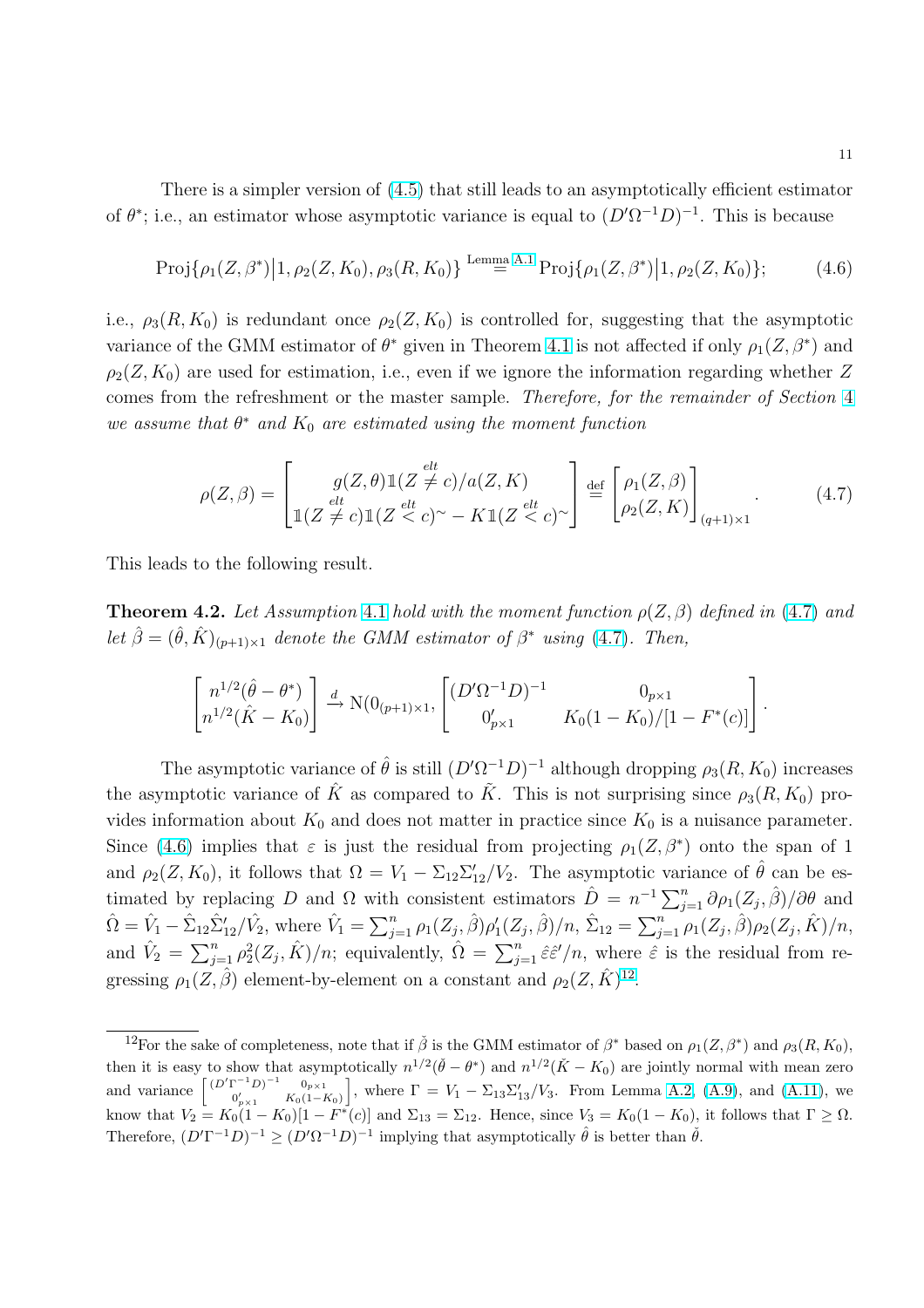To get some intuition about why transforming the moment condition works, note that since  $K_0 \stackrel{(4.3)}{=} \mathbb{E}_{f_e} \{ \mathbb{1}(Z \neq c) \mathbb{1}(Z \stackrel{elt}{\lt} c)^\sim \} / \mathbb{E}_{f_e} \{ \mathbb{1}(Z \stackrel{elt}{\lt} c)^\sim \}$  $K_0 \stackrel{(4.3)}{=} \mathbb{E}_{f_e} \{ \mathbb{1}(Z \neq c) \mathbb{1}(Z \stackrel{elt}{\lt} c)^\sim \} / \mathbb{E}_{f_e} \{ \mathbb{1}(Z \stackrel{elt}{\lt} c)^\sim \}$  $K_0 \stackrel{(4.3)}{=} \mathbb{E}_{f_e} \{ \mathbb{1}(Z \neq c) \mathbb{1}(Z \stackrel{elt}{\lt} c)^\sim \} / \mathbb{E}_{f_e} \{ \mathbb{1}(Z \stackrel{elt}{\lt} c)^\sim \}$ , we can decompose

$$
\mathbb{E}_{f_e}\{\rho_1(Z,\beta^*)\} = \mathbb{E}_{f_e}\{g(Z,\theta^*)|Z \stackrel{elt}{<} c\} \Pr_{f_e}(Z \stackrel{elt}{<} c)
$$
  
 
$$
+ \mathbb{E}_{f_e}\{g(Z,\theta^*)|(Z \neq c) \cap (Z \stackrel{elt}{<} c)^{\sim}\} \Pr_{f_e}(\{Z \stackrel{elt}{<} c\})^{\sim}). \quad (4.8)
$$

Therefore, the moment function in [\(4.2\)](#page-10-0) can be expressed as a weighted sum of the best predictors of  $g(Z^*,\theta^*)|(Z^*$  is uncensored) and  $g(Z^*,\theta^*)|(Z^*$  is censored), with the weights being equal to the probability that  $Z^*$  is uncensored or censored, respectively. The estimators pro-posed in Theorem [4.2](#page-12-0) use the enriched sample to automatically replace  $g(Z^*,\theta^*)$  with its best predictor when observations are censored and then consistently and efficiently estimate these best predictors and selection probabilities; see Example 4.1 for a nice illustration.

Efficiently estimating  $\theta^*$  jointly with  $K_0$  ensures that  $\hat{\theta}$  and  $\sum_{j=1}^n R_j$  are asymptot-ically independent. To see this, we can use the proof of Theorem [4.2](#page-12-0) to show that  $\hat{\theta}$  is asymptotically linear with influence function  $-(D'\Omega^{-1}D)^{-1}D'\Omega^{-1}\varepsilon$ ; i.e., we can show that  $n^{1/2}(\hat{\theta} - \theta^*) = n^{-1/2} \sum_{j=1}^n -(D'\Omega^{-1}D)^{-1}D'\Omega^{-1}\varepsilon_j + o_p(1)$ . But, by the Cramér-Wold device and the central limit theorem,  $n^{1/2}(\hat{\theta} - \theta^*)$  and  $n^{-1/2} \sum_{j=1}^n (R_j - K_0)$  are jointly asymptotically normal. Therefore, since  $\varepsilon$  is orthogonal to  $\rho_3(R, K_0)^{13}$ , it follows that  $\hat{\theta}$  and  $\sum_{j=1}^n R_j$  are asymptotically independent. Consequently, as mentioned at the end of Section [2,](#page-4-0) inference based on the asymptotic distribution of  $\hat{\theta}$  is equivalent to inference based on the asymptotic conditional distribution of  $\hat{\theta}$  given  $\sum_{j=1}^{n} R_j$ .

Finally, let  $\hat{\theta}_R$  denote the optimal GMM estimator of  $\theta^*$  obtained using only the refreshment sample; i.e.,  $\hat{\theta}_R$  is based on the moment condition

$$
\mathbb{E}_{f_e}\{g(Z,\theta^*)|R=1\}=0 \iff \mathbb{E}_{f_e}\{g(Z,\theta^*)R\}=0.
$$
\n(4.9)

The next result shows that  $\hat{\theta}_R$  is asymptotically inefficient relative to  $\hat{\theta}$ . Therefore, as stressed earlier, it makes sense to estimate  $\theta^*$  using the enriched sample.

**Theorem 4.3.** Let 
$$
D_* = \mathbb{E}_{f^*} \{ \partial g(Z^*, \theta^*) / \partial \theta \}
$$
 and  $V_* = \mathbb{E}_{f^*} \{ g(Z^*, \theta^*) g'(Z^*, \theta^*) \}$ . Then,  $n^{1/2} (\hat{\theta}_R - \theta^*) \xrightarrow{d} \mathcal{N}(0_{p \times 1}, (D'_* V_*^{-1} D_*)^{-1}/K_0)$ 

and  $\text{asvar}(\hat{\theta}_R) > \text{asvar}(\hat{\theta})$ , where "asvar" is shorthand for "asymptotic variance".

The inflation factor  $1/K_0$  in the asymptotic variance of  $\hat{\theta}_R$  is not surprising since  $\hat{\theta}_R$  only makes use of a fraction of the enriched sample. In Remark [A.1](#page-26-0) after the proof of Theorem 4.3, we show that  $\Omega$  is a decreasing (in the positive definite sense) function of  $K_0$ . Hence, we can expect the finite sample performance of  $\hat{\theta}$  to improve as the refreshment sample gets larger.

<span id="page-13-0"></span>12

<sup>&</sup>lt;sup>13</sup>This follows immediately from  $(A.8)$  in the proof of Lemma [A.1.](#page-26-0)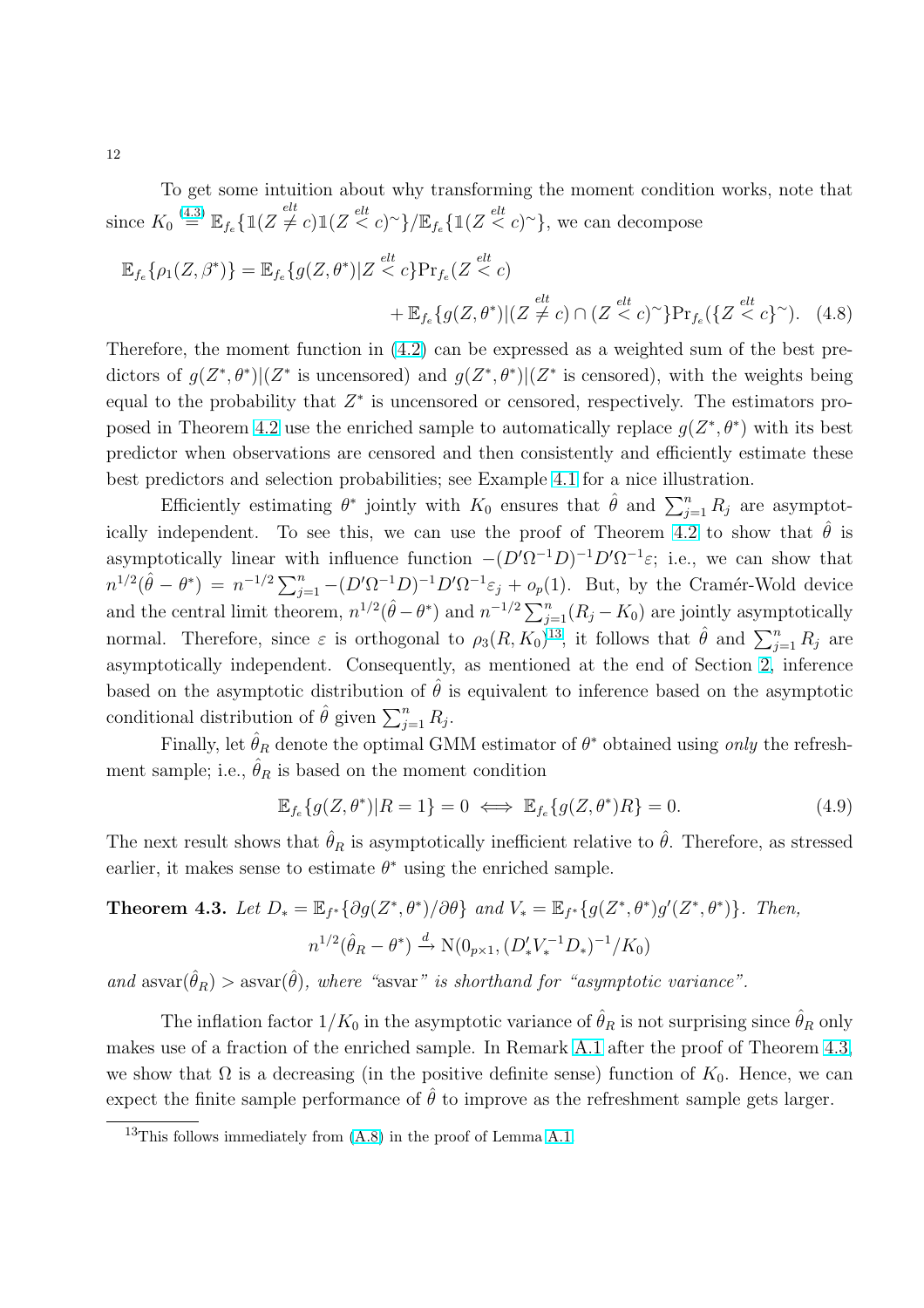<span id="page-14-0"></span>**Example 4.1** (Example [2.1](#page-7-0) contd.). Here  $\rho_1(Z, \beta) = (Z - \theta) \mathbb{1}(Z \neq c) / a(Z, K)$  and no overi-**Example 4.1** (Example 2.1 cond). Here  $p_1(z, \beta) = (z - \nu)^{\frac{1}{2}}(z + \nu)^{\frac{1}{2}}(z, h)$  and he over dentifying restrictions. Hence,  $(\hat{\theta}, \hat{K})$  solve  $\sum_{j=1}^n \rho_1(Z_j, \hat{\beta}) = 0$  and  $\sum_{j=1}^n \rho_2(Z_j, \hat{K}) = 0$ ; i.e.,

$$
\hat{\theta} = n^{-1} \sum_{j=1}^{n} \frac{Z_j \mathbb{1}(Z_j \neq c)}{a(Z_j, \hat{K})} \quad \text{and} \quad \hat{K} = \frac{\sum_{j=1}^{n} \mathbb{1}(Z_j \neq c) \mathbb{1}(Z_j \leq c)^{\sim}}{\sum_{j=1}^{n} \mathbb{1}(Z_j \leq c)^{\sim}}.
$$
 (4.10)

To gain further insight into  $\hat{\theta}$ , notice that for  $d = 1$  we can express  $\hat{\theta}$  as

$$
\hat{\theta} = n^{-1} \sum_{j=1}^n \mathbb{1}(Z_j < c) \times \frac{\sum_{j=1}^n Z_j \mathbb{1}(Z_j < c)}{\sum_{j=1}^n \mathbb{1}(Z_j < c)} + n^{-1} \sum_{j=1}^n \mathbb{1}(Z_j \geq c) \times \frac{\sum_{j=1}^n Z_j \mathbb{1}(Z_j > c)}{\sum_{j=1}^n \mathbb{1}(Z_j > c)}.
$$

In light of [\(4.8\)](#page-13-0), it comes as no surprise that  $\hat{\theta}$  is a convex combination of the sample means of uncensored and censored observations in the enriched dataset with the weights being the fraction of uncensored and censored observations in the enriched sample.  $\Box$ 

**Example 4.2** (Example [2.2](#page-7-0) contd.). Here  $\rho_1(Z, \beta) = X(Y - X'\theta) \mathbb{1}(Z \neq c)/a(Z, K)$ . Hence,  $\hat{\theta} = (\sum_{j=1}^n \hat{X}_j X'_j)^{-1} (\sum_{j=1}^n \hat{X}_j Y_j)$ , where  $\hat{X}_j = X_j \mathbb{1}(Z_j \neq c) / a(Z_j, \hat{K})$  and  $\hat{K}$  is given in (4.10); i.e.,  $\hat{\theta}$  is the IV estimator with instruments  $\hat{X}$ . If censoring is purely endogenous or purely exogenous, then  $a(Z, K) = K + (1 - K) \mathbb{1}(Y_j < c^{(1)})$  or  $a(Z, K) = K + (1 - K) \mathbb{1}(X_j \stackrel{elt}{< c^{-(1)}})$ , respectively, and the expression for  $\hat{\theta}$  simplifies accordingly.

**Example 4.3** (Endogenous censored regression). Let  $Y^* = X^{*\prime}\theta^* + \varepsilon^*$  such that some or all regressors are correlated with  $\varepsilon^*$ . Let  $W^*$  be the vector of instruments, i.e.,  $\mathbb{E}_{f^*}\{W^*\varepsilon^*\}=0$ . Hence,  $g(Z^*,\theta^*) = W^*(Y^* - X^{*\prime}\theta^*)$  and  $\rho_1(Z,\beta) = W(Y - X'\theta)\mathbbm{1}(Z \neq c)/a(Z,K)$ . Endogenous tobit, where  $X^*$  is endogenous and only  $Y^*$  is censored, is important for applications and follows by letting  $\rho_1(Z, \beta) = W(Y - X'\theta) \mathbbm{1}(Y \neq c^{(1)})/a(Y, K)$ , where  $a(Y, K) = K + (1 - K) \mathbbm{1}(Y < c^{(1)})$ . The asymptotic distribution of  $\hat{\theta}$  follows readily from Theorem [4.2.](#page-12-0)

**Example 4.4** (Simultaneous equations). Let  $Y_1^* = X_1^* \theta_1^* + \varepsilon_1^*$  and  $Y_2^* = X_2^* \theta_2^* + \varepsilon_2^*$ , where  $\varepsilon_1^*$  and  $\varepsilon_2^*$  are mean independent of  $X^*$ , the vector of instruments. Hence,  $\mathbb{E}_{f^*}{A(X^*)}$  $+ \varepsilon_2^*, \text{where} \ \begin{cases} Y_1^* - X_1^* {}' \theta_1^* \ Y_2^* - X_2^* {}' \theta_2^* \end{cases}$ :<br>ר  $\} = 0,$ where  $A(X^*)$  is a matrix of instrumental variables and  $(4.7)$  can be used to estimate  $\theta_1^*$  and  $\theta_2^*$ . Although this model has been studied earlier, see, e.g., Blundell and Smith (1993), our treatment is more general because we do not assume that  $\varepsilon_1^*$  and  $\varepsilon_2^*$  are Gaussian and allow for the possibility that other variables besides  $Y_1^*$  and  $Y_2^*$  may also be censored. Censoring of  $Y^* = (Y_1^*, Y_2^*)$  alone implies that  $\rho_1(Z, \beta) = A(X) \left| \frac{Y_1 - X_1' \theta_1}{Y_2 - X_2' \theta_2} \right|$  $Y_1 - X_1'\theta_1 \atop Y_2 - X_2'\theta_2 \thinspace$   $\mathbb{1}(Y_1 \neq c^{(1)}, Y_2 \neq c^{(2)})/a(Y, K),$ where  $a(Y, K) = K + (1 - K) \mathbb{1}(Y_1 < c^{(1)}, Y_2 < c^{(2)})$ .

Example 4.5 (Auxiliary information). Sometimes we may possess information about a feature of the target density; e.g., we may know beforehand that the mean of the target population

13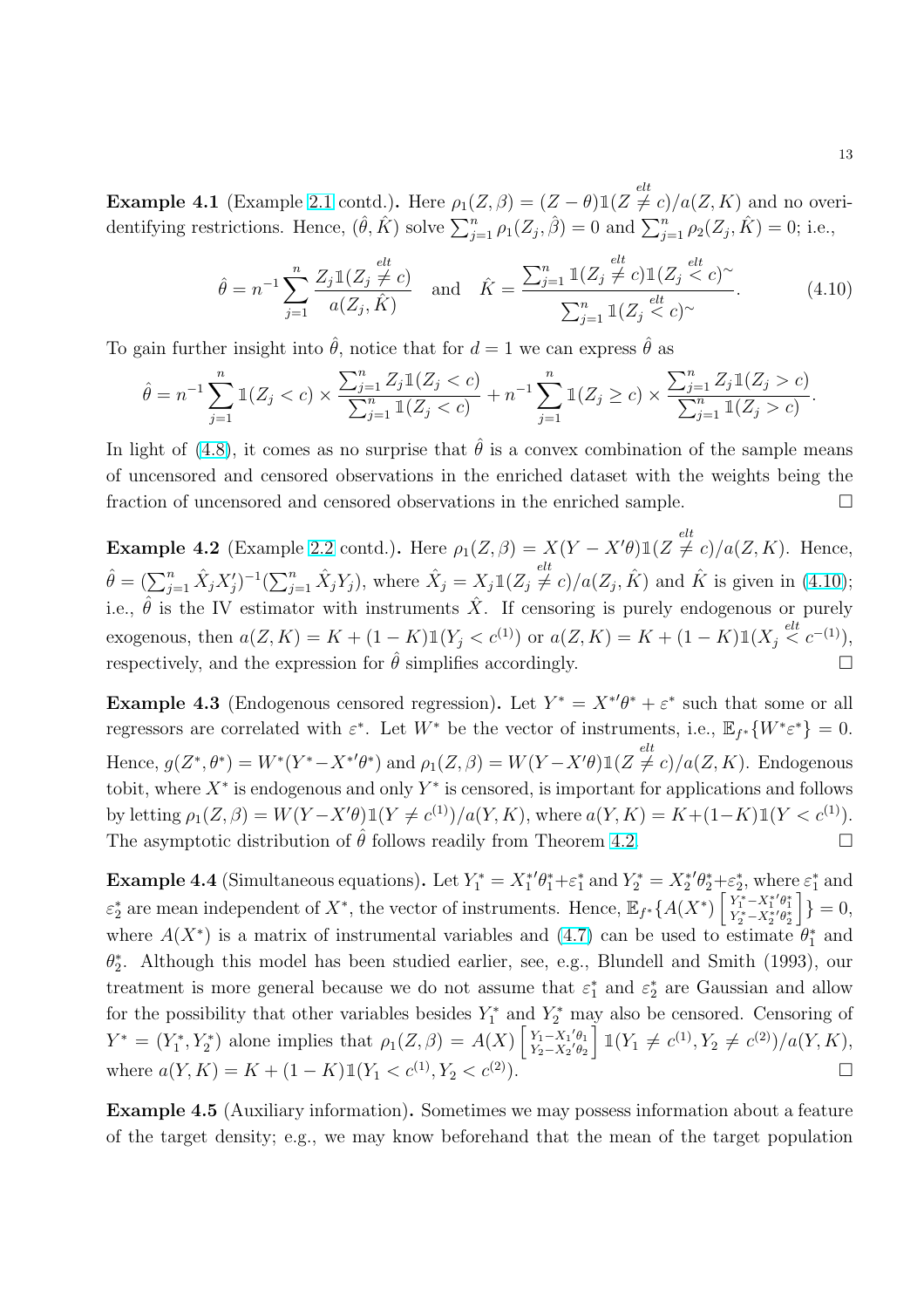<span id="page-15-0"></span>is zero. In general, suppose it is known a priori that  $\mathbb{E}_{f^*}\{m(Z^*)\}=0$ , where m is a vector of known functions. Moment based auxiliary information about  $f^*$  can be easily incorporated in our framework by stacking  $g(Z^*, \theta^*)$  and  $m(Z^*)$ . These types of models, which are a special case of [\(2.1\)](#page-5-0), have been investigated by Imbens and Lancaster (1994), Hellerstein and Imbens (1999), and Nevo (2003). However, Imbens and Lancaster (1994) and Hellerstein and Imbens (1999) assume that  $Z^*$  is fully observed. Nevo (2003) allows  $Z^*$  to be entirely missing (due to attrition) but not censored. He also restricts attention to the case where the parameter of interest is just identified. In addition, he assumes that the selection probability is known up to a finite dimensional parameter and imposes an identification condition that rules out truncated  $Z^*$ 's as well. By contrast, we allow  $(2.1)$  to be overidentified and the selection probabilities for censoring or truncation of  $Z^*$  to be fully unknown.  $\Box$ 

#### 5. Inference with truncated data

We now show how enriched data can be used to efficiently estimate models where variables are truncated. So let  $b^* = \int_T f^*(z) d\mu^* \in (0, 1)$  denote the probability that  $Z^*$  is observed. Although  $b^*$  is unknown, the refreshment sample identifies it via the moment condition

$$
b^* = \mathbb{E}_{f_e} \{ \mathbb{1}(Z \in T) | R = 1 \} \iff \mathbb{E}_{f_e} \{ [\mathbb{1}(Z \in T) - b^*]R \} = 0.
$$
 (5.1)

Next, [\(2.4\)](#page-6-0) and [\(3.2\)](#page-9-0) imply that  $f^*(z) = \int_{r \in \{0,1\}} f_e(z, r) d\kappa/a(z, b^*, K_0)$ , where  $a(z, b^*, K_0) = K_0 + (1 - K_0) \mathbb{1}(z \in T)/b^*$  and  $\int_{r \in \{0,1\}} f_e(z, r) d\kappa$  is the marginal density of Z in the enriched sample. Hence, we can rewrite [\(2.1\)](#page-5-0) in terms of the enriched density as

$$
\mathbb{E}_{f_e}\{g(Z,\theta^*)/a(Z,b^*,K_0)\}=0.\tag{5.2}
$$

Finally, as before,

$$
\mathbb{E}_{f_e}\{R - K_0\} = 0.\tag{5.3}
$$

To estimate  $\beta^* = (\theta^*, b^*, K_0)_{(p+2)\times 1}$ , define<sup>14</sup>

$$
\rho(Z, R, \beta) = \begin{bmatrix} g(Z, \theta) / a(Z, b, K) \\ \left[ \mathbb{1}(Z \in T) - b \right] R \\ R - K \end{bmatrix} \stackrel{\text{def}}{=} \begin{bmatrix} \rho_1(Z, \beta) \\ \rho_2(Z, R, b) \\ \rho_3(R, K) \end{bmatrix}_{(q+2) \times 1} . \tag{5.4}
$$

Since (5.1) and (5.3) just identify  $b^*$  and  $K_0$ , by (5.2) it follows that  $\mathbb{E}_{f^*}\{g(Z^*,\theta^*)\}=0$  if and only if  $\mathbb{E}_{f_e} \{\rho(Z, R, \beta^*)\} = 0$ . Hence,  $\beta^*$  can be efficiently estimated by using the latter moment condition. Using notation introduced in Section [4,](#page-10-0) the GMM estimator is given by

<sup>&</sup>lt;sup>14</sup>Using the fact that  $\mathbb{1}(Z \notin T)(1 - R) = 0$ , it is easy to show that  $\rho_3(R, K_0)(1 - b^*) - \rho_2(Z, R, b^*) =$  $[K_0\alpha^*/(1-K_0)]\{1/a(Z, b^*, K_0)-1\}$ . Thus  $1/a(Z, b^*, K_0)-1$  can be written as a linear combination of  $\rho_2(Z, R, b^*)$ and  $\rho_3(R, K_0)$ . Hence, the moment condition  $\mathbb{E}_{f_e} \{1/a(Z, b^*, K_0)\} = 1$  is automatically satisfied.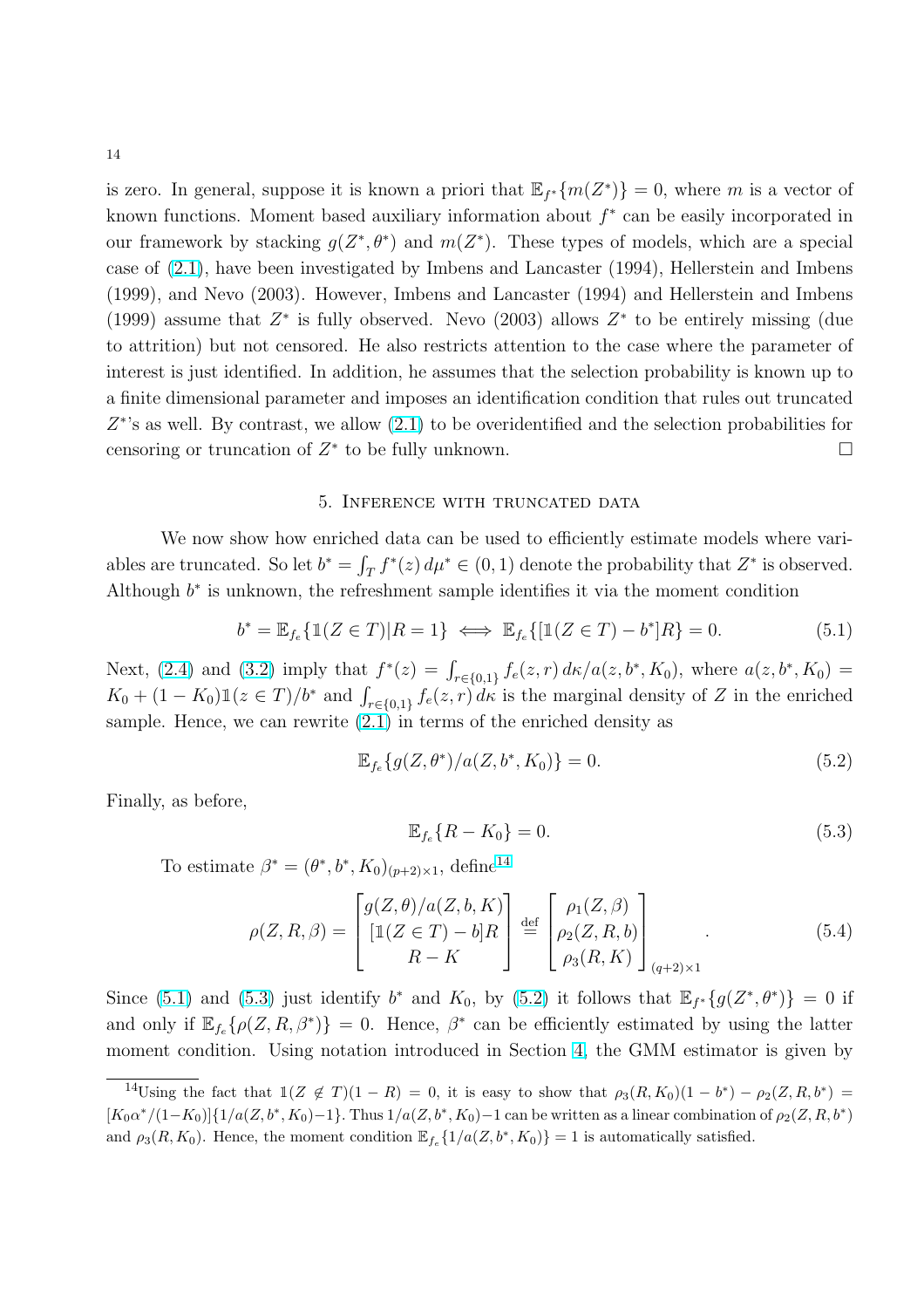<span id="page-16-0"></span> $\hat{\beta} = \operatorname{argmin}_{\beta \in \mathcal{B}} \hat{\rho}'(\beta) \check{V}_{\rho}^{-1} \hat{\rho}(\beta)$ , where now  $\mathcal{B} = \Theta \times [0, 1] \times [0, 1]$  and the objective function is defined in terms of the moment function in [\(5.4\)](#page-15-0). Since  $Pr_{f_e} \{Z \in T\} = K_0 b^* + 1 - K_0$ ,

$$
\mathbb{E}_{f_e}\{\rho_1(Z,\beta^*)\} = b^* \mathbb{E}_{f_e}\{g(Z,\theta^*)|Z \in T\} + (1-b^*) \mathbb{E}_{f_e}\{g(Z,\theta^*)|Z \notin T\};\tag{5.5}
$$

i.e., the transformed moment function combines best predictors of  $g(Z^*,\theta^*)|(Z^*)$  is not truncated) and  $g(Z^*,\theta^*)$  ( $Z^*$  is truncated) weighted by probabilities of the corresponding events. As in the case of censoring, this procedure is automatically carried out in the enriched sample to efficiently estimate the parameters of interest; see Example [5.1](#page-17-0) for a nice illustration.

Let  $\alpha^* = K_0 b^* + 1 - K_0$  and  $v = \varepsilon + (\alpha^* / b^*) \text{Proj} \{\rho_1(Z, \beta^*) | 1, \rho_2(Z, R, b^*) \},$  where  $\varepsilon = \rho_1(Z, \beta^*) - \text{Proj}\{\rho_1(Z, \beta^*) | 1, \rho_2(Z, R, b^*), \rho_3(R, K_0)\}.$  Analogous to the notation in Sec-tion [4,](#page-10-0) define  $\Omega = \mathbb{E}_{f_e} \{ \varepsilon \varepsilon' \}, D = \mathbb{E}_{f_e} \{ \partial \rho_1(Z, \beta^*) / \partial \theta \}, V_2 = \mathbb{E}_{f_e} \{ \rho_2^2(Z, R, b^*) \},$  and  $\Sigma_{12} =$  $\mathbb{E}_{f_e} \{ \rho_1(Z, \beta^*) \rho_2(Z, R, b^*) \}.$  Letting  $V = \mathbb{E}_{f_e} \{ vv' \}$  and  $M_V = V^{-1} - V^{-1} D (D' V^{-1} D)^{-1} D' V^{-1},$ we can then show the following result.

**Theorem 5.1.** Let Assumption [4.1](#page-11-0) hold with the moment function  $\rho(Z, R, \beta)$  defined in [\(5.4\)](#page-15-0). Then,  $n^{1/2}(\hat{\theta}-\theta^*)$ ,  $n^{1/2}(\hat{b}-b^*)$ , and  $n^{1/2}(\hat{K}-K_0)$  converge jointly in distribution to a  $(p+2) \times 1$ normal random vector with mean zero and variance-covariance matrix

$$
\begin{bmatrix}\n(D'V^{-1}D)^{-1} & -(\alpha^*/K_0b^*)(D'V^{-1}D)^{-1}D'V^{-1}\Sigma_{12} & 0_{p\times 1} \\
-(\alpha^*/K_0b^*)\Sigma_{12}'V^{-1}D(D'V^{-1}D)^{-1} & V_2/K_0^2 - (\alpha^*/K_0b^*)^2\Sigma_{12}'M_V\Sigma_{12} & 0 \\
0 & 0 & K_0(1-K_0)\n\end{bmatrix}.
$$

Since  $\Sigma_{23} = \mathbb{E}_{f_e} \{ \rho_2(Z, R, b^*) \rho_3(R, K_0) \} = 0$  and  $\varepsilon$  is the residual from an orthogonal projection, we have  $\Omega = V_1 - \Sigma_{12} \Sigma_{12}' / V_2 - \Sigma_{13} \Sigma_{13}' / V_3$  and  $V = \Omega + (\alpha^*/b^*)^2 \Sigma_{12} \Sigma_{12}' / V_2^{15}$ , where  $V_1 = \mathbb{E}_{f_e} \{ \rho_1(Z, \beta^*) \rho_1'(Z, \beta) \}, \ \Sigma_{13} = \mathbb{E}_{f_e} \{ \rho_1(Z, \beta) \rho_3(R, K_0) \}, \text{ and } V_3 = \mathbb{E}_{f_e} \{ \rho_3^2(R, K_0) \}.$  In Theorem [B.1](#page-31-0) of Appendix [B](#page-30-0) we show that  $(D'V^{-1}D)^{-1}$  and  $V_2/K_0^2 - (\alpha^*/K_0b^*)^2\Sigma_{12}'M_V\Sigma_{12}$ coincide with the efficiency bounds for estimating  $\theta^*$  and  $\dot{b}^*$ , respectively. Therefore,  $\hat{\theta}$  and  $\hat{b}$ are asymptotically efficient. Since  $\hat{b}$  is obtained by using the refreshment sample alone (as is  $\hat{\theta}_R$ , its asymptotic variance when  $q = p$  is given by  $b^*(1 - b^*)/K_0$  because  $V_2 = K_0 b^*(1 - b^*)$ . Hence, overidentification of  $\theta^*$  leads to a better estimator of  $b^*$ .

We can use the proof of Theorem 5.1 to show that  $\hat{\theta}$  is asymptotically linear with influence function  $-(D'V^{-1}D)^{-1}D'V^{-1}v$ . But since v is orthogonal to  $\rho_3(R, K_0)^{16}$ , an application of the Cramér-Wold device and the central limit theorem reveals that  $\hat{\theta}$  and  $\sum_{j=1}^{n} R_j$  are asymptotically independent. Therefore, as for censoring, inference using the asymptotic distribution of  $\hat{\theta}$  is the same as inference based on the asymptotic distribution of  $\hat{\theta}$  given  $\sum_{j=1}^{n} R_j$ .

<sup>&</sup>lt;sup>15</sup>The second term in V is an adjustment for the fact that  $b^*$  is being estimated.

<sup>&</sup>lt;sup>16</sup>By its definition,  $\varepsilon$  is orthogonal to  $\rho_3(R, K_0)$ . Moreover,  $\rho_2(Z, R, b^*)$  and  $\rho_3(R, K_0)$  are also orthogonal. Therefore, since  $v = \varepsilon + (\alpha^*/b^*)\text{Proj}\{\rho_1(Z,\beta^*) | 1, \rho_2(Z,R,b^*)\}$ , it follows that v is orthogonal to  $\rho_3(R, K_0)$ .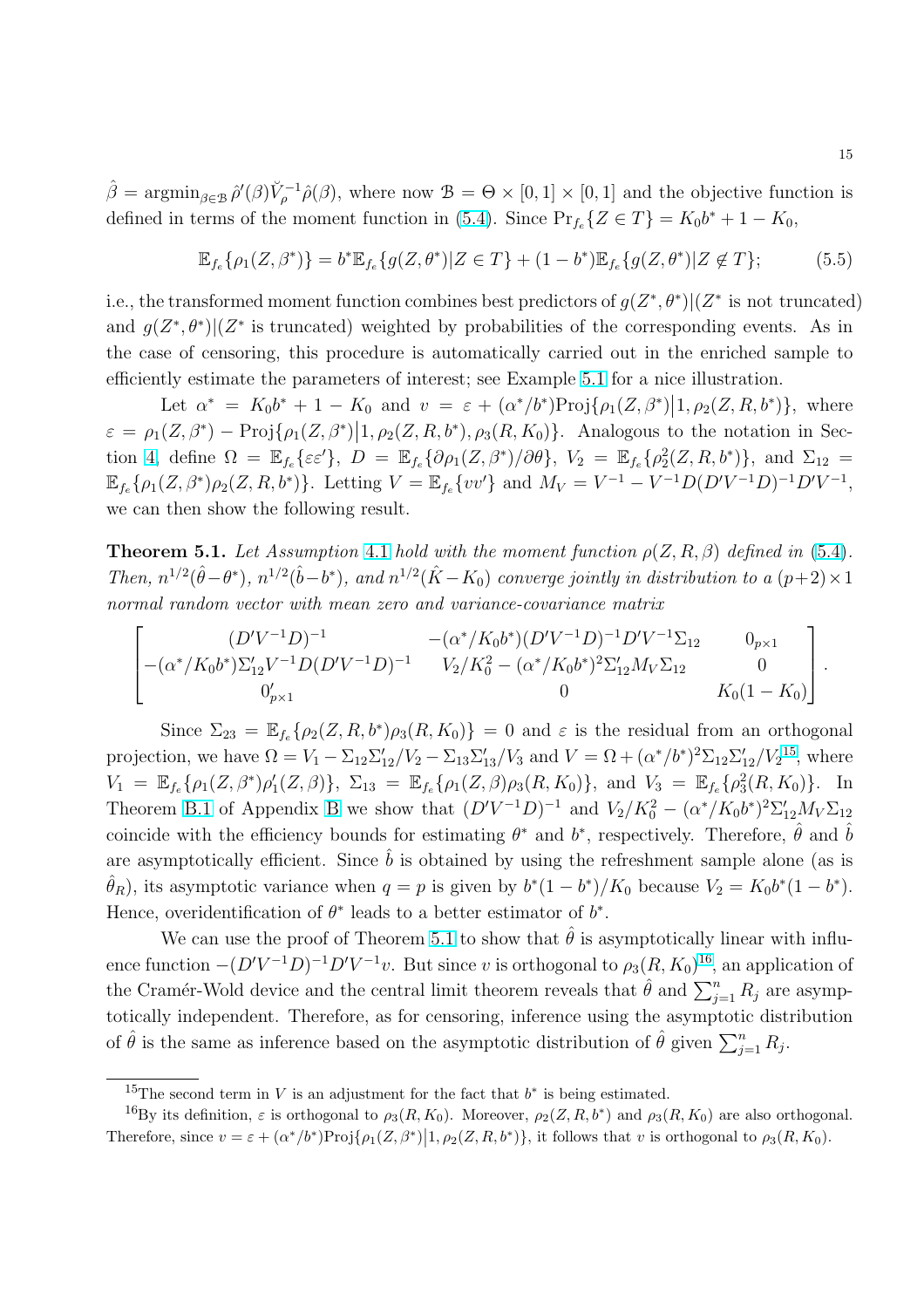<span id="page-17-0"></span>The next result shows that  $\hat{\theta}$  is asymptotically better than  $\hat{\theta}_R$ . Hence, even in the case of truncation, efficiency gains do not come solely from the refreshment sample; i.e., truncated datasets also possess information that can be exploited to increase efficiency.

**Theorem 5.2.** Let  $\hat{\theta}_R$  denote the estimator of  $\theta^*$  obtained by using the refreshment sample alone; i.e.,  $\hat{\theta}_R$  is based on the moment condition in [\(4.9\)](#page-13-0). Then,  $\text{asvar}(\hat{\theta}_R) > \text{asvar}(\hat{\theta})$ .

**Example 5.1** (Example [2.3](#page-8-0) contd.). Here  $\rho_1(Z, \beta) = (Z - \theta)/a(Z, b, K)$  and no overidentifying **Example 3.1** (Example 2.5 contar). Here  $p_1(z, \beta) = (z - \nu)/\alpha$ <br>restrictions. Thus  $\hat{\beta}$  solves  $\sum_{j=1}^n \rho(Z_j, \hat{\beta}) = 0$ . Hence,  $\hat{b} = \sum_{j=1}^n \alpha_j$  $_{j=1}^{n} 1\!\!1 (Z_j \in T) R_j/$  $\sum_{n=1}^{\infty}$  $\sum_{j=1}^n R_j$  is the fraction of observations in the refreshment sample that are not truncated,  $\hat{K} = \sum_{j=1}^{n} R_j/n$  the  $\sum_{n=1}^{\infty}$ size of the refreshment sample relative to the enriched sample, and  $\hat{\theta} = n^{-1} \sum_{j=1}^{n} Z_j / a(Z_j, \hat{b}, \hat{K})$ since  $\sum_{j=1}^{n} 1/a(Z_j, \hat{b}, \hat{K}) = n$ . Using the fact that  $1(Z_j \notin T)(1 - R_j) = 0$ , which follows by the definition of  $R_j$ , a little algebra shows that we can express  $\hat{\theta}$  more revealingly as

$$
\hat{\theta} = \hat{b} \times \frac{\sum_{j=1}^{n} Z_j \mathbb{1}(Z_j \in T)}{\sum_{j=1}^{n} \mathbb{1}(Z_j \in T)} + (1 - \hat{b}) \times \frac{\sum_{j=1}^{n} Z_j \mathbb{1}(Z_j \notin T) R_j}{\sum_{j=1}^{n} \mathbb{1}(Z_j \notin T) R_j},
$$

which is exactly what we would expect from  $(5.5)$ .

**Example 5.2** (Example [2.4](#page-8-0) contd.). Let  $a(Z, b, K) = K + (1 - K) \mathbb{1}(Y \in T_1, X \in T_2)/b$  and **Example 5.2** (Example 2.4 cond), Let  $a(2, b, K) = K + (1 - K) \mathbb{1}(1 - C \mathbb{1}), K \in \mathbb{1}/j$  and  $\hat{X}_j = X_j/a(Z_j, \hat{b}, \hat{K})$  with  $\hat{b}$  and  $\hat{K}$  as in Example 5.1. Then  $\hat{\theta} = {\sum_{j=1}^n \hat{X}_j X'_j}^{-1} {\sum_{j=1}^n \hat{X}_j Y_j}.$ For pure endogenous or exogenous truncation  $a(Z_j, \hat{b}, \hat{K})$  is either  $\hat{K} + (1 - \hat{K}) \mathbb{1}(Y_j \in T_1)/\hat{b}$ or  $\hat{K} + (1 - \hat{K}) \mathbb{1}(X_j \in T_2) / \hat{b}$ , respectively, and  $\hat{\theta}$  simplifies accordingly. By Theorem [5.1,](#page-16-0)  $n^{1/2}(\hat{\theta} - \theta^*)$  is asymptotically normal with mean zero and variance  $D^{-1}VD^{-1}$ . Truncated versions of the endogenous regression and simultaneous equations models in Examples [4.3](#page-14-0) and [4.4](#page-14-0) can also be estimated using our approach.

#### 6. Application

Our application studies the effects of changes in compulsory schooling laws on age at first marriage. While the primary purpose of the application is to demonstrate the methodology developed in this paper, this is also a topic of some substantive importance. Our data are 1% samples from the Public Use Files of the U.S. Census of Population for the years 1960, 1970, and 1980.

Understanding the determinants of age at first marriage is considered to be important for several reasons. In recent years, age at first marriage has risen. Much literature suggests that a rising age at first marriage may be socially undesirable because marriage may encourage good behavior and outcomes. For example, Akerlof (1998) provides evidence that marriage has a beneficial effect on male behavior, leading to a decrease in socially undesirable activities such as alcoholism, drug abuse, and violence. Also, Korenman and Neumark (1991) find that in the cross-section, married men earn about 11% more than observationally equivalent unmarried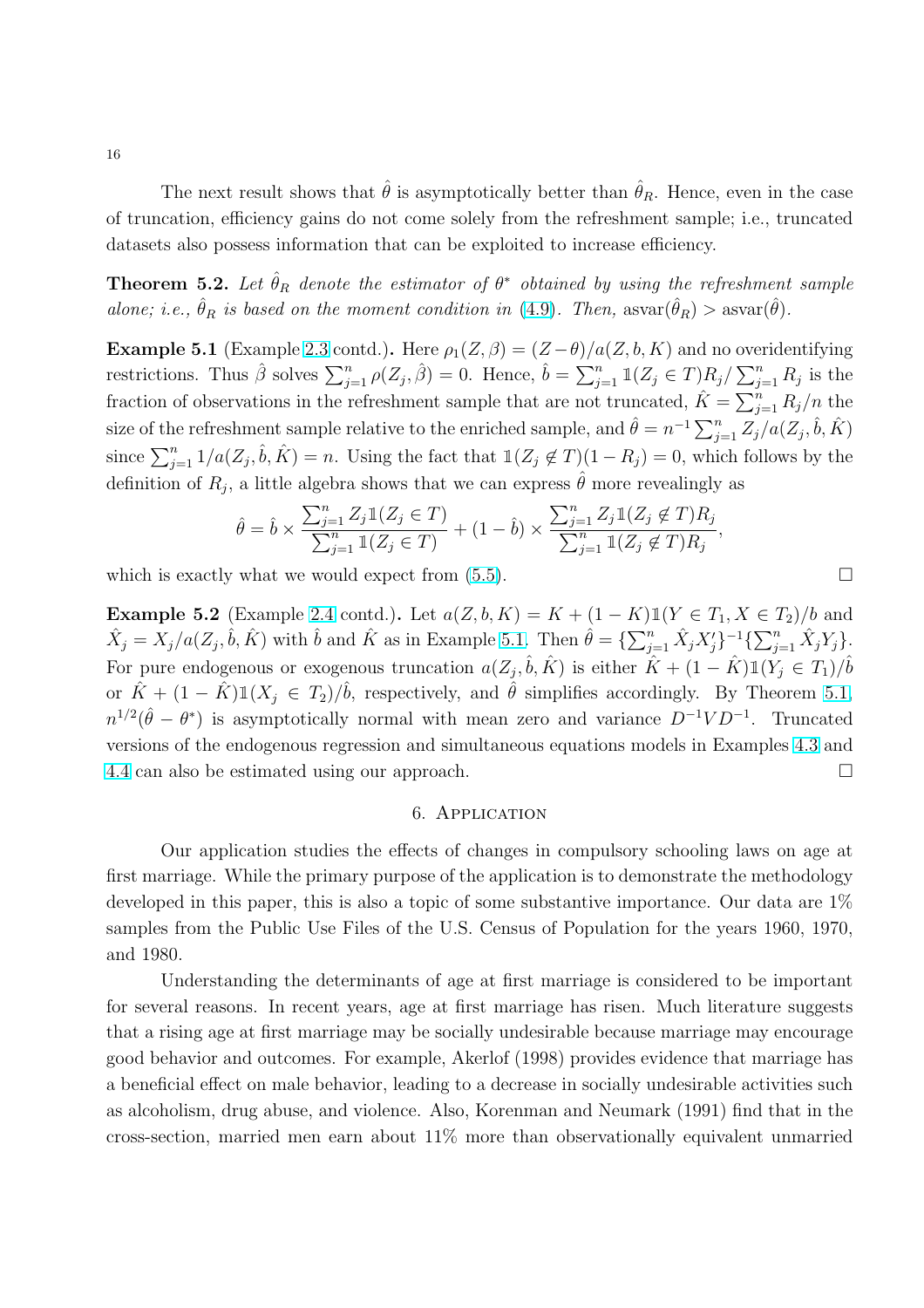men. When they utilize panel data and estimate a fixed effects model, the marriage effect is about 2/3rd the size of the cross-sectional estimate. Thus, it appears that there is a direct effect of being married on male earnings. However, in other work, they find that marriage reduces female participation and does not positively impact their wage rates (Korenman and Neumark 1992). Second, there is a great deal of concern about the effects of out-of-wedlock childbearing on single parents and their children. If rising age at first marriage is not accompanied by postponed childbearing, this problem becomes more severe. Relatedly, it has long been known, see, e.g., Coale (1971), that age at first marriage is an important determinant of fertility. However, rising age at first marriage may also have socially beneficial effects (Goldin and Katz 2002) because it has been linked to greater opportunities for young people, especially women, to obtain education and develop a professional career.

Theoretically, the effects of increased education on age of marriage are unclear. Koball (1998) describes the "economic provider" hypothesis that men are less likely to marry until they are securely employed. Because more education leads to higher earnings, it may lead to earlier marriage through this channel. The "adult transition" hypothesis proposes that events that delay the transition to adulthood will also delay marriage. More education will tend to delay marriage through this channel. Empirically, there is a positive relationship between education and age of marriage and rising education may be related to increased age at first marriage in recent decades. However, the correlation between education and age at first marriage may reflect the fact that young people with low ability and poor labor market prospects choose both to marry early and to drop out of school early rather than a causal relationship between education and age at first marriage. One way to examine this issue is to look at the effects of changes in policy that led to increased education. In particular, we study whether increased mandatory educational attainment (through compulsory schooling legislation) encourages people to defer marriage. If so, these factors should be considered when evaluating the benefits of this type of legislation.

We use variation in compulsory schooling laws across states and over time. Changes in these laws had a significant impact on education and indeed have been used as instruments for education in other contexts by Acemoglu and Angrist (2001), Lochner and Moretti (2004), and Lleras-Muney (2002). Since the history of compulsory schooling laws in the U.S. is by now well documented (see, in particular, Lleras-Muney (2001) and Goldin and Katz (2003)), we will not describe them in great detail here. Essentially, there were five possible restrictions on educational attendance: (i) maximum age by which a child must be enrolled, (ii) minimum age at which a child may drop out, (iii) minimum years of schooling before dropping out, (iv) minimum age for a work permit, and (v) minimum schooling required for a work permit. In the years relevant to our sample, 1939 to 1958, states changed compulsory attendance laws many times, usually upwards but sometimes downwards. Papers on the topic have used a variety of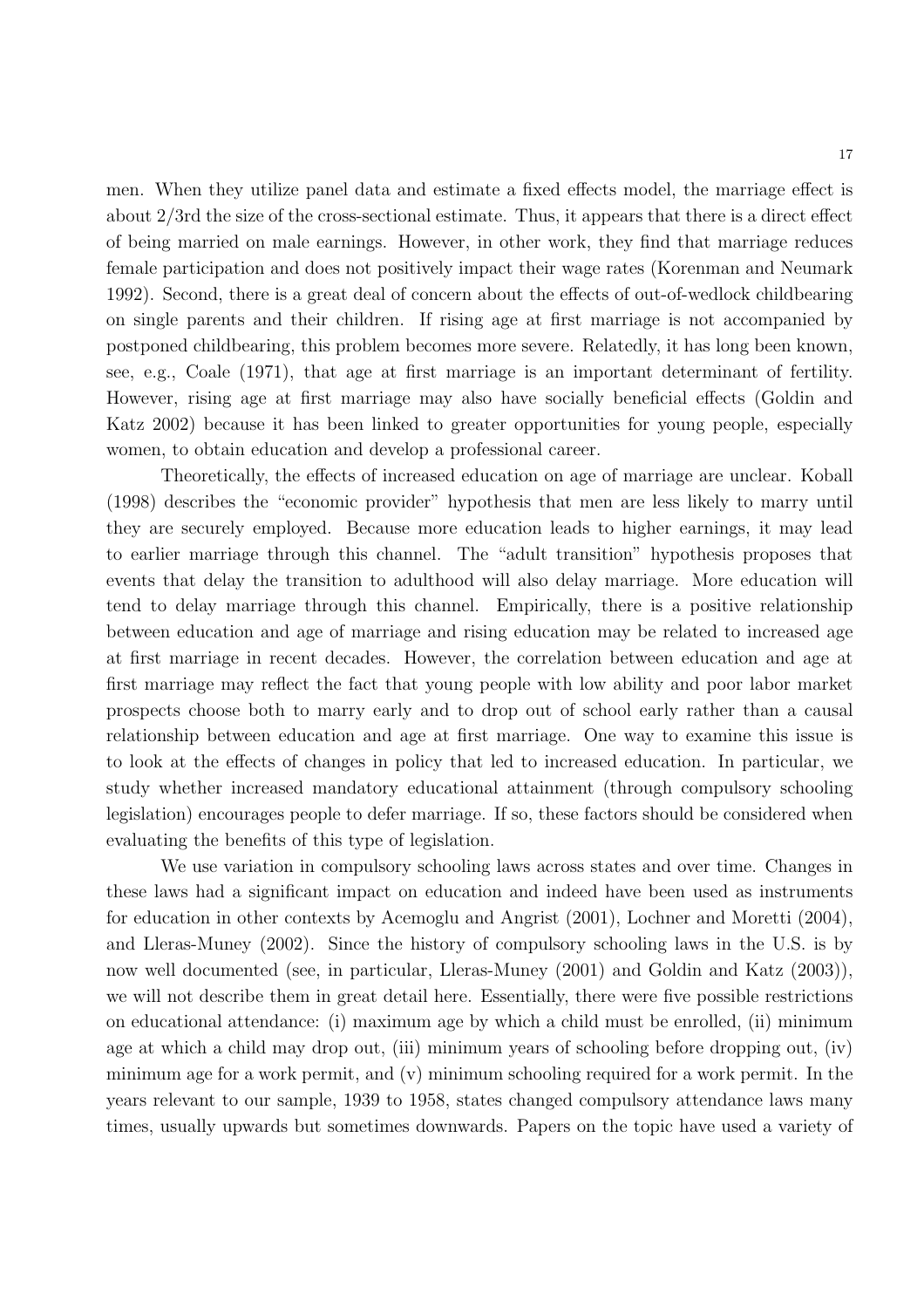<span id="page-19-0"></span>combinations of these restrictions as measures of compulsory schooling. We use required years of schooling, defined as the difference between the minimum dropout age and the maximum enrollment age following Lleras-Muney and Goldin and Katz. We follow Acemoglu and Angrist (2001) and Lochner and Moretti (2004) in assigning compulsory attendance laws to people on the basis of state of birth and the year when the individual was 14 years old (with the exception that the enrollment age is assigned based on the laws in place when the individual was 7 years old). Also, we follow them in creating four indicator variables, depending on whether years of compulsory schooling are 8 or less, 9, 10, and 11 or more.

Our sample is composed of men and women born between 1925 and 1944. We choose this group of cohorts for two reasons. First, many of the changes in compulsory schooling laws were enacted between 1939 and 1958 and so had a major impact on this group. Secondly, the question on age at first marriage is not asked in the Census prior to 1960 or after 1980 so we are limited in terms of which cohorts we can study.

The empirical model can be written as

$$
\log(Y_j^*) = X_j^* \theta^* + \varepsilon_j^*,\tag{6.1}
$$

where  $Y_j^*$  denotes age at first marriage for the *j*th individual in the sample,  $X_j^*$  is a vector of explanatory variables including a constant, compulsory schooling law variables, year of birth dummies, state dummies, and a race dummy, and  $\varepsilon_j^*$  an unobserved error term that is uncorrelated with the regressors. There are 3 included compulsory schooling law variables describing the level of compulsory schooling: CA9 (9 years), CA10 (10 years), and CA11 (11 or 12 years). The omitted category is 8 years or less. There are a few points to note about (6.1): First, it contains fixed cohort effects and state effects. The cohort effects are necessary to allow for secular changes in age at first marriage that may be completely unrelated to compulsory schooling laws. The state effects allow for the fact that variation in the timing of the law changes across states may not have been exogenous to the marriage market (for example, states with strict compulsory schooling laws may be states where people tend to marry late in any case).

The major problem in running this regression is that  $Y^*$  is censored for *younger* individuals because census records report age at first marriage for only those individuals who married before the census interview took place; otherwise, they simply report the individuals chronological age at the time of interview. Hence, for each person we can only observe  $\overline{a}$ 

$$
Y_j = \begin{cases} Y_j^* & \text{if } Y_j^* < C_j \\ C_j & \text{otherwise,} \end{cases} \tag{6.2}
$$

where  $C_i$  denotes chronological age at the time of interview.

There are two elements of the censoring problem: (i) people who do get married at some point in their life but who have never been married at the time of interview, and (ii) people who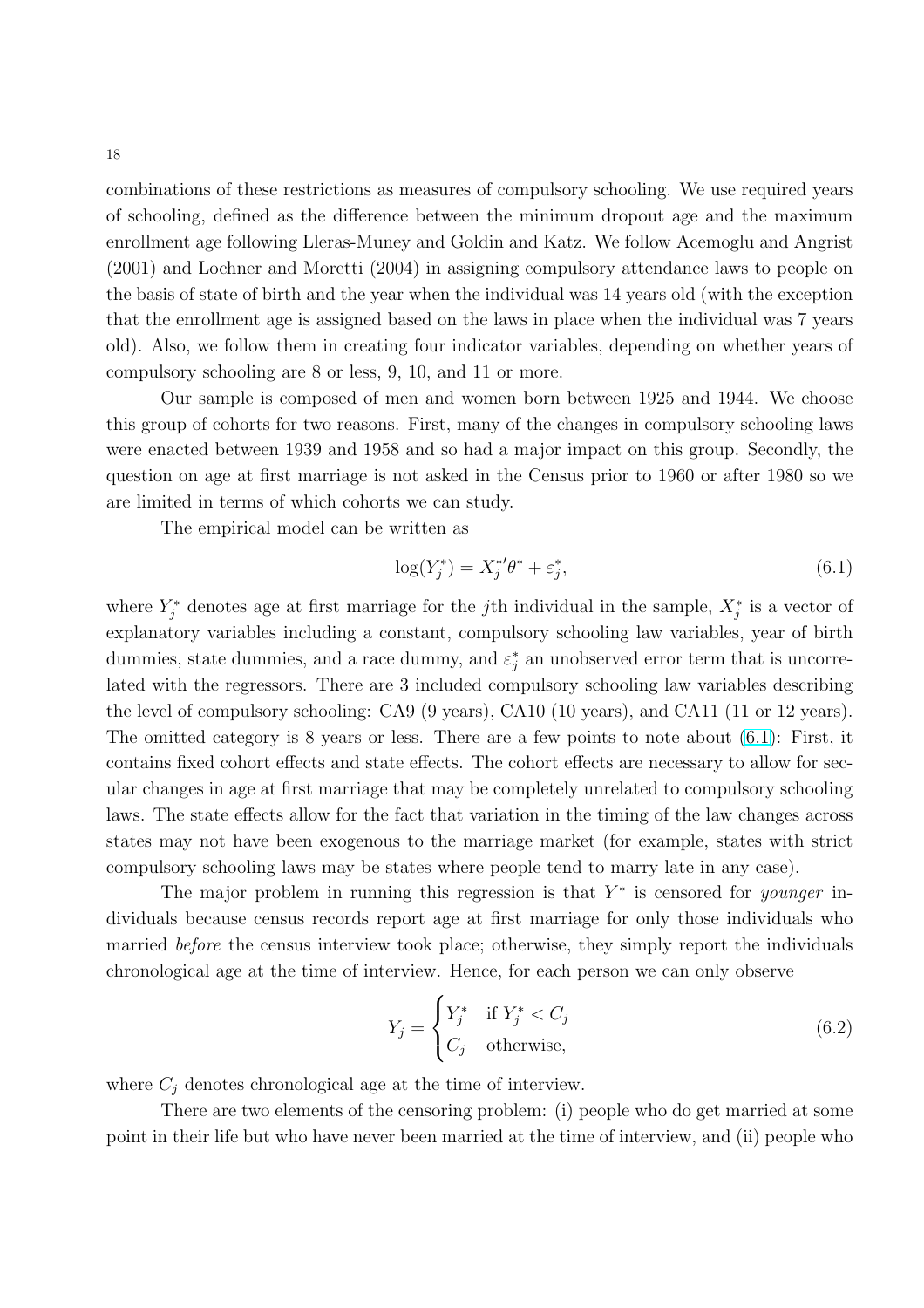never get married. Our goal is to address the first problem.<sup>17</sup> The usual approach to dealing with (i) is to restrict the sample to older men and women (e.g., Bergstrom and Schoeni (1996) restrict the sample to persons aged 40–60). This is obviously not a satisfactory solution because it replaces the censoring problem with a truncation problem. In contrast, our approach is to use both young and old persons, acknowledging that age at first marriage is significantly censored for younger women and men. As discussed above we use the 1925–1944 cohorts, and these people are aged 16–35 in 1960, and 26–45 in 1970. Clearly, age at first marriage is censored for many of these persons. To deal with this problem, we need a refreshment sample that is not censored and is from the same population as our master sample (aged 16–35 in 1960 and 26–45 in 1970). We obtain this by using individuals from the same cohort: A 16 year old woman in 1960 is considered to be from the same population as a 26 year old woman in 1970, and a 36 year old in 1980. Hence, for women who were between 16–35 in 1960 and 26–45 in 1970, the refreshment sample consists of women aged 36–55 in 1980.

For the group of people aged 36–55 in 1980 to be a suitable refreshment sample, it must possess two characteristics. First, it must be a draw from the same population as the master sample. We consider this to be a reasonable assumption in this case because: (a) they are from the exact same birth cohorts as persons in the master sample; (b) we only use individuals born in the U.S. so immigration is not a problem; (c) we do not include individuals aged more than 55 (and these cohorts were not involved in World War 2 or Vietnam) so mortality is not a major consideration. We report descriptive statistics for our sample in tables [1](#page-33-0) and [2](#page-34-0) for women and men, respectively. Note that the percentage white, average year-of-birth, and the proportions affected by each compulsory schooling law regime are very similar across census samples. This is as we would expect given that we are tracking a population as they age. On the other hand, the average values of age at first marriage differ greatly by census due to censoring. To further corroborate that we are following samples from the same population, in figure [1](#page-39-0) we also present QQ plots for age at first marriage of men and women aged at least 26 that were married before they were  $26$  years old<sup>18</sup>. The linearity of the plots is strong evidence that the uncensored observations in these samples indeed come from the same population.

The second characteristic of a refreshment sample is that it should not have a censoring problem. We examine this issue in table [3.](#page-35-0) In this table, we track each birth cohort over time, and list the percentage who have never been married. For women, we see that the proportion never married flattens out as women reach their early 30's and it appears that very few women

 $17$ We cannot solve the second problem as, by definition, it is impossible to construct a refreshment sample for the group that will never marry.

<sup>&</sup>lt;sup>18</sup>All individuals are aged at least 26 in the 1970 and 1980 samples. To compare 1960 to 1980, we restricted the sample to the oldest 10 cohorts i.e. persons aged at least 26 in 1960 and at least 46 in 1980. This trades off the number of cohorts included against the number of uncensored marriage ages observed.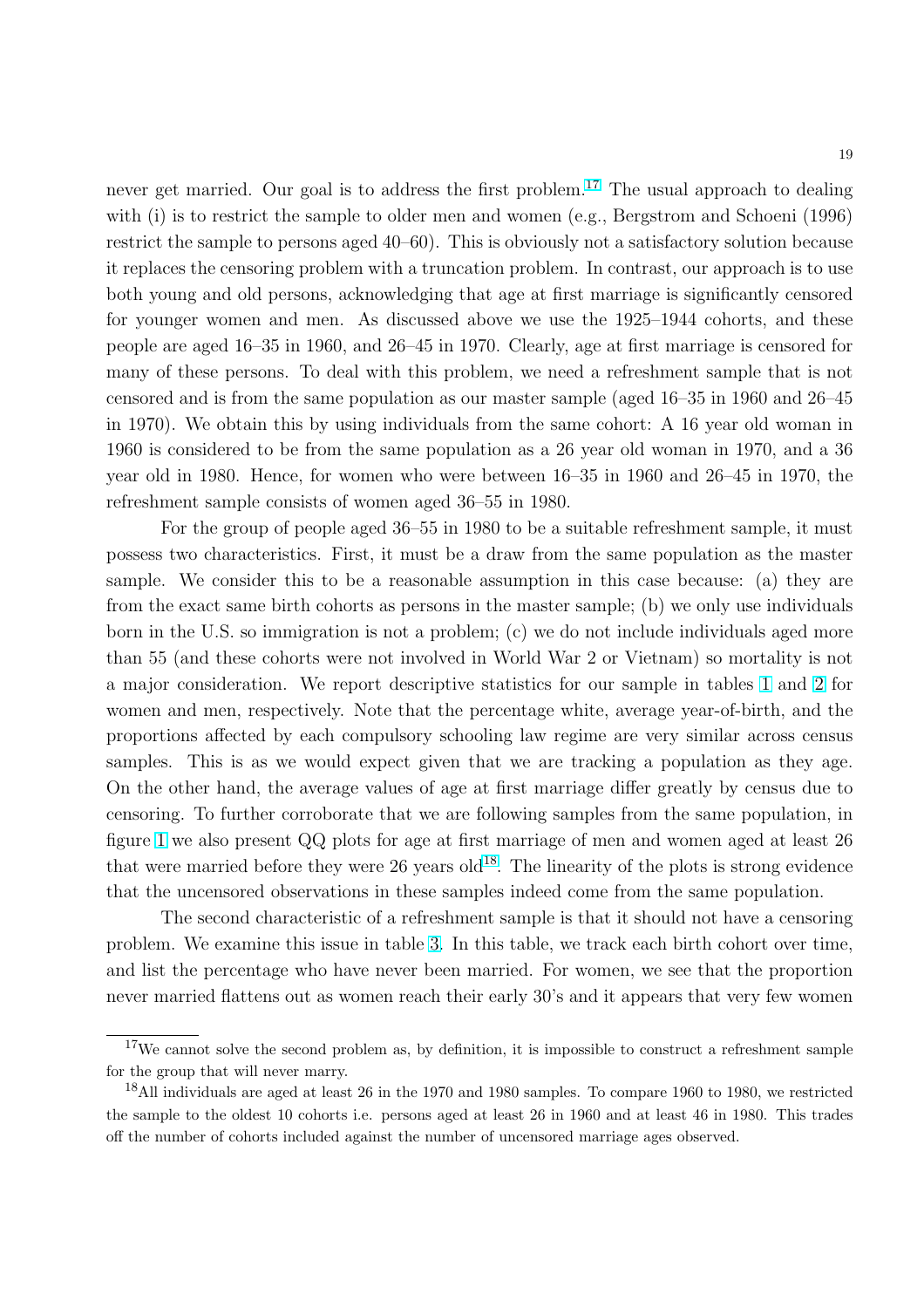marry for the first time after age 35. Thus, it appears that the refreshment sample for women is approximately free of censoring bias. Men tend to marry at later ages and so there does appear to be some censoring in the refreshment sample for men. However, it impacts a very small proportion of cases; it appears that about  $6\%$  of men never marry, and very few cohorts in the refreshment sample have more than 6% of censored observations in 1980. Despite the evidence that there may be some censoring in the 1980 sample, in estimation we treat it as a refreshment sample that has no censored observations.

As mentioned above, we cannot address the second type of censoring (people who never get married) using a refreshment sample approach. Instead, we have taken a few different ad hoc approaches and verify that our results are not very sensitive to the exact method used. The approaches we have tried are (i) impute age at first marriage as equal to current age for never married individuals in the refreshment sample, and (ii) impute age at marriage for all cases where individuals are not married by 35 (we have tried imputing the age to 55 and 65; the results are displayed in Table [6\)](#page-37-0). We find that our GMM estimates are reasonably robust to the imputation method used and so in table [4](#page-36-0) we report the results using method (i).

We report the following GMM estimates of the coefficients of the compulsory schooling variables and the white dummy in table [4:](#page-36-0) GMM60, obtained by matching the 1960 master sample with the 1980 refreshment sample to create the enriched dataset, and GMM70, the GMM estimator when the 1970 and 1980 samples are matched. Estimates for men and women are reported separately. Following the procedure described in Section [4](#page-10-0) (see Example [4.2](#page-14-0) for an illustration), both estimators were based on [\(4.7\)](#page-12-0) and implemented in the GAUSS programming language. Since the consistency of our estimators does not depend upon the extent to which the data are censored, we also expect GMM60 and GMM70 to give similar estimates in finite samples even though censoring is less of a problem in 1970. This is a good check of robustness and is borne out by the evidence summarized in table [4.](#page-36-0)

An enriched dataset has to, by definition, contain some observations that are not subject to the censoring mechanism. Since age at first marriage is censored from above by chronological age in this application, an enriched dataset here must contain some observations for which age at first marriage is greater than chronological age; i.e., loosely speaking, we must have some counterfactual observations for whom we can "look into the future" at the time of interview and see when they first get married. To construct such an enriched dataset by matching, say, the 1960 and 1980 samples, we first create a new variable  $\tilde{C}_j = C_j \mathbbm{1}(j \in 1960) + (C_j - 20)\mathbbm{1}(j \in 1980)$ that represents the chronological age of the  $j$ th individual in 1960. The enriched observations used to construct GMM60 are then obtained by replacing  $C_j$  in [\(6.2\)](#page-19-0) with  $\tilde{C}_j$ . GMM70 is obtained similarly by matching the 1970 and 1980 datasets.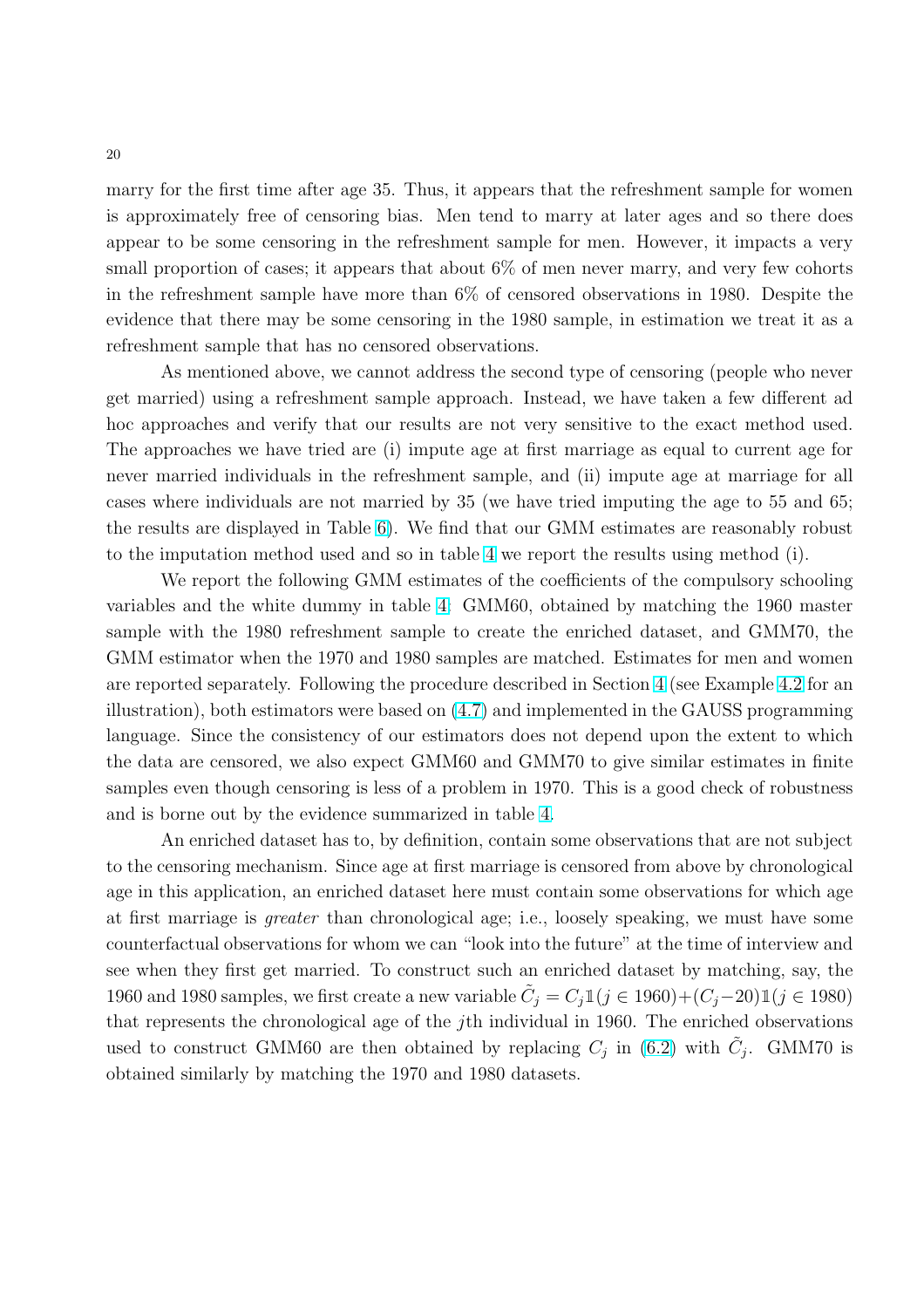To contrast our GMM estimators with some competing estimators, we also report OLS60, OLS70, TOBIT60, and TOBIT70, the OLS and tobit estimates for each year. Another estimator we consider is OLS80, obtained by doing least squares on just the 1980 sample. It is consistent because the refreshment sample is not censored. Therefore, GMM70 and OLS80 both serve as consistency checks for GMM60. Incidentally, note that although age at first marriage is a continuously distributed random variable, in the data it is recorded in discrete units (years). Therefore, we cannot do censored quantile regression in this application.

First, consider the compulsory schooling estimates for women. The GMM estimates for both 1960 and 1970 are quite similar and suggest that moving from less than 9 years of compulsory schooling to 9 years increases log age at first marriage by about 0.01, implying age at first marriage increases by approximately 1%. The effects for 10 years of compulsory schooling is about 1.5%, and the effects of 11 or more is about 2%. Not surprisingly, these effects are about the same size as one obtains using just the refreshment sample (the 1980 data) because the refreshment sample does not suffer from censoring bias. Note, however, that the GMM estimates are more precisely estimated than the OLS estimates from 1980, as GMM is optimally using additional information from the 1960 and 1970 samples. The gain in efficiency is bigger for GMM70 than for GMM60, presumably because the 1970 data has less of a censoring problem and hence is more informative<sup>19</sup>. The OLS estimates from 1960 and 1970 show signs of bias due to censoring. In particular, the 1960 estimates indicate very large effects of the compulsory schooling laws on age at first marriage. The final two columns in table [4](#page-36-0) report tobit estimates. The tobit estimates of the compulsory schooling laws are typically lower than that of the GMM estimators. Also, there is a substantial difference between the tobit estimates for 1960 and the equivalent estimates for 1970, indicating that tobit is performing poorly in this situation.

The estimate of the white dummy for women is also in table [4.](#page-36-0) The GMM estimates both indicate that whites tend to marry at younger ages than non-whites – the point estimates imply the difference is about 8–9%. Once again, OLS estimates for 1960 and 1970 are very different, suggesting that censoring bias is serious for these samples. The two tobit estimates are again very different from the GMM estimates.

The compulsory schooling and white estimates for men are also in table [4.](#page-36-0) They differ from the female results in that the GMM estimates only suggest significant effects of 10 years of required schooling (9 years is marginally significant for GMM70). In contrast, the OLS

<sup>&</sup>lt;sup>19</sup>The difference in the standard errors between OLS80 and the GMM estimators is not that big in this application because our refreshment sample is almost the same size as the master sample. We have experimented with reducing the refreshment sample size by taking random 10% and 20% subsamples (see table [7\)](#page-38-0) and found a much bigger gain in precision for the GMM estimators over OLS80 when the refreshment sample is smaller in size although the resulting estimates are all much less precise than those reported in table [4.](#page-36-0)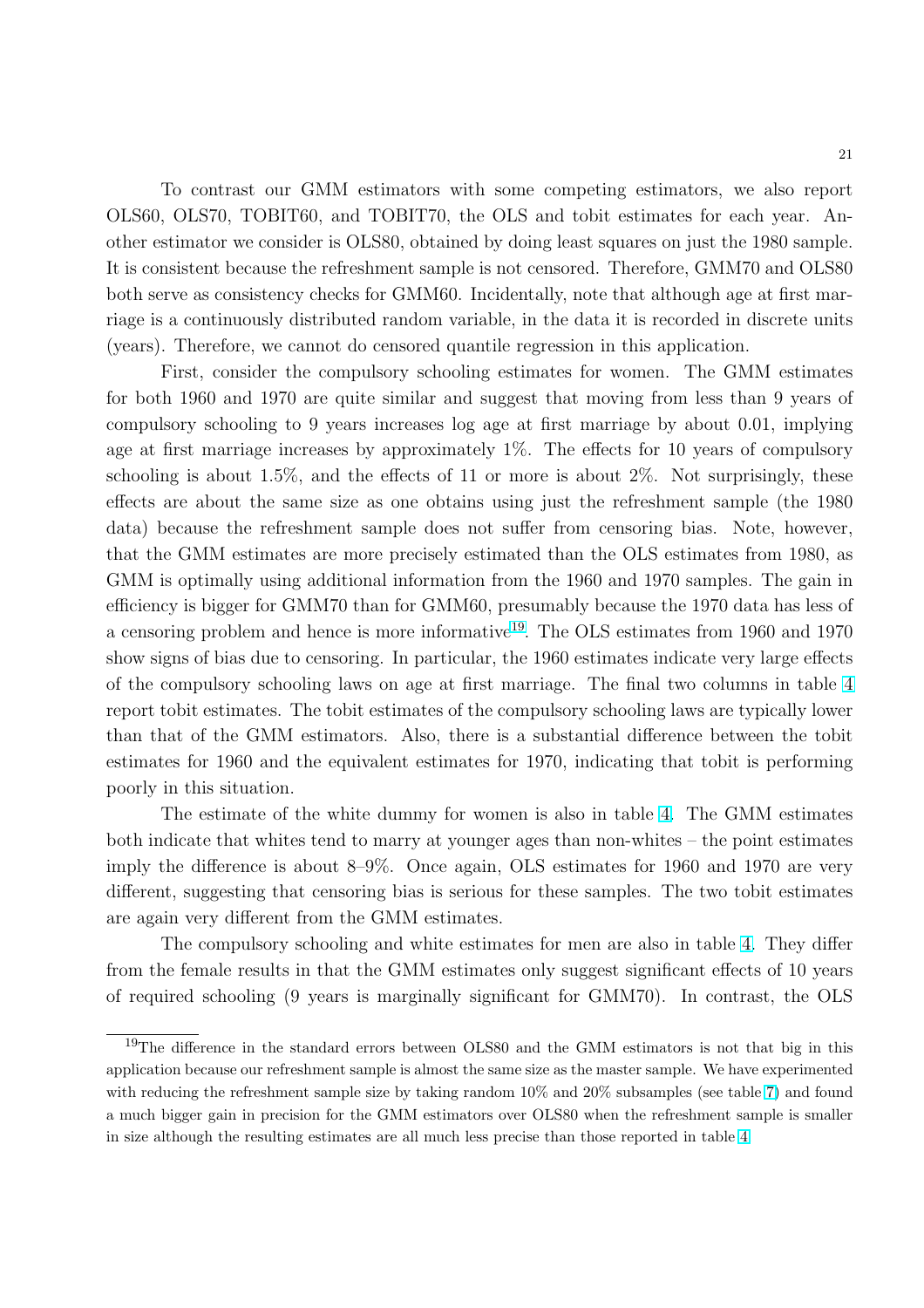<span id="page-23-0"></span>estimates for 60 and 70 show strong significant effects of all the laws on age of first marriage. As in the female sample, the GMM estimates of the white coefficient imply a difference of about 8-9%. The OLS80 and tobit estimates are again very different, suggesting that censoring bias is severe for the tobit estimates.

Cohort and state fixed effects were also included in the specification. The estimated cohort effects show how the conditional mean of log(age at first marriage) varies by birth cohort. The oldest cohort (persons born in 1925) is the excluded dummy in the regression, so the estimate for this group is normalized to zero. Rather than report the coefficients of the cohort dummies, we plot them for women and men in figures [2](#page-40-0) and [3,](#page-41-0) respectively. Not surprisingly, the cohort effects for OLS60 are radically different from the rest. The cohort effects for the rest of the estimators are quite similar to each other.

In summary, we find positive effects of the compulsory schooling laws on age at first marriage. However, the magnitude of the effects are much smaller than would be inferred from ignoring the censoring problem in the 1960 and 1970 data. By contrast, we find large racial differences that are largely obscured in the censored data. Taken together, these demonstrate the importance in this application of using an approach that takes account of censoring. The similarity of the GMM estimates from 1960 and 1970 to each other and to the OLS estimates from 1980 also demonstrates our theoretical result that the proposed estimators are consistent irrespective of the extent of censoring.

#### 7. Conclusion

We develop efficient semiparametric inference for models with unconditional moment restrictions when the target population is subject to censoring or truncation. Instead of imposing parametric, independence, symmetry, quantile, or special regressor restrictions on the distributions of the underlying random variables, we solve the identification problem created due to the incompleteness of data by using a supplementary sample of observations that are not subject to censoring or truncation. We show how this refreshment sample can be combined with the original dataset of censored or truncated observations to efficiently correct for the effects of partial observation so that all standard GMM based inference goes through. To illustrate our results in an empirical setting, we show how to estimate the effect of changes in compulsory schooling laws on age at first marriage, a variable that is censored for younger individuals, and also demonstrate how refreshment samples in this application can be created by matching cohort information across census datasets.

The methods developed in this paper are readily applicable in many other applied contexts<sup>20</sup>. For example, an important potential application is to the estimation of unemployment

 $^{20}$ Applications where refreshment samples are relatively straightforward to construct seem to be those where censoring or truncation can in some sense be regarded as nuisance processes, i.e., where the underlying economic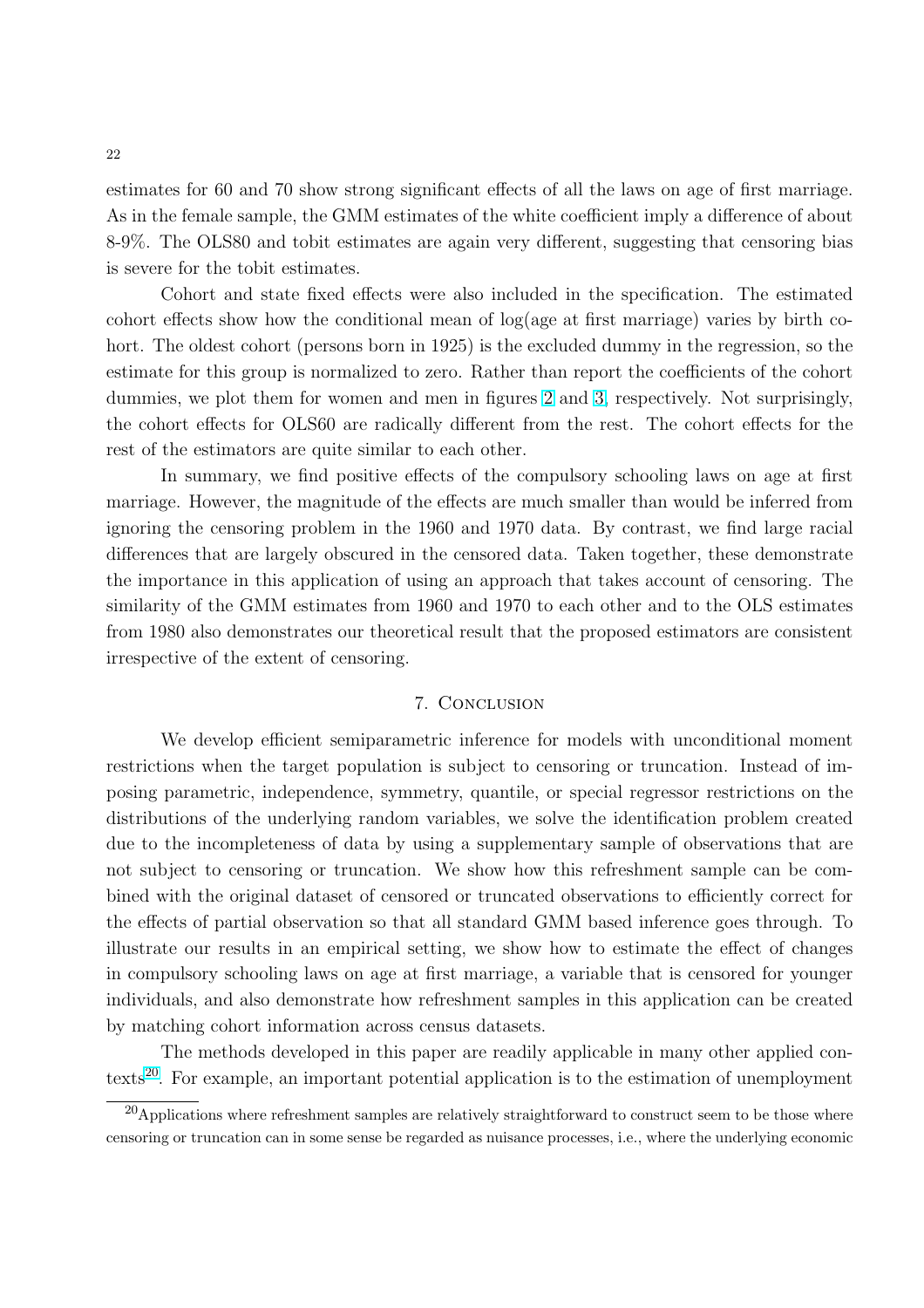<span id="page-24-0"></span>durations and re-employment wages subsequent to job displacement. U.S. analyses of the consequences of job displacement have predominantly relied on the Displaced Worker Supplement (DWS) to the Current Population Survey (CPS). However, serious problems arise because many individuals have not become re-employed by the time of the CPS survey so that unemployment durations are censored and re-employment wages are truncated. By using panel data sets such as the Panel Study of Income Dynamics (PSID), one can augment the CPS with a sample that does not have these censoring problems (as individuals are followed for years after displacement) and consistently estimate parameters of interest. We intend to examine this application in future research. The theory developed here can be extended to handle binary response, ordered response, and models involving interval censored or missing data as well. Research on all these topics is also in progress and will be presented in subsequent papers.

#### Acknowledgements

We thank Don Andrews, Moshe Buchinsky, Ken Couch, Graham Elliott, Jin Hahn, Phil Haile, Bruce Hansen, Jim Heckman, Yuichi Kitamura, Roger Klein, Arthur Lewbel, Taisuke Otsu, Jack Porter, Giuseppe Ragusa, Geert Ridder, Yixiao Sun, Norm Swanson, Allan Timmermann, Hal White, and participants at the 9th world congress of the econometric society and other university seminars for helpful suggestions and conversations. Financial support from the NSF (Devereux) and the University of Connecticut graduate school (Tripathi) is gratefully acknowledged. An earlier version of this paper was circulated under the title "Combining datasets to overcome selection caused by censoring and truncation in moment based models".

#### Appendix A. Proofs of the results in section [4](#page-10-0)

**Proof of Theorem [4.1](#page-11-0)**. From standard GMM theory we know that  $n^{1/2}(\tilde{\beta} - \beta^*)$  is asymptotically normal with mean zero and variance  $(D'_\rho V_\rho^{-1} D_\rho)^{-1}$ , where  $D_\rho = \mathbb{E}_{f_e} {\partial \rho (Z, R, \beta^*)}/{\partial \beta}$  and  $V_\rho =$  $\mathbb{E}_{f_e} \{\rho(Z, R, \beta^*) \rho'(Z, R, \beta^*)\}.$  Letting  $\Sigma = [\Sigma_{12} \Sigma_{13}]$  and  $\Sigma_{23} = \mathbb{E}_{f_e} \{\rho_2(Z, K_0) \rho_3(R, K_0)\},$  we can write  $V_{\rho} = \begin{bmatrix} V_1 & \Sigma \\ \Sigma' & V_{-1} \end{bmatrix}$ , where  $V_{-1} = \begin{bmatrix} V_2 & \Sigma_{23} \\ \Sigma_{23} & V_3 \end{bmatrix}$  $\sum_{23}^{V_2} \frac{\sum_{23}}{V_3}$ . Hence, by the partitioned inverse formula,

$$
V_{\rho}^{-1} = \begin{bmatrix} \Omega^{-1} & -\Omega^{-1} \Sigma V_{-1}^{-1} \\ -V_{-1}^{-1} \Sigma' \Omega^{-1} & V_{-1}^{-1} + V_{-1}^{-1} \Sigma' \Omega^{-1} \Sigma V_{-1}^{-1} \end{bmatrix},
$$
(A.1)

outcomes are not restricted but their measured or recorded versions are. In contrast, it seems hard, at least to us, to non-experimentally construct refreshment samples by matching datasets in applications where censoring or truncation are thought of as being behavioral in origin, i.e., where there are fundamental constraints that bind economic behavior such as those in models of female labor supply or household demand for durable goods.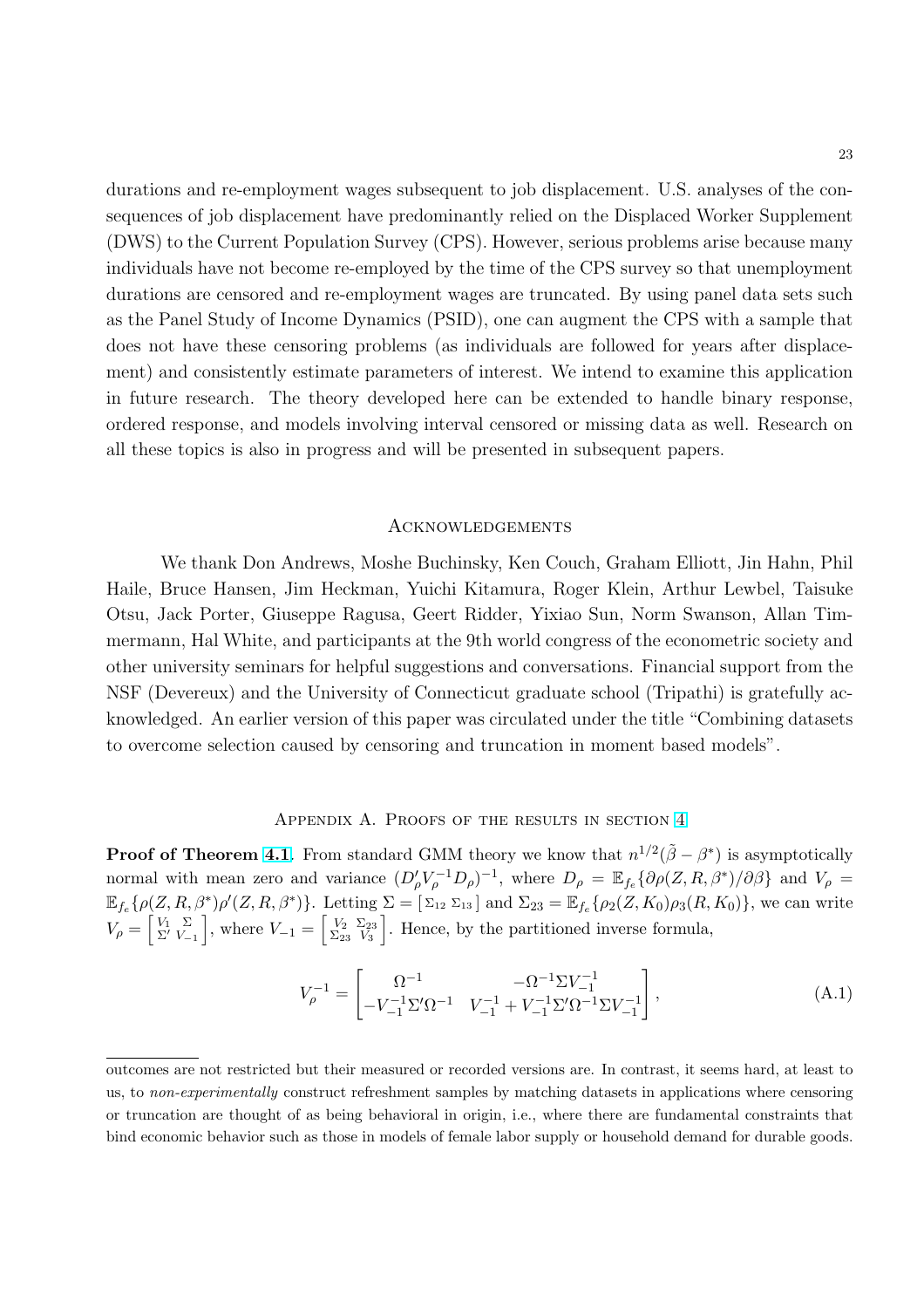where  $\Omega = V_1 - \Sigma V_{-1}^{-1} \Sigma'$ . Since  $\varepsilon$  is the residual from an orthogonal projection of  $\rho_1(Z, \beta^*)$  onto the linear span of  $\{1, \rho_2(Z, K_0), \rho_3(R, K_0)\}\$ , it is immediate that  $\mathbb{E}_{f_e}\{\varepsilon \varepsilon'\} = \Omega$ . Furthermore, since

$$
V_{-1} \stackrel{\text{Lemma A.2}}{=} \begin{bmatrix} K_0(1 - K_0)[1 - F^*(c)] & K_0(1 - K_0)[1 - F^*(c)] \\ K_0(1 - K_0)[1 - F^*(c)] & K_0(1 - K_0) \end{bmatrix},
$$
\n(A.2)

 $V_{-1}^{-1}$  is easily obtained. Next, observe that

$$
D_{\rho} = \begin{bmatrix} D & \mathbb{E}_{f_e} \{ \partial \rho_1(Z, \beta^*) / \partial K \} \\ 0'_{p \times 1} & -\mathbb{E}_{f_e} \{ \mathbb{1}(Z \leq c)^{\sim} \} \\ 0'_{p \times 1} & -1 \end{bmatrix} \xrightarrow{\text{Lemma A.3}} \begin{bmatrix} D & -\Sigma_{12} / K_0 (1 - K_0) \\ 0'_{p \times 1} & -[1 - F^*(c)] \\ 0'_{p \times 1} & -1 \end{bmatrix} .
$$
 (A.3)

Therefore, using  $(A.1)$ – $(A.3)$ , straightforward matrix multiplication shows that

$$
D'_{\rho}V_{\rho}^{-1}D_{\rho} = \begin{bmatrix} D'\Omega^{-1}D & 0_{p\times 1} \\ 0'_{p\times 1} & 1/K_0(1-K_0) \end{bmatrix}.
$$
 (A.4)

The desired result follows.  $\Box$ 

Proof of Theorem [4.2](#page-12-0). Same as the proof of Theorem [4.1,](#page-11-0) the only difference being that since estimation here is based on the moment function  $\rho(Z,\beta)$  defined in [\(4.7\)](#page-12-0), we now have

$$
D_{\rho} = \begin{bmatrix} D & -\Sigma_{12}/K_0(1 - K_0) \\ 0'_{p \times 1} & -[1 - F^*(c)] \end{bmatrix} \text{ and } V_{\rho} = \begin{bmatrix} V_1 & \Sigma_{12} \\ \Sigma'_{12} & K_0(1 - K_0)[1 - F^*(c)] \end{bmatrix}
$$

Therefore,

$$
D'_{\rho}V_{\rho}^{-1}D_{\rho} = \begin{bmatrix} D'\Omega^{-1}D & 0_{p\times 1} \\ 0'_{p\times 1} & [1 - F^*(c)]/K_0(1 - K_0) \end{bmatrix}
$$

and the desired result follows.  $\Box$ 

**Proof of Theorem [4.3](#page-13-0)**. Since  $\hat{\theta}_R$  is the optimal GMM estimator based on  $\mathbb{E}_{f_e} \{ g(Z, \theta^*)R \} = 0$ , we know that  $n^{1/2}(\hat{\theta}_R - \theta^*)$  is asymptotically normal with mean zero and variance  $(D'_R V_R^{-1} D_R)^{-1}$ , where  $D_R = \mathbb{E}_{f_e} \{ \partial g(Z, \theta^*) R / \partial \theta \}$  and  $V_R = \mathbb{E}_{f_e} \{ g(Z, \theta^*) g'(Z, \theta^*) R \}$ . But,

$$
D_R = \mathbb{E}_{f_e} \{ \partial g(Z, \theta^*) R / \partial \theta \} = K_0 \mathbb{E}_{f_e} \{ \partial g(Z, \theta^*) / \partial \theta | R = 1 \} \stackrel{(3.1)}{=} K_0 \mathbb{E}_{f^*} \{ \partial g(Z^*, \theta^*) / \partial \theta \} = K_0 D_*.
$$

Similarly, we can show that  $V_R = K_0 V_*$ . Hence,  $(D'_R V_R^{-1} D_R)^{-1} = (D'_* V_*^{-1} D_*)^{-1} / K_0$ . Next, observe that  $D_* = D$  by [\(4.1\)](#page-10-0) and the fact that  $\mu^*(\{c\}) = 0$ . Hence, to prove  $\operatorname{asvar}(\hat{\theta}_R) > \operatorname{asvar}(\hat{\theta})$  it suffices to show that  $V_*/K_0 > \Omega$ ; i.e.,  $V_*/K_0 - \Omega$  is positive definite. So, by [\(4.1\)](#page-10-0),  $\mu^*(\{c\}) = 0$ , and the fact

$$
\{\mathbb{1}(Z \stackrel{elt}{<} c) + \mathbb{1}(Z \stackrel{elt}{<} c)^{\sim}\}/a(Z, K_0) = \mathbb{1}(Z \stackrel{elt}{<} c) + \mathbb{1}(Z \stackrel{elt}{<} c)^{\sim}/K_0,\tag{A.5}
$$

we can write  $V_1$  as

$$
V_1 = \mathbb{E}_{f^*}\{g(Z^*,\theta^*)g'(Z^*,\theta^*)\mathbb{1}(Z^* \stackrel{elt}{<} c)\} + \mathbb{E}_{f^*}\{g(Z^*,\theta^*)g'(Z^*,\theta^*)\mathbb{1}(Z^* \stackrel{elt}{<} c)^\sim\}/K_0. \tag{A.6}
$$

<span id="page-25-0"></span>24

.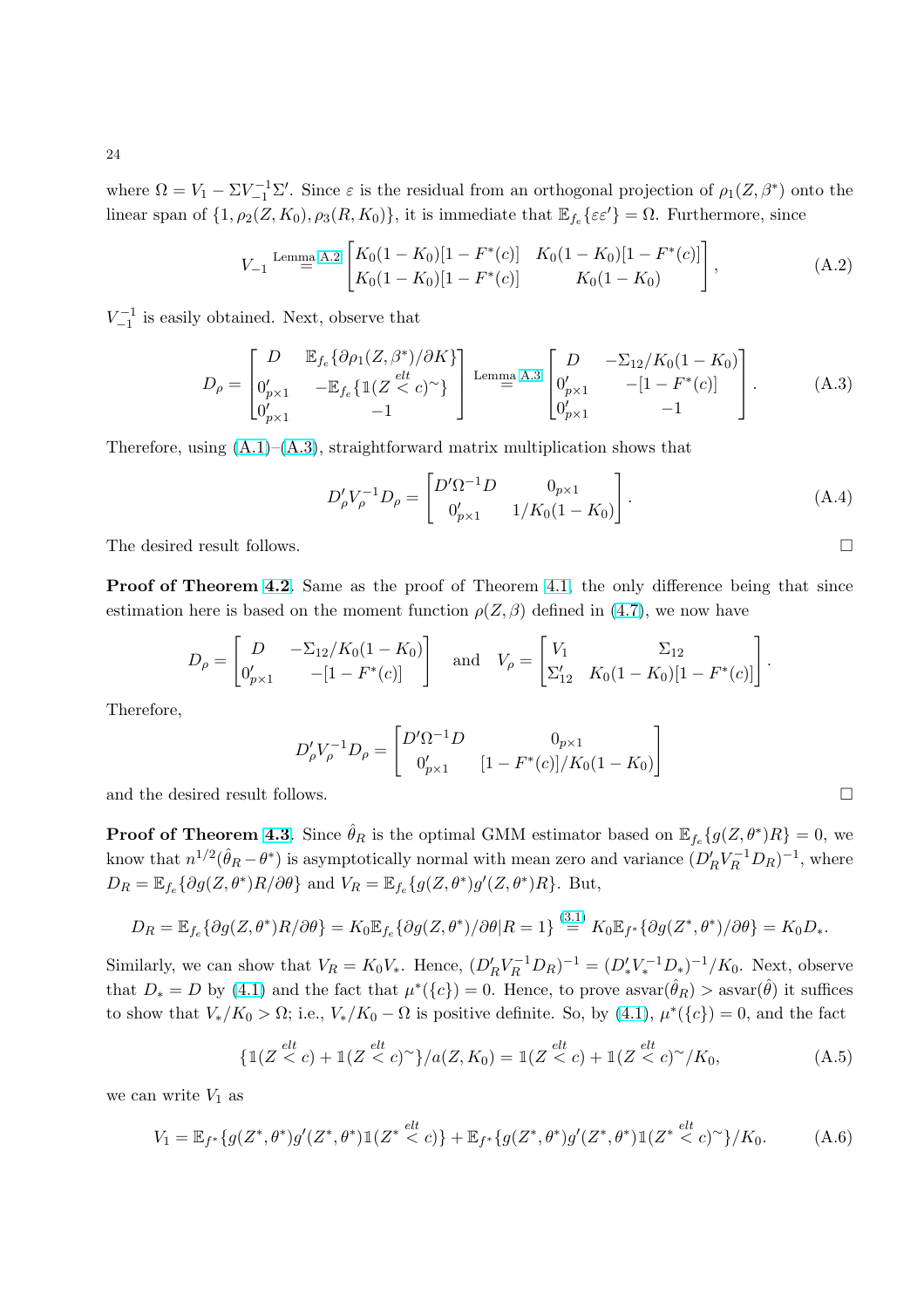<span id="page-26-0"></span>Hence, we have that

$$
\Omega = V_1 - \Sigma_{12} \Sigma'_{12} / V_2
$$
  
=  $V_*/K_0 - [(1/K_0 - 1)\mathbb{E}_{f^*} \{g(Z^*, \theta^*)g'(Z^*, \theta^*)\mathbb{1}(Z^* \stackrel{elt}{<} c)\} + \Sigma_{12} \Sigma'_{12} / V_2].$  (A.7)

Therefore,  $V_*/K_0 > \Omega$  since  $K_0 \in (0,1)$ . The desired result follows.

**Remark A.1.** For notational convenience, define  $\Delta_1 = \text{var}_{f^*}\{g(Z^*, \theta^*)|(Z^* \leq c)^{\sim}\}\$ and

$$
\Delta_2 = \mathbb{E}_{f^*}\{g(Z^*,\theta^*)g'(Z^*,\theta^*)\mathbb{1}(Z^* \stackrel{elt}{<} c)\} \n+ \mathbb{E}_{f^*}\{g(Z^*,\theta^*)\mathbb{1}(Z^* \stackrel{elt}{<} c)^{\sim}\}\mathbb{E}_{f^*}\{g'(Z^*,\theta^*)\mathbb{1}(Z^* \stackrel{elt}{<} c)^{\sim}\}/(1-F^*(c)).
$$

Then, using  $(A.6)$ ,  $(A.10)$ , Lemma  $A.2(ii)$  $A.2(ii)$ , and Lemma  $A.3(ii)$  $A.3(ii)$ , a little algebra shows that

$$
\Omega = V_1 - \Sigma_{12} \Sigma_{12}' / V_2 = [(1 - F^*(c)) / K_0] \Delta_1 + \Delta_2.
$$

Therefore, since  $\Delta_1$  and  $\Delta_2$  do not depend upon  $K_0$ , it follows that  $\Omega$  is a decreasing (in the positive definite sense) function of  $K_0$ . Furthermore, by  $(A.10)$  and Lemma [A.2\(](#page-27-0)ii), we can write  $(A.7)$  as

$$
V_*/K_0 - \Omega = [(1 - K_0)/K_0]\Delta_2.
$$

Since  $K_0 \mapsto (1-K_0)/K_0$  is monotonically decreasing on  $(0, 1)$ , the gap  $V_*/K_0 - \Omega$  is also a decreasing function of  $K_0$ .

Lemma A.1.  $\text{Proj}\{\rho_1(Z,\beta^*)\}$  $\vert 1, \rho_2(Z, K_0), \rho_3(R, K_0) \} = \text{Proj}\{\rho_1(Z, \beta^*)\}$  $\big| 1, \rho_2(Z, K_0) \big\}$ .

Proof of Lemma A.1. To prove this result, it suffices to show that

$$
\mathbb{E}_{f_e}\{[\rho_1(Z,\beta^*) - \text{Proj}\{\rho_1(Z,\beta^*) | 1, \rho_2(Z,K_0)\}] \rho_3(R,K_0)\} = 0.
$$
\n(A.8)

But  $\text{Proj}\{\rho_1(Z,\beta^*)|1,\rho_2(Z,K_0)\}=\sum_{12}\rho_2(Z,K_0)/V_2.$  Hence, by Lemma [A.2,](#page-27-0) we have that (A.8) holds if and only if  $\Sigma_{13} = \Sigma_{12}$ . Now, by [\(3.1\)](#page-9-0),

$$
\Sigma_{13}=K_0\mathbb{E}_{f_e}\{\rho_1(Z,\beta^*)|R=1\}=K_0\mathbb{E}_{f^*}\{\rho_1(Z^*,\beta^*)\}.
$$

Moreover, since  $\mu^*(\{c\}) = 0$ ,

$$
\mathbb{E}_{f^*}\{\rho_1(Z^*,\beta^*)\} = \mathbb{E}_{f^*}\{g(Z^*,\theta^*)[\mathbb{1}(Z^* \stackrel{elt}{<} c) + \mathbb{1}(Z^* \stackrel{elt}{<} c)^\sim]/a(Z^*,K_0)\}.
$$

Hence, using [\(A.5\)](#page-25-0), we obtain that

$$
\Sigma_{13} = -(1 - K_0) \mathbb{E}_{f^*} \{ g(Z^*, \theta^*) \mathbb{1}(Z^* \stackrel{elt}{<} c) \}. \tag{A.9}
$$

Next, observe that

$$
\Sigma_{12} = (1 - K_0) \mathbb{E}_{f_e} \{ g(Z, \theta^*) \mathbb{1}(Z \neq c) \mathbb{1}(Z < c)^\sim / a(Z, K_0) \}
$$
  
= (1 - K\_0) \mathbb{E}\_{f^\*} \{ g(Z^\*, \theta^\*) \mathbb{1}(Z^\* < c)^\sim \} (A.10)

$$
= -(1 - K_0) \mathbb{E}_{f^*} \{ g(Z^*, \theta^*) \mathbb{1}(Z^* \stackrel{elt}{<} c) \},\tag{A.11}
$$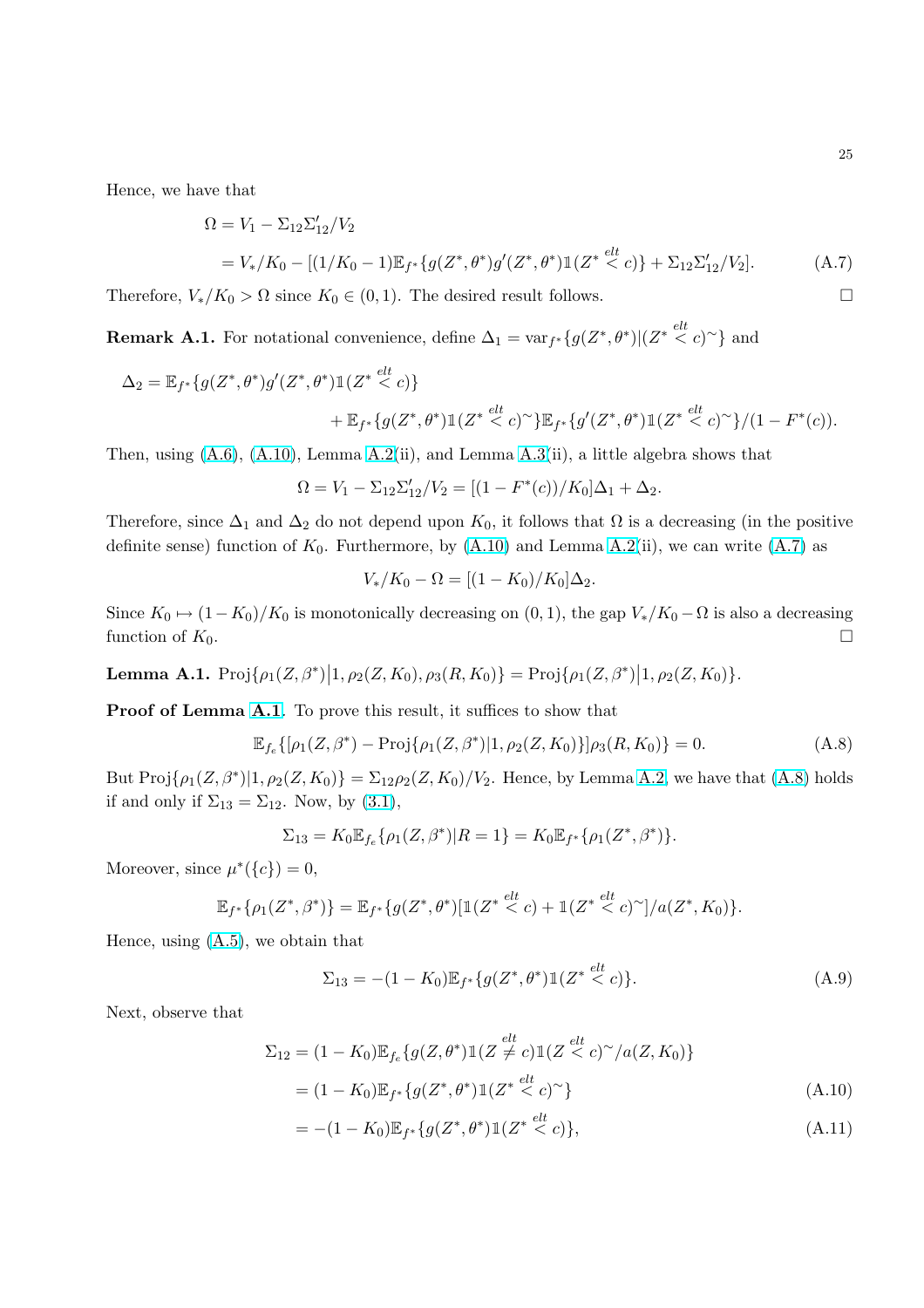where the second equality follows by [\(4.1\)](#page-10-0) and the assumption that  $\mu^*(\{c\}) = 0$ . Therefore, the desired result follows by  $(A.9)$  and  $(A.11)$ .

**Lemma A.2.** (i)  $\Sigma_{23} = K_0(1 - K_0)[1 - F^*(c)]$  and (ii)  $V_2 = K_0(1 - K_0)[1 - F^*(c)].$ 

Proof of Lemma A.2. Note that

$$
\Sigma_{23} = \mathbb{E}_{f_e} \{ \rho_2(Z, K_0)R \} = K_0 \mathbb{E}_{f_e} \{ \rho_2(Z, K_0) | R = 1 \} \stackrel{(3.1)}{=} K_0 \mathbb{E}_{f^*} \{ \rho_2(Z^*, K_0) \}.
$$

Hence, (i) follows since

$$
\mathbb{E}_{f^*}\{\rho_2(Z^*,K_0)\} = (1 - K_0)\mathbb{E}_{f^*}\{\mathbb{1}(Z^* \stackrel{elt}{<} c)^\sim\} = (1 - K_0)[1 - F^*(c)].
$$

To show (ii), observe that

$$
\mathbb{E}_{f_e}\{\rho_2^2(Z,K_0)\} = \mathbb{E}_{f_e}\{\mathbb{1}(Z \neq c)\mathbb{1}(Z < c)^{\sim}\} + K_0^2 \mathbb{E}_{f_e}\{\mathbb{1}(Z < c)^{\sim}\} - 2K_0 \mathbb{E}_{f_e}\{\mathbb{1}(Z \neq c)\mathbb{1}(Z < c)^{\sim}\}.
$$

But using [\(4.1\)](#page-10-0) and the assumption that  $\mu^*(\{c\}) = 0$ , it is easy to show that

$$
\mathbb{E}_{f_e}\{\mathbb{1}(Z \neq c)\mathbb{1}(Z < c)^{\sim}\} = K_0[1 - F^*(c)].
$$

Therefore, (ii) follows by Lemma  $A.3(ii)$ .

**Lemma A.3.** (i)  $\mathbb{E}_{f_e} \{ \partial \rho_1(Z, \beta^*) / \partial K \} = -\Sigma_{12} / K_0 (1 - K_0)$  and (ii)  $\mathbb{E}_{f_e} \{ \mathbb{1}(Z \stackrel{elt}{\leq} c) \sim \} = 1 - F^*(c)$ .

Proof of Lemma A.3. First, note that

$$
\partial \rho_1(Z, \beta^*)/\partial K = -g(Z, \theta^*) \mathbb{1}(Z \stackrel{elt}{\neq} c) \mathbb{1}(Z \stackrel{elt}{\leq} c)^\sim /a^2(Z, K_0)
$$
  
= 
$$
-g(Z, \theta^*) \mathbb{1}(Z \stackrel{elt}{\neq} c) \mathbb{1}(Z \stackrel{elt}{\leq} c)^\sim /[a(Z, K_0)K_0],
$$

where the second equality is due to [\(A.5\)](#page-25-0). Hence, by [\(4.1\)](#page-10-0) and  $\mu^*(\{c\}) = 0$ ,

$$
\mathbb{E}_{f_e}\{\partial \rho_1(Z,\beta^*)/\partial K\} = \mathbb{E}_{f^*}\{g(Z^*,\theta^*)\mathbbm{1}(Z^* \stackrel{elt}{<} c)\}/K_0.
$$

Therefore, (i) follows by [\(A.11\)](#page-26-0). Next, since  $\mathbb{1}(Z \stackrel{elt}{\lt} c) = \mathbb{1}(Z \not\stackrel{elt}{\neq} c)\mathbb{1}(Z \stackrel{elt}{\lt} c)$ ,

$$
\mathbb{E}_{f_e} \{ \mathbb{1}(Z \stackrel{elt}{<} c)^{\sim} \} = 1 - \mathbb{E}_{f_e} \{ \mathbb{1}(Z \stackrel{elt}{<} c) \} = 1 - \mathbb{E}_{f_e} \{ \mathbb{1}(Z \stackrel{elt}{\neq} c) \mathbb{1}(Z \stackrel{elt}{<} c) \}
$$
\n
$$
\stackrel{(4.1)}{=} 1 - \mathbb{E}_{f^*} \{ \mathbb{1}(Z^* \stackrel{elt}{\neq} c) \mathbb{1}(Z^* \stackrel{elt}{<} c) a(Z^*, K_0) \} = 1 - F^*(c)
$$

since  $\mu^*(\{c\}) = 0$  by assumption.

<span id="page-27-0"></span>26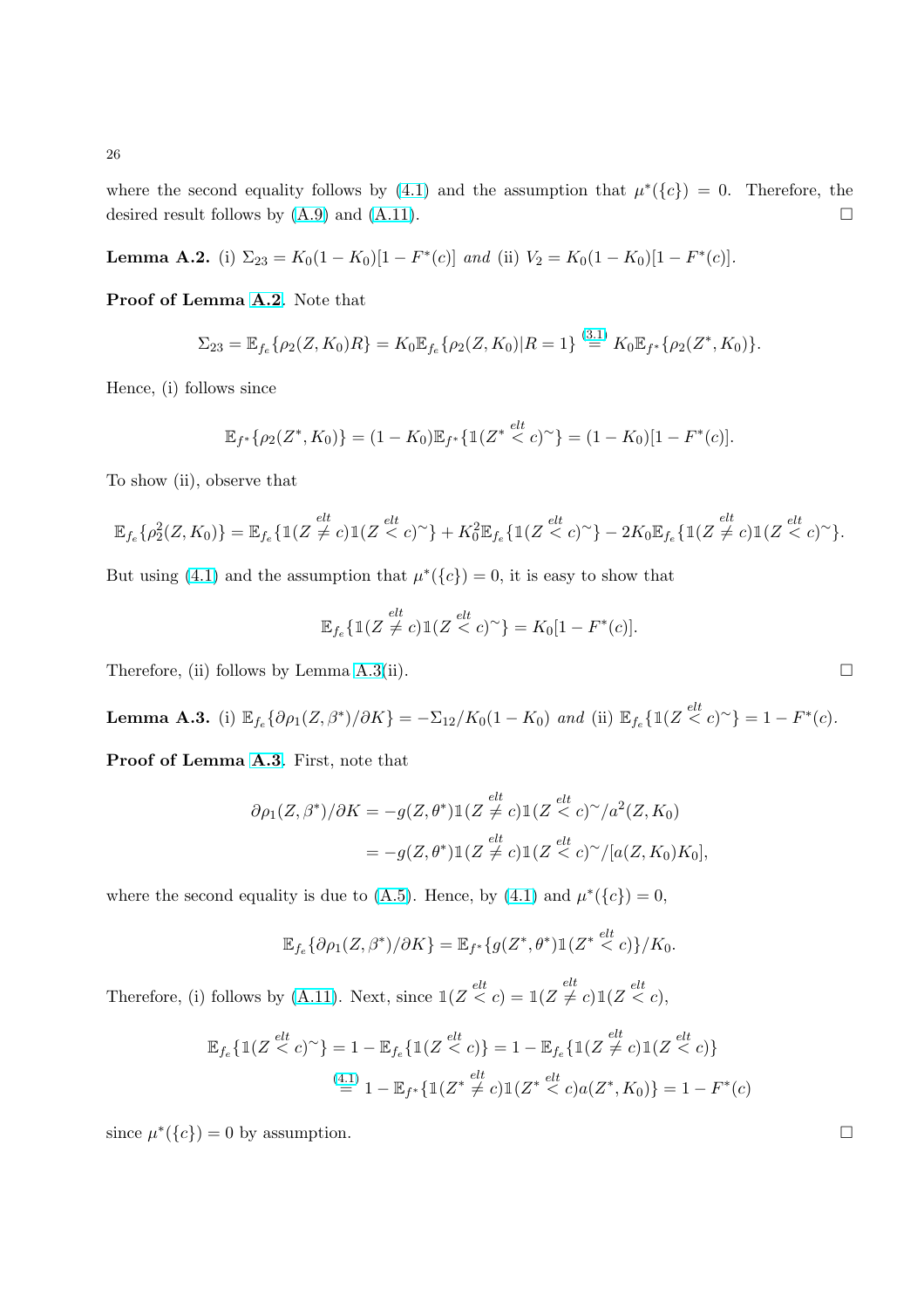<span id="page-28-0"></span>A.1. Efficiency bounds under censoring. We use the methodology of Severini and Tripathi (2001) to calculate the efficiency bounds. Begin by writing the enriched density of Z and R as  $f_e(z, r)$  =  $\phi_0^2(z,r)$ . This ensures that  $\phi_0$  lies in  $L_2(z,r)$ , the set of real-valued functions on  $\mathbb{R}^d \times \{0,1\}$  squareintegrable with respect to  $\mu \otimes \kappa$ . Now, suppose that we want to calculate the efficiency bound for estimating  $\eta(\phi_0)$ , a pathwise differentiable functional of  $\phi_0$  (see Severini and Tripathi (2001) for technical definitions and details). We proceed as follows. Let  $t \mapsto \phi_t$  be a curve from an interval containing zero into the unit ball of  $L_2(z,r)$  such that  $\phi_t|_{t=0} = \phi_0$ . Since the observed loglikelihood for t in this submodel is  $\log \phi_t^2(z,r)$ , the Fisher information for a single observation is given by  $i_{\mathcal{F}} = 4 \int_{\mathbb{R}^d \times \{0,1\}} \dot{\phi}^2(z,r) d\mu \, d\kappa$ , where  $\dot{\phi}$  denotes the tangent vector to  $\phi_t$  at  $t = 0$ ; i.e.,  $\dot{\phi}$  is an element of the tangent space  $\mathcal{T} = {\phi \in L_2(z,r) : \int_{\mathbb{R}^d \times \{0,1\}} \phi_0(z,r) \dot{\phi}(z,r) d\mu} d\kappa = 0}.$  Note that  $i_{\mathcal{F}}$  is induced by the Fisher inner-product  $\langle \dot{\phi}_1, \dot{\phi}_2 \rangle_{\mathcal{F}} = 4 \int_{\mathbb{R}^d \times \{0,1\}} \dot{\phi}_1(z, r) \dot{\phi}_2(z, r) d\mu \, d\kappa$ . Thus  $i_{\mathcal{F}} = ||\dot{\phi}||_{\mathcal{F}}^2$ , where  $|| \cdot ||_{\mathcal{F}}$ denotes the norm generated by the Fisher inner-product.

Since [\(2.1\)](#page-5-0) is equivalent to  $\mathbb{E}_{f_e} \{ g(Z, \theta^*) \mathbb{1}(Z \neq c) / a(Z, K_0) \} = 0$ , we have to use the additional information in [\(4.2\)](#page-10-0) when calculating the efficiency bound for estimating  $\eta(\phi_0)$ . So let  $t \mapsto (\theta_t, K_t)$ denote a curve passing through  $(\theta^*, K_0)$  at  $t = 0$  such that for all t in a neighborhood of zero

$$
\int_{\mathbb{R}^d \times \{0,1\}} g(z,\theta_t) \mathbb{1}(z \neq c) \phi_t^2(z,r) / a(z,K_t) d\mu d\kappa = 0,
$$
\n(A.12)

where, by  $(4.3)$  and  $(4.4)$ ,  $K_t$  is defined via the moment conditions

$$
\int_{\mathbb{R}^d \times \{0,1\}} (\mathbb{1}(z \neq c) \mathbb{1}(z < c)^\sim - K_t \mathbb{1}(z < c)^\sim) \phi_t^2(z, r) d\mu d\kappa = 0,
$$
\n(A.13)\n
$$
\int_{\mathbb{R}^d \times \{0,1\}} (r - K_t) \phi_t^2(z, r) d\mu d\kappa = 0.
$$

By (A.12), the tangent vectors  $\dot{\phi}$ ,  $\dot{\theta}$ , and  $\dot{K}$  must satisfy

$$
D\dot{\theta} + 2\int_{\mathbb{R}^d \times \{0,1\}} \rho_1(z,\beta^*)\phi_0(z,r)\dot{\phi}(z,r) d\mu d\kappa + \mathbb{E}_{f_e} \{\partial \rho_1(Z,\beta^*)/\partial K\} \dot{K} = 0 \tag{A.14}
$$

and from  $(A.13)$  we know that  $\dot{K}$  solves

$$
\begin{bmatrix} -[1 - F^*(c)] \\ -1 \end{bmatrix} \dot{K} + 2 \int_{\mathbb{R}^d \times \{0, 1\}} \rho_{-1}(z, r, K_0) \phi_0(z, r) \dot{\phi}(z, r) d\mu d\kappa = 0, \tag{A.15}
$$

where  $\rho_{-1}(z, r, K_0) = (\rho_2(z, K_0), \rho_3(r, K_0))_{2 \times 1}$ . Therefore, stacking (A.14) and (A.15), we have that

$$
D_{\rho}\dot{\beta} + 2\int_{\mathbb{R}^d \times \{0,1\}} \rho(z,r,\beta^*)\phi_0(z,r)\dot{\phi}(z,r) \,d\mu \,d\kappa = 0, \tag{A.16}
$$

where  $D_{\rho}$  is given by [\(A.3\)](#page-25-0) and  $\dot{\beta} = (\dot{\theta}, \dot{K})_{(p+1)\times 1}$ .

Now let W be a  $(q+2) \times (q+2)$  symmetric positive-definite non-stochastic matrix. Premultiplying (A.16) by  $(D'_{\rho}WD_{\rho})^{-1}D'_{\rho}W$  and solving for  $\dot{\beta}$ , we obtain that

$$
\dot{\beta} = -2(D'_{\rho}WD_{\rho})^{-1}D'_{\rho}W \int_{\mathbb{R}^d \times \{0,1\}} \rho(z,r,\beta^*)\phi_0(z,r)\dot{\phi}(z,r) d\mu d\kappa.
$$
 (A.17)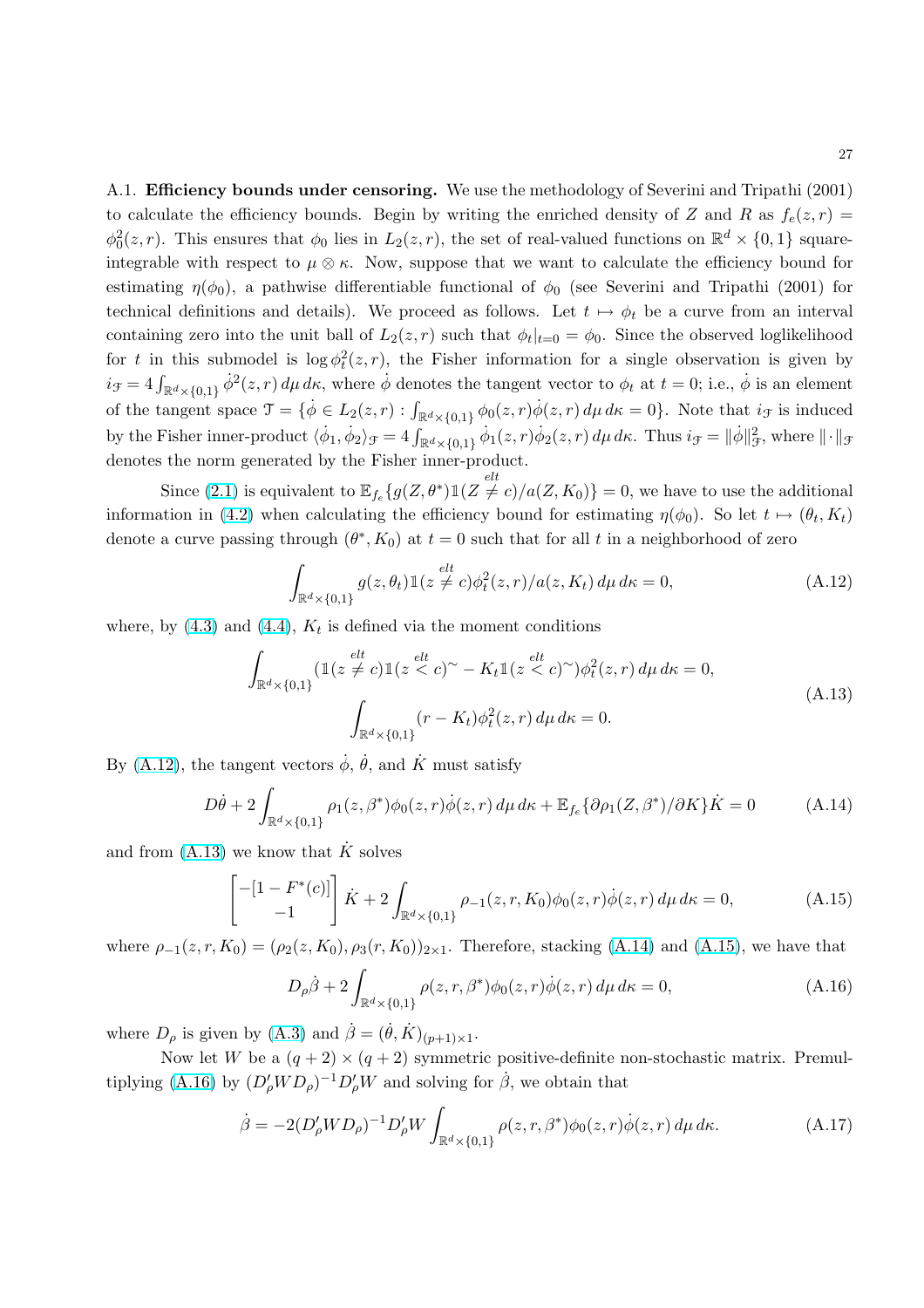<span id="page-29-0"></span>Finally, substituting  $(A.17)$  in  $(A.16)$ , we get that

$$
(I_{(q+2)\times(q+2)} - D_{\rho}(D'_{\rho}WD_{\rho})^{-1}D'_{\rho}W)\int_{\mathbb{R}^d\times\{0,1\}}\rho(z,r,\beta^*)\phi_0(z,r)\dot{\phi}(z,r)\,d\mu\,d\kappa = 0. \tag{A.18}
$$

Since  $x \mapsto D_{\rho}(D'_{\rho}WD_{\rho})^{-1}D'_{\rho}Wx$  is an orthogonal projection onto the column space of  $D_{\rho}$  using the weighted inner product  $\langle x_1, x_2 \rangle = x_1' W x_2$ , it follows that (A.18) is satisfied by only those tangent vectors  $\dot{\phi}$  for which  $\int_{\mathbb{R}^d \times \{0,1\}} \rho(z,r,\beta^*) \phi_0(z,r) \dot{\phi}(z,r) d\mu d\kappa$  lies in the column space of  $D_\rho$ .

Let  $\mathcal{T}_W$  denote the set of tangent vectors that satisfy (A.18). The efficiency bound for estimat- $\lim_{\phi \to 0} \eta(\phi_0)$  is given by  $\inf_{W \in \mathcal{W}} \|\nabla \eta\|_W^2$ , where W is the set of  $(q+2) \times (q+2)$  symmetric positive-definite matrices,  $\|\nabla \eta\|_{W} = \sup_{\{\dot{\phi} \in \mathfrak{T}_W : \dot{\phi} \neq 0\}} |\nabla \eta(\dot{\phi})|$ , and  $\nabla \eta$  denotes the pathwise derivative of  $\eta$ . To calculate the bound, we first employ a guess-and-verify strategy to find, for any  $W \in \mathcal{W}$ , a  $\phi_W^* \in \mathcal{T}$  satisfying

$$
\nabla \eta(\dot{\phi}) = \langle \dot{\phi}, \phi_W^* \rangle_{\mathcal{F}} \quad \text{for all } \dot{\phi} \in \mathcal{T}_W. \tag{A.19}
$$

Next, we pick a  $W^* \in \mathcal{W}$  so that  $\int_{\mathbb{R}^d \times \{0,1\}} \rho(z,r,\beta^*) \phi_0(z,r) \phi_{W^*}^*(z,r) d\mu d\kappa$  lies in the column space of  $D_{\rho}$ . This means that  $\phi_{W^*}^* \in \mathcal{T}_{W^*}$  and we can use this fact to show that  $\|\nabla \eta\|_{W^*} = \|\phi_{W^*}^*\|_{\mathcal{F}}^{21}$ . Since W<sup>\*</sup> is determined uniquely up to scale, see, e.g., the proof of Theorem A.1, the efficiency bound for estimating  $\eta(\phi_0)$  is therefore given by  $\|\phi_{W^*}^*\|_{\mathcal{F}}^2$ .

We use this procedure to obtain the efficiency bound for estimating  $\theta^*$  in Theorem A.1. Com-paring it with the asymptotic variance in Theorem [4.2](#page-12-0) reveals that  $\hat{\theta}$  is asymptotically efficient.

**Theorem A.1.** The efficiency bound for estimating  $\theta^*$  is given by  $(D'\Omega^{-1}D)^{-1}$ .

**Proof of Theorem A.1.** Let  $\xi \in \mathbb{R}^p$  be arbitrary. To obtain the efficiency bound for estimating  $\eta(\phi_0) = \xi'\theta^*$ , the tangent vectors  $\dot{\phi}$  and  $\dot{\theta}$  must satisfy  $\nabla \eta(\dot{\phi}) = \zeta'\dot{\beta}$ , where  $\zeta = (\xi, 0)_{(p+1)\times 1}$ . Hence, by [\(A.17\)](#page-28-0), for any  $W \in \mathcal{W}$  we have that

$$
\nabla \eta(\dot{\phi}) = -2\zeta' (D'_{\rho}WD_{\rho})^{-1}D'_{\rho}W \int_{\mathbb{R}^d \times \{0,1\}} \rho(z,r,\beta^*)\phi_0(z,r)\dot{\phi}(z,r) d\mu d\kappa.
$$

By (A.19), we have to find a  $\phi_W^* \in \mathcal{T}$  such that

$$
\int_{\mathbb{R}^d \times \{0,1\}} {\{\phi_W^*(z,r) + 0.5\zeta'(D_\rho'WD_\rho)^{-1}D_\rho'W\rho(z,r,\beta^*)\phi_0(z,r)\}\dot{\phi}(z,r) d\mu d\kappa = 0}
$$
 (A.20)

for all  $\dot{\phi} \in \mathcal{T}_W$ . We claim that

$$
\phi_W^*(z,r) = -0.5\zeta'(D'_{\rho}WD_{\rho})^{-1}D'_{\rho}W\rho(z,r,\beta^*)\phi_0(z,r).
$$

It is easily verified that  $\phi_W^* \in \mathcal{T}$  and satisfies (A.20) for all  $\dot{\phi} \in \mathcal{T}_W$ . Hence, we only have to determine W<sup>\*</sup> such that  $\int_{\mathbb{R}^d \times \{0,1\}} \rho(z,r,\beta^*) \phi_0(z,r) \phi_{W^*}^*(z,r) d\mu \, d\kappa$  lies in the column space of  $D_\rho$ . But since

$$
\int_{\mathbb{R}^d \times \{0,1\}} \rho(z,r,\beta^*) \phi_0(z,r) \phi_W^*(z,r) \, d\mu \, d\kappa = -0.5 V_\rho W D_\rho (D_\rho' W D_\rho)^{-1} \zeta,
$$

 $^{21}$ By (A.19),  $\nabla \eta(\dot{\phi}) = \langle \dot{\phi}, \phi^*_{W^*} \rangle_{\mathcal{F}}$  for all  $\dot{\phi} \in \mathcal{T}_{W^*}$ . Hence,  $\|\nabla \eta\|_{W^*} \le \|\phi^*_{W^*}\|_{\mathcal{F}}$  by Cauchy-Schwarz. But since  $\phi_{W^*}^* \in \mathfrak{T}_{W^*}$ , we also have  $\|\phi_{W^*}^*\|_{\mathcal{F}}^2 = \nabla \eta(\phi_{W^*}^*) \leq \|\nabla \eta\|_{W^*} \|\phi_{W^*}^*\|_{\mathcal{F}}$ ; i.e.,  $\|\nabla \eta\|_{W^*} \geq \|\phi_{W^*}^*\|_{\mathcal{F}}$ .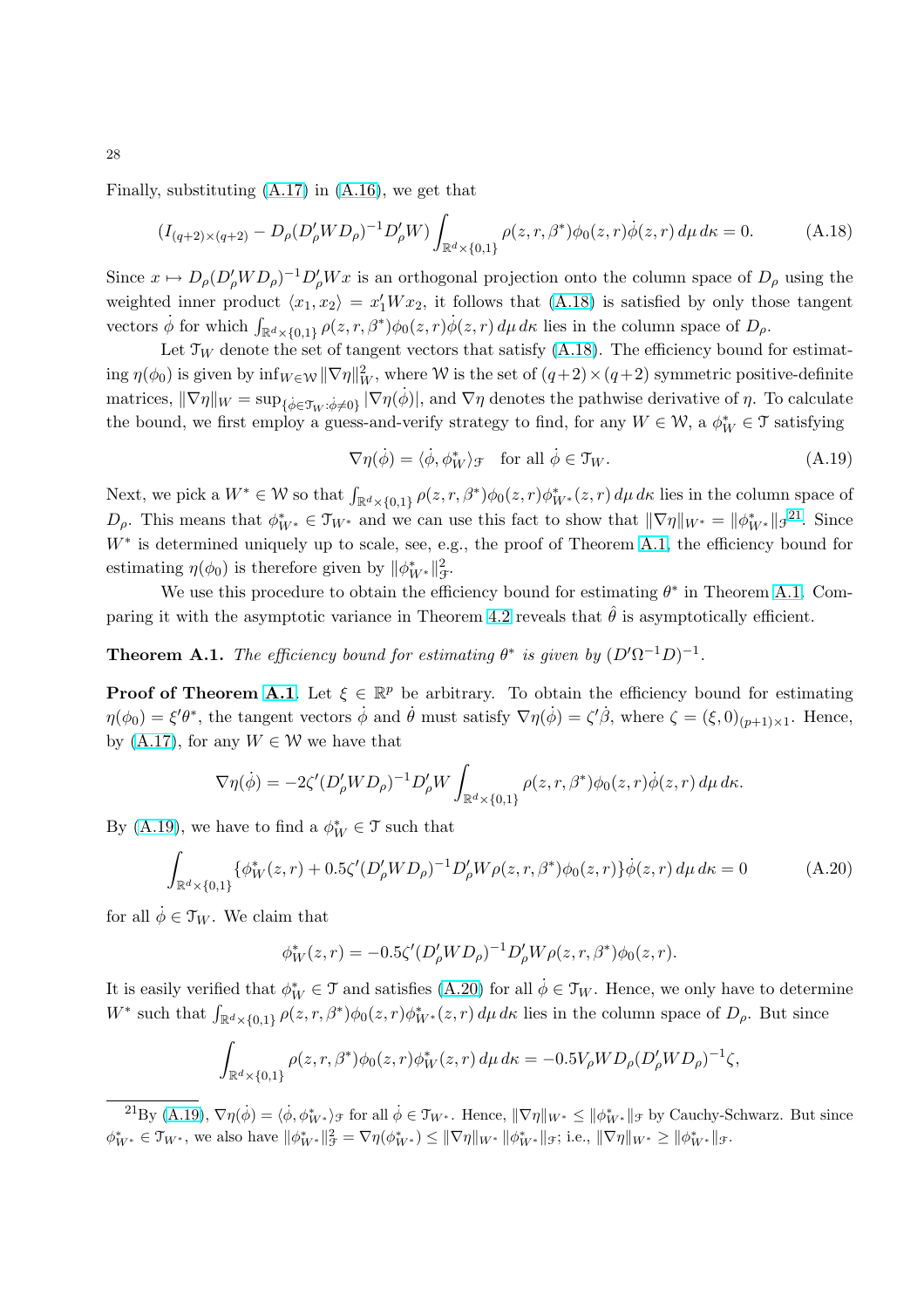<span id="page-30-0"></span>it follows that  $\int_{\mathbb{R}^d \times \{0,1\}} \rho(z,r,\beta^*) \phi_0(z,r) \phi_{W^*}^*(z,r) d\mu \, d\kappa$  lies in the column space of  $D_\rho$  if and only if  $V_{\rho}W^* \propto I_{q\times q}$ . Hence,

$$
\phi_{W^*}^*(z,r) = -0.5\zeta'(D'_{\rho}V_{\rho}^{-1}D_{\rho})^{-1}D'_{\rho}V_{\rho}^{-1}\rho(z,r,\beta^*)\phi_0(z,r)
$$

and the efficiency bound for estimating  $\xi' \theta^*$  is given by

$$
4\int_{\mathbb{R}^d \times \{0,1\}} {\{\phi_{W^*}^*(z,r)\}}^2 d\mu d\kappa = \zeta'(D'_{\rho}V_{\rho}^{-1}D_{\rho})^{-1} \zeta^{(\mathbf{A},\mathbf{A})} \xi'(D'\Omega^{-1}D)^{-1} \xi.
$$

The desired result follows since  $\xi$  was arbitrary.  $\Box$ 

#### Appendix B. Proofs of the results in section [5](#page-15-0)

The proofs below are very similar to those in Appendix [A.](#page-24-0)

**Proof of Theorem [5.1](#page-16-0)**. As in the proof of Theorem [4.1,](#page-11-0)  $n^{1/2}(\hat{\beta} - \beta^*)$  is asymptotically normal with mean zero and variance  $(D'_{\rho}V_{\rho}^{-1}D_{\rho})^{-1}$ , where

$$
D_{\rho} \stackrel{\text{Lemma B.1}}{=} \begin{bmatrix} D & (1 - K_0) \Sigma_{12} / b^{*2} & \Sigma_{12} / K_0 b^* \\ 0'_{p \times 1} & -K_0 & 0 \\ 0'_{p \times 1} & 0 & -1 \end{bmatrix}
$$
(B.1)  

$$
V_{\rho}^{-1} = \begin{bmatrix} \Omega^{-1} & -\Omega^{-1} \Sigma V_{-1}^{-1} \\ -V_{-1}^{-1} \Sigma' \Omega^{-1} & V_{-1}^{-1} + V_{-1}^{-1} \Sigma' \Omega^{-1} \Sigma V_{-1}^{-1} \end{bmatrix} \text{ and } V_{-1} = \begin{bmatrix} V_2 & 0 \\ 0 & V_3 \end{bmatrix}.
$$

Hence, letting  $\gamma = (K_0^2/V_2) + (\alpha^* K_0/V_2 b^*)^2 \Sigma_{12}' \Omega^{-1} \Sigma_{12}$ ,  $\overline{a}$ 

$$
D'_{\rho}V_{\rho}^{-1}D_{\rho} = \begin{bmatrix} D'\Omega^{-1}D & (\alpha^*K_0/V_2b^*)D'\Omega^{-1}\Sigma_{12} & 0_{p\times 1} \\ (\alpha^*K_0/V_2b^*)\Sigma_{12}'\Omega^{-1}D & \gamma & 0 \\ 0'_{p\times 1} & 0 & 1/V_3 \end{bmatrix}.
$$

Now, since  $V = \Omega + (\alpha^*/b^*)^2 \Sigma_{12} \Sigma_{12}'/V_2$ , by the Sherman-Morrison formula

$$
\Omega^{-1} = [V - \frac{\Sigma_{12} \Sigma_{12}'}{V_2 (b^*/\alpha^*)^2}]^{-1} = V^{-1} + \frac{V^{-1} \Sigma_{12} \Sigma_{12}' V^{-1}}{V_2 (b^*/\alpha^*)^2 - \Sigma_{12}' V^{-1} \Sigma_{12}}
$$

Therefore, applying the partitioned inverse formula, it can be verified that  $(D'_{\rho}V_{\rho}^{-1}D_{\rho})^{-1}$  equals

$$
\begin{bmatrix}\n(D'V^{-1}D)^{-1} & -(\alpha^*/K_0b^*)(D'V^{-1}D)^{-1}D'V^{-1}\Sigma_{12} & 0_{p\times 1} \\
-(\alpha^*/K_0b^*)\Sigma_{12}'V^{-1}D(D'V^{-1}D)^{-1} & V_2/K_0^2 - (\alpha^*/K_0b^*)^2\Sigma_{12}'M_V\Sigma_{12} & 0 \\
0 & 0 & K_0(1-K_0)\n\end{bmatrix}.
$$
\n(B.2)

The desired result follows.  $\Box$ 

**Proof of Theorem [5.2](#page-17-0).** As in the proof of Theorem [4.3,](#page-13-0) we show that  $V_*/K_0 > V$ . Now, using Lemma [B.2,](#page-31-0) a little algebra shows that  $V = V_1 + (1 - K_0)(\alpha^* / K_0 b^{*3}) \Sigma_{12} \Sigma'_{12}$ . But since

$$
V_1 = \mathbb{E}_{f_e} \{ g(Z, \theta^*) g'(Z, \theta^*) [\mathbb{1}(Z \in T) + \mathbb{1}(Z \notin T)] / a^2(Z, b^*, K_0) \}
$$
  
=  $V_*/K_0 - (1 - K_0) \mathbb{E}_{f^*} \{ g(Z^*, \theta^*) g'(Z^*, \theta^*) \mathbb{1}(Z^* \in T) \} / K_0 \alpha^*,$ 

.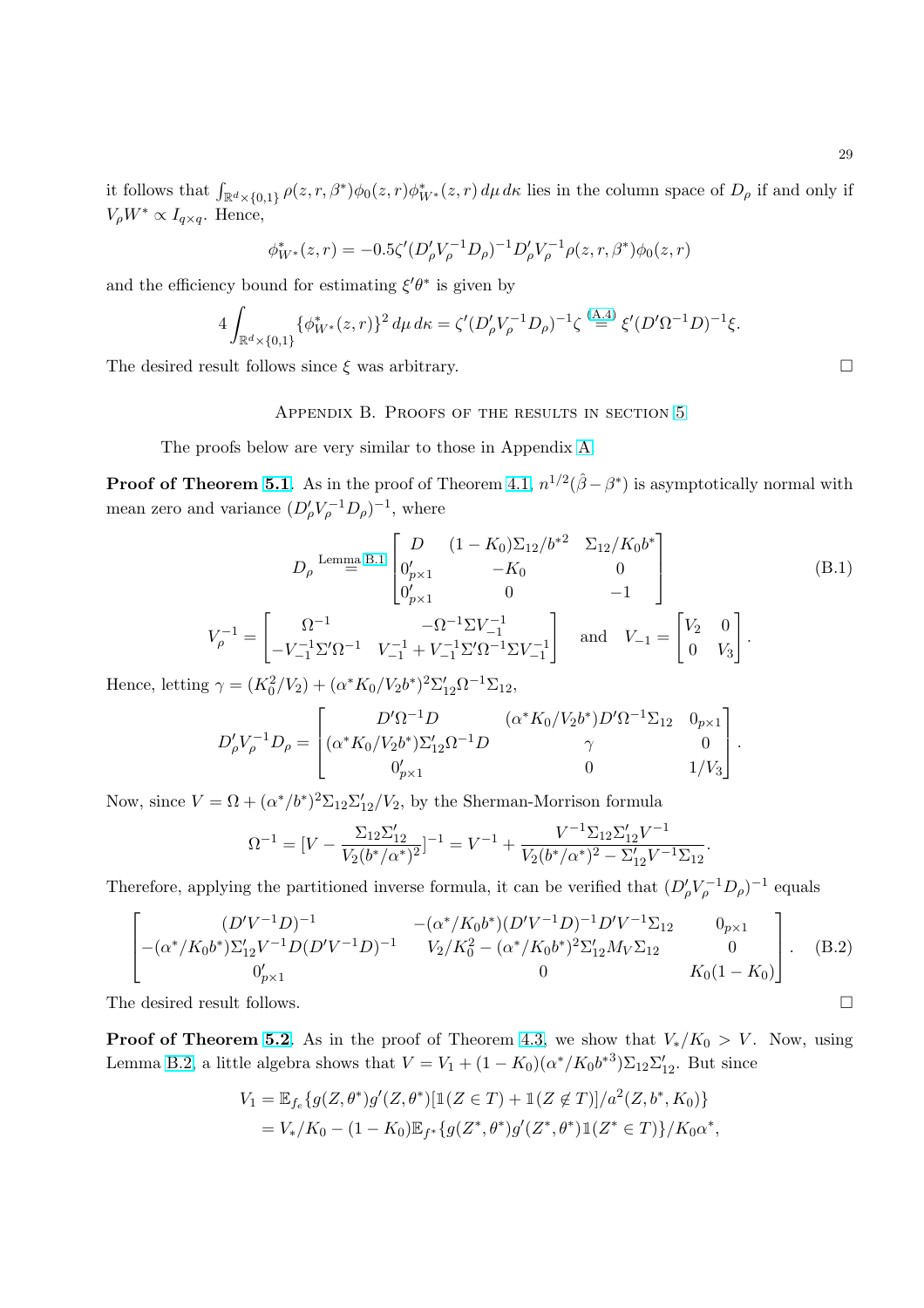we obtain that  $V = V_*/K_0 - (1 - K_0)\Delta/K_0$ , where

$$
\Delta = \mathbb{E}_{f^*}\{g(Z^*, \theta^*)g'(Z^*, \theta^*)\mathbb{1}(Z^* \in T)\}/\alpha^* - (\alpha^*/{b^*}^3)\Sigma_{12}\Sigma'_{12}.
$$

Next, a little simplification reveals that  $\Sigma_{12} = (b^*/\alpha^*) \mathbb{E}_{f^*}{g(Z, \theta^*)} \mathbb{1}(Z \in T)$ . Hence,

$$
\alpha^* b^* \Delta = b^* \mathbb{E}_{f^*} \{ g(Z^*, \theta^*) g'(Z^*, \theta^*) \mathbb{1}(Z^* \in T) \} - \mathbb{E}_{f^*} \{ g(Z^*, \theta^*) \mathbb{1}(Z^* \in T) \} \mathbb{E}_{f^*} \{ g'(Z^*, \theta^*) \mathbb{1}(Z^* \in T) \}
$$
  
= 
$$
b^{*2} \text{var}_{f^*} \{ g(Z^*, \theta^*) | Z^* \in T \}.
$$

Therefore,  $\Delta = (b^*/\alpha^*) \text{var}_{f^*} \{ g(Z^*, \theta^*) | Z^* \in T \}$  and we have

$$
V = V_*/K_0 - [(1 - K_0)b^*/K_0\alpha^*]\text{var}_{f^*}\{g(Z^*,\theta^*)|Z^* \in T\}.
$$
\n(B.3)

Hence, assuming  $var_{f^*}\{g(Z^*,\theta^*)|Z^*\in T\}$  is positive definite, the desired result follows.

**Remark B.1.** From (B.3) we know that  $V = [V_* - ((1 - K_0)b^*/\alpha^*) \text{var}_{f^*} \{g(Z^*, \theta^*) | Z^* \in T\}]/K_0$ . But  $K_0 \mapsto 1/K_0$  is a decreasing function of  $K_0$  and, upon recalling the definition of  $\alpha^*$ , it is easily seen that  $K_0 \mapsto -(1 - K_0)b^*/\alpha^*$  is increasing in  $K_0$ . Since  $V_*$  and  $var_{f^*}{g(Z^*,\theta^*)} | Z^* \in T$  do not depend upon  $K_0$ , it follows that V is the product of a decreasing function of  $K_0$  with an increasing function of  $K_0$ . Hence, V may not be monotonically decreasing in  $K_0$ . However, since  $K_0 \mapsto (1 - K_0)b^* / K_0 \alpha^*$ is a decreasing function of  $K_0$ , the gap  $V_*/K_0 - V$  is monotonically decreasing in  $K_0$ .

**Lemma B.1.** (i) 
$$
\mathbb{E}_{f_e} \{ \partial \rho_1(Z, \beta^*) / \partial b \} = (1 - K_0) \Sigma_{12} / b^{*2}
$$
 and (ii)  $\mathbb{E}_{f_e} \{ \partial \rho_1(Z, \beta^*) / \partial K \} = \Sigma_{12} / K_0 b^*.$ 

Proof of Lemma B.1. First, note that

$$
\mathbb{E}_{f_e} \{ \partial \rho_1(Z, \beta^*) / \partial b \} = [(1 - K_0) / b^{*2}] \mathbb{E}_{f_e} \{ g(Z, \theta^*) \mathbb{1}(Z \in T) / a^2(Z, b^*, K_0) \}.
$$

But  $\mathbb{E}_{f_e} \{ g(Z, \theta^*) \mathbb{1}(Z \in T) / a^2(Z, b^*, K_0) \}$  can be decomposed as

$$
\mathbb{E}_{f_e}\{g(Z,\theta^*)[1(Z \in T) - b^*]/a^2(Z,b^*,K_0)\} + b^* \mathbb{E}_{f_e}\{g(Z,\theta^*)/a^2(Z,b^*,K_0)\}.
$$

Furthermore, it is easily seen that

$$
\Sigma_{12} = K_0 \mathbb{E}_{f_e} \{ g(Z, \theta^*) [\mathbb{1}(Z \in T) - b^*]/a^2(Z, b^*, K_0) \}
$$
  

$$
\Sigma_{13} = K_0 \mathbb{E}_{f_e} \{ g(Z, \theta^*) / a^2(Z, b^*, K_0) \}.
$$

Therefore, (i) follows by Lemma B.2. The proof of (ii) is very similar and is, hence, omitted.  $\Box$ 

Lemma B.2.  $(1 - K_0)\Sigma_{12} + b^* \Sigma_{13} = 0$ .

**Proof of Lemma B.2**. Since  $(1 - K_0)\rho_2(Z, R, b^*)/b^* = \{a(Z, b^*, K_0) - 1\}R$  and  $\mathbb{E}_{f_e}\{g(Z, \theta^*)R\} = 0$ ,

$$
(1 - K_0) \Sigma_{12} / b^* = \mathbb{E}_{f_e} \{ g(Z, \theta^*) R \} - \mathbb{E}_{f_e} \{ g(Z, \theta^*) R / a(Z, b^*, K_0) \} = -\Sigma_{13}.
$$

The desired result follows.  $\Box$ 

**Theorem B.1.** The efficiency bounds for estimating  $\theta^*$  and  $b^*$  are given by  $(D'V^{-1}D)^{-1}$  and  $V_2/K_0^2$  –  $(\alpha^*/K_0b^*)^2\Sigma'_{12}M_V\Sigma_{12}$ , respectively.

<span id="page-31-0"></span>30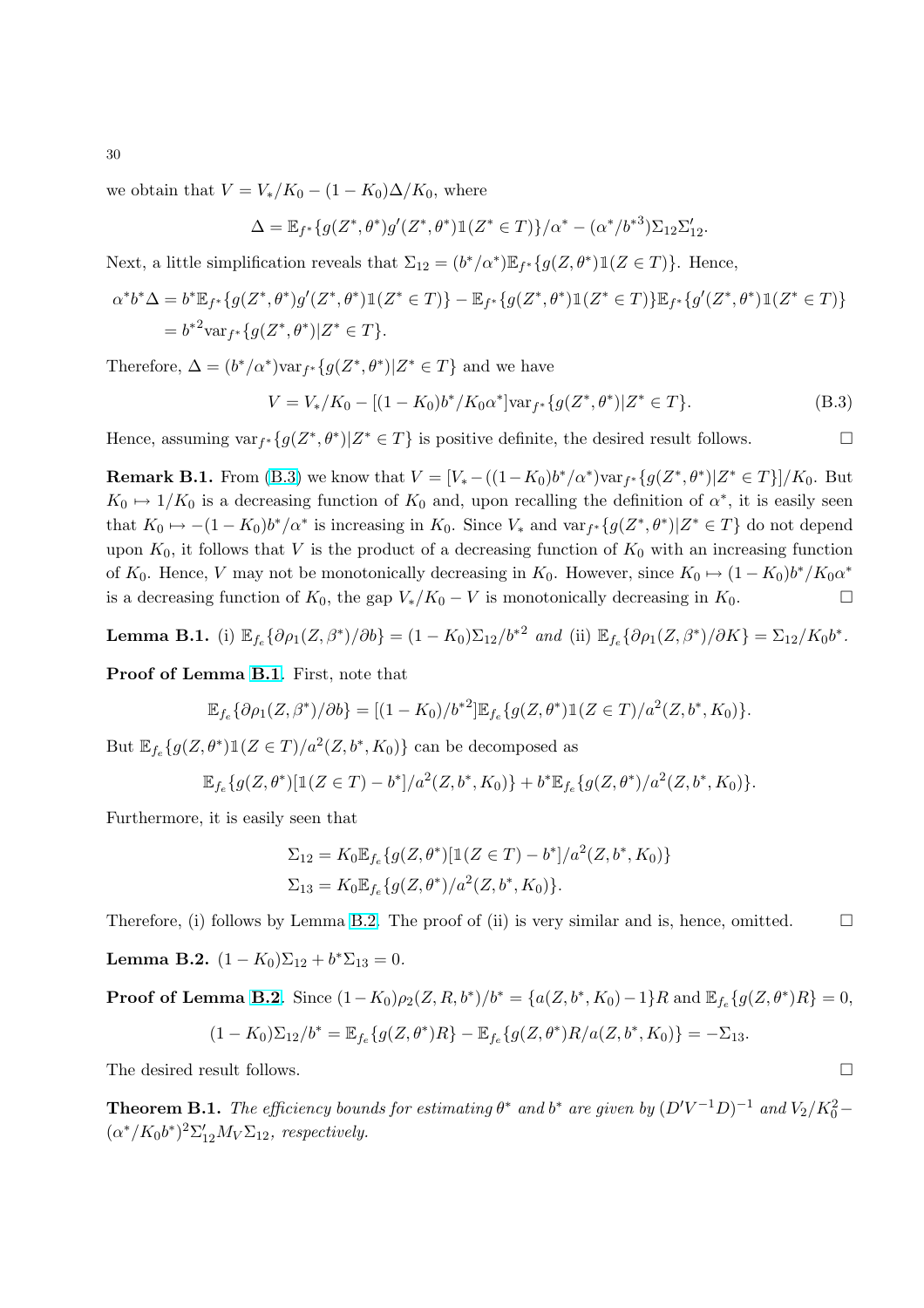Proof of Theorem [B.1](#page-31-0). Following the procedure described earlier in Section [A.1,](#page-28-0) we can show that analogous versions of [\(A.17\)](#page-28-0) and [\(A.18\)](#page-29-0) hold with  $\dot{\beta} = (\dot{\theta}, \dot{b}, \dot{K})_{(p+2) \times 1}$  and  $D_{\rho}$  given by [\(B.1\)](#page-30-0). Now let  $\xi_1 \in \mathbb{R}^p$  and  $\xi_2 \in \mathbb{R}$  be arbitrary. Define  $\zeta = (\xi_1, \xi_2, 0)_{(p+2)\times 1}$ . Then, as in Theorem [A.1](#page-29-0) we can show that the efficiency bound for estimating  $\eta(\phi_0) = \xi_1' \theta^* + \xi_2 b^* = \zeta' \beta^*$  is given by  $\zeta' (D'_{\rho} V_{\rho}^{-1} D_{\rho})^{-1} \zeta$ . The desired result follows by [\(B.2\)](#page-30-0) and the fact that  $\xi_1$  and  $\xi_2$  are arbitrary.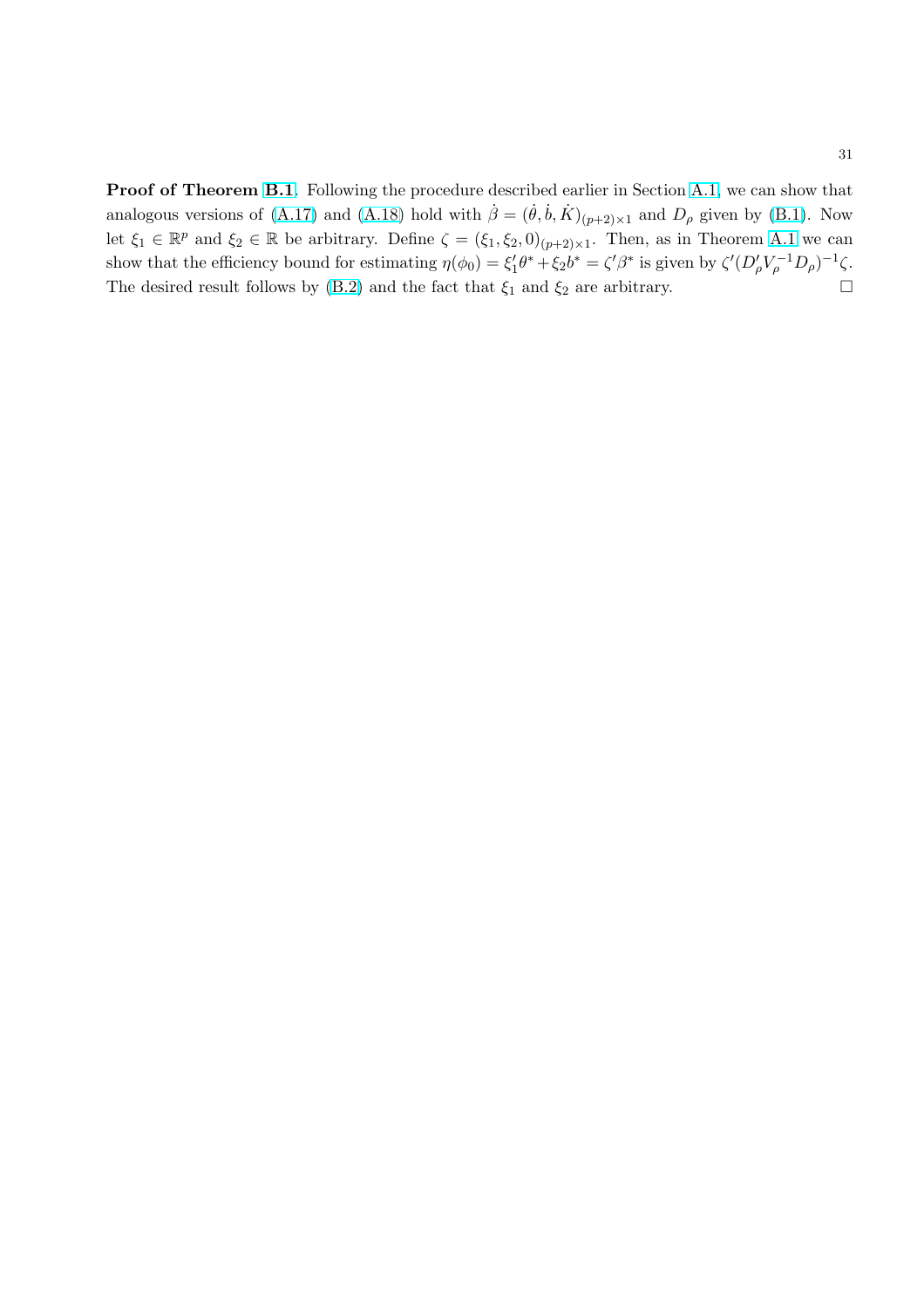<span id="page-33-0"></span>

|                                       | Mean     | Std. Dev.                       | Min              | Max          |
|---------------------------------------|----------|---------------------------------|------------------|--------------|
|                                       |          | $(220730$ observations)<br>1960 |                  |              |
| <b>Birth Cohort</b>                   | 1934.62  | 5.98                            | 1925             | 1944         |
| Age                                   | 25.38    | 5.98                            | 16               | 35           |
| Age at First Marriage                 | 19.68    | 3.59                            | 14               | 35           |
| Never Married                         | 0.29     | 0.45                            | 0                | 1            |
| White                                 | 0.88     | 0.32                            | $\overline{0}$   | $\mathbf{1}$ |
| $\leq$ 8 Years of Schooling Required  | 0.19     | 0.39                            | 0                | $\mathbf{1}$ |
| 9 Years of Schooling Required         | 0.66     | 0.47                            | 0                | 1            |
| 10 Years of Schooling Required        | 0.08     | 0.27                            | 0                | $\mathbf{1}$ |
| $\geq$ 11 Years of Schooling Required | $0.07\,$ | 0.26                            | $\boldsymbol{0}$ | $\,1$        |
|                                       |          | $(216036$ observations)<br>1970 |                  |              |
| <b>Birth Cohort</b>                   | 1934.69  | 5.94                            | 1925             | 1944         |
| Age                                   | 35.31    | 5.94                            | 26               | 45           |
| Age at First Marriage                 | 21.23    | 5.19                            | 14               | 45           |
| Never Married                         | 0.07     | 0.25                            | $\overline{0}$   | $\mathbf{1}$ |
| White                                 | 0.88     | 0.32                            | 0                | 1            |
| $\leq$ 8 Years of Schooling Required  | 0.19     | 0.39                            | $\Omega$         | $\mathbf{1}$ |
| 9 Years of Schooling Required         | 0.66     | 0.47                            | 0                | 1            |
| 10 Years of Schooling Required        | 0.08     | 0.27                            | $\overline{0}$   | $\mathbf{1}$ |
| 11 Years of Schooling Required        | 0.07     | 0.26                            | $\boldsymbol{0}$ | $\,1$        |
|                                       |          | $1980$ $(223903$ observations)  |                  |              |
| <b>Birth Cohort</b>                   | 1934.73  | 5.95                            | 1925             | 1944         |
| Age                                   | 45.28    | 5.95                            | 36               | 55           |
| Age at First Marriage                 | 22.07    | 7.01                            | 12               | 55           |
| Never Married                         | 0.05     | 0.22                            | $\overline{0}$   | 1            |
| White                                 | 0.88     | 0.33                            | $\overline{0}$   | 1            |
| $\leq$ 8 Years of Schooling Required  | 0.19     | 0.39                            | 0                | $\mathbf{1}$ |
| 9 Years of Schooling Required         | 0.66     | 0.47                            | 0                | 1            |
| 10 Years of Schooling Required        | 0.08     | 0.27                            | $\overline{0}$   | 1            |
| $\geq$ 11 Years of Schooling Required | 0.07     | 0.26                            | 0                | $\mathbf 1$  |

TABLE 1. Descriptive statistics for women by year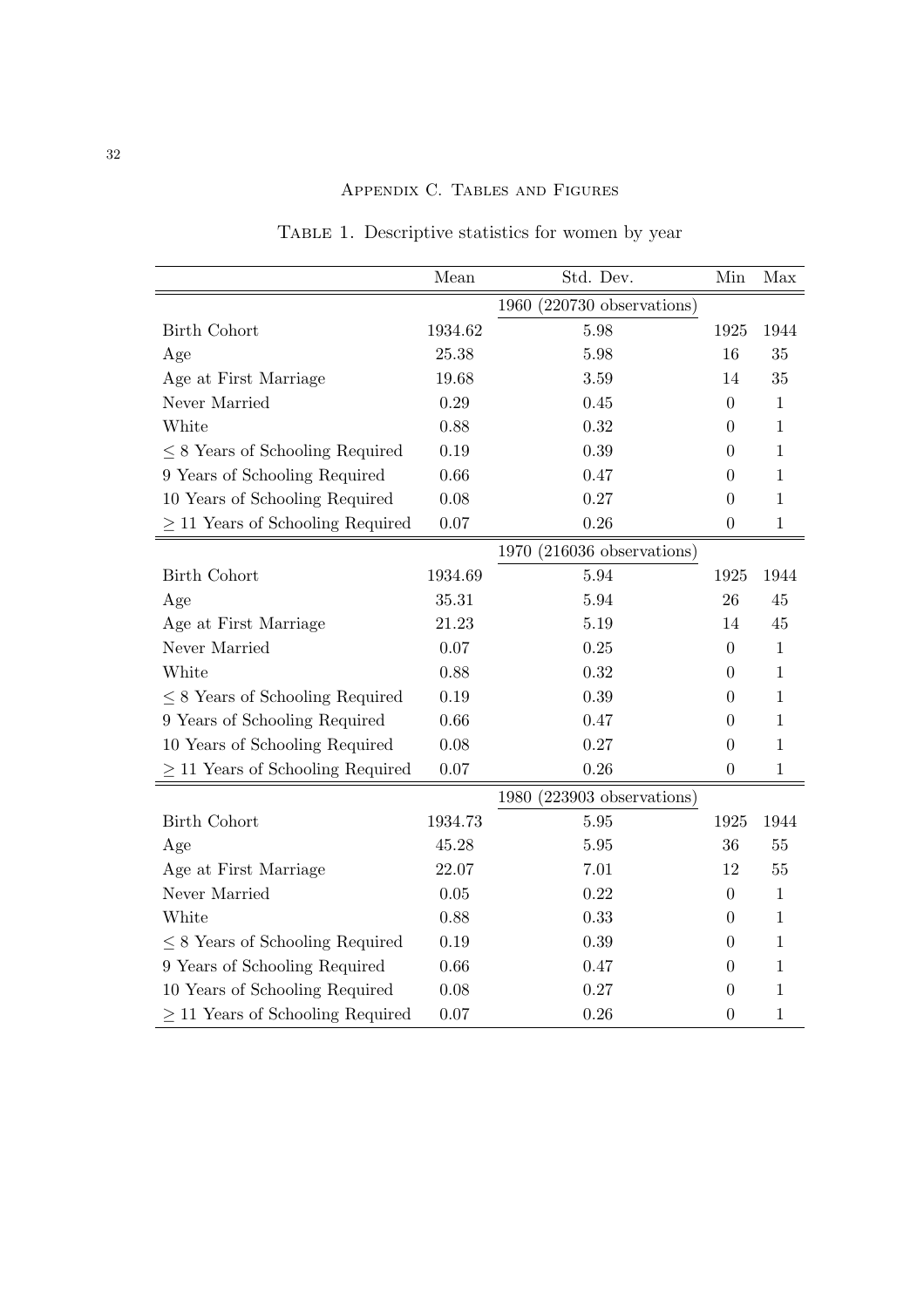<span id="page-34-0"></span>

|                                       | Mean    | Std. Dev.                       | Min              | Max          |
|---------------------------------------|---------|---------------------------------|------------------|--------------|
|                                       |         | $(213184$ observations)<br>1960 |                  |              |
| <b>Birth Cohort</b>                   | 1934.69 | 6.00                            | 1925             | 1944         |
| Age                                   | 25.31   | 6.00                            | 16               | 35           |
| Age at First Marriage                 | 21.36   | 3.95                            | 14               | 35           |
| Never Married                         | 0.42    | 0.49                            | $\boldsymbol{0}$ | $\mathbf{1}$ |
| White                                 | 0.89    | 0.31                            | $\overline{0}$   | $\mathbf{1}$ |
| $\leq$ 8 Years of Schooling Required  | 0.19    | 0.39                            | $\overline{0}$   | $\mathbf{1}$ |
| 9 Years of Schooling Required         | 0.66    | 0.47                            | 0                | 1            |
| 10 Years of Schooling Required        | 0.08    | 0.27                            | 0                | $\mathbf{1}$ |
| $\geq$ 11 Years of Schooling Required | 0.07    | 0.26                            | $\overline{0}$   | $\,1$        |
|                                       |         | $(207129$ observations)<br>1970 |                  |              |
| <b>Birth Cohort</b>                   | 1934.71 | 5.94                            | 1925             | 1944         |
| Age                                   | 35.29   | 5.94                            | 26               | 45           |
| Age at First Marriage                 | 23.82   | 5.26                            | 14               | 45           |
| Never Married                         | 0.10    | 0.30                            | $\overline{0}$   | $\mathbf{1}$ |
| White                                 | 0.90    | 0.30                            | 0                | $\mathbf{1}$ |
| $\leq$ 8 Years of Schooling Required  | 0.19    | 0.39                            | $\overline{0}$   | $\mathbf{1}$ |
| 9 Years of Schooling Required         | 0.66    | 0.47                            | 0                | $\mathbf{1}$ |
| 10 Years of Schooling Required        | 0.08    | 0.27                            | 0                | $\mathbf{1}$ |
| $\geq$ 11 Years of Schooling Required | 0.07    | 0.26                            | $\overline{0}$   | $1\,$        |
|                                       |         | 1980 (212244 observations)      |                  |              |
| <b>Birth Cohort</b>                   | 1934.80 | 5.93                            | 1925             | 1944         |
| Age                                   | 45.20   | 5.93                            | 36               | 55           |
| Age at First Marriage                 | 24.95   | 7.26                            | 12               | $55\,$       |
| Never Married                         | 0.07    | 0.25                            | $\boldsymbol{0}$ | $\mathbf{1}$ |
| White                                 | 0.89    | 0.31                            | $\theta$         | $\mathbf{1}$ |
| $\leq$ 8 Years of Schooling Required  | 0.19    | 0.39                            | 0                | $\mathbf{1}$ |
| 9 Years of Schooling Required         | 0.66    | 0.47                            | 0                | $1\,$        |
| 10 Years of Schooling Required        | 0.08    | 0.27                            | 0                | $\mathbf{1}$ |
| $\geq$ 11 Years of Schooling Required | 0.07    | 0.26                            | $\overline{0}$   | $\,1$        |

Table 2. Descriptive statistics for men by year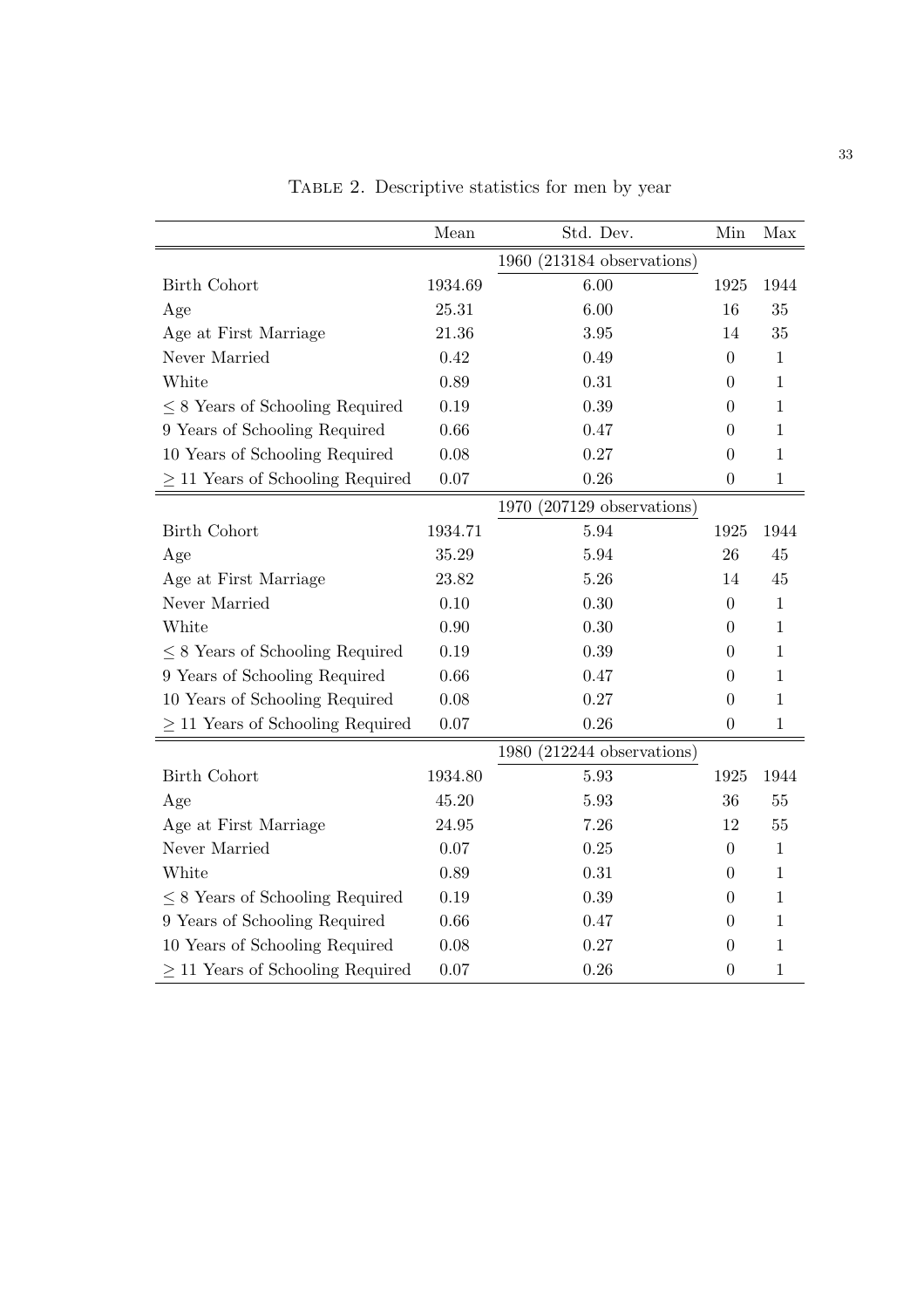<span id="page-35-0"></span>

| age in |                  | % of women censored |                  |                  | $\%$ of men censored |                  |
|--------|------------------|---------------------|------------------|------------------|----------------------|------------------|
| 1960   | 1960             | 1970                | 1980             | 1960             | 1970                 | 1980             |
| $16\,$ | 94               | 13                  | $\overline{7}$   | 99               | 20                   | $\boldsymbol{9}$ |
| $17\,$ | 88               | 11                  | $\overline{6}$   | 98               | 17                   | 8                |
| $18\,$ | $75\,$           | $10\,$              | $\boldsymbol{6}$ | 95               | 15                   | 8                |
| $19\,$ | 59               | $\overline{9}$      | $\overline{6}$   | 87               | 13                   | 8                |
| $20\,$ | 46               | 8                   | $\overline{6}$   | 75               | 12                   | $\overline{7}$   |
| $21\,$ | 34               | $\overline{7}$      | $\overline{5}$   | 62               | 10                   | 7                |
| $22\,$ | 25               | $\overline{7}$      | $\overline{5}$   | 50               | 10                   | $\,6$            |
| $23\,$ | 19               | $\overline{7}$      | $\overline{5}$   | 40               | $\boldsymbol{9}$     | $\,6$            |
| $24\,$ | 15               | 6                   | $\overline{5}$   | 32               | $8\,$                | 7                |
| $25\,$ | 13               | $\overline{6}$      | $\overline{5}$   | 27               | 9                    | $\sqrt{6}$       |
| $26\,$ | 11               | $\overline{5}$      | $\overline{5}$   | $22\,$           | 8                    | $\!6\,$          |
| $27\,$ | $\boldsymbol{9}$ | $\boldsymbol{6}$    | $\overline{4}$   | 19               | $\overline{7}$       | $\,6$            |
| 28     | $\boldsymbol{9}$ | $\overline{5}$      | $\bf 5$          | 16               | $\overline{7}$       | $\overline{5}$   |
| $\,29$ | $\boldsymbol{9}$ | $\overline{5}$      | $\bf 5$          | 15               | $\overline{7}$       | $\!6\,$          |
| $30\,$ | $8\,$            | $\overline{5}$      | $\overline{4}$   | 13               | $\overline{7}$       | $\,6$            |
| $31\,$ | $\overline{7}$   | $\overline{5}$      | $\overline{4}$   | 12               | $\overline{7}$       | $\!6\,$          |
| $32\,$ | $\,6\,$          | $\overline{5}$      | $\sqrt{4}$       | 11               | $\overline{7}$       | $\,6$            |
| 33     | $\,6\,$          | $\overline{5}$      | $\bf 5$          | 11               | $\overline{7}$       | $\,6$            |
| $34\,$ | $\,6\,$          | $\overline{5}$      | $\overline{4}$   | 10               | $\overline{7}$       | $\,6$            |
| 35     | $\,6\,$          | $\overline{5}$      | $\overline{5}$   | $\boldsymbol{9}$ | $\,6$                | $\!6\,$          |
| 36     | $\,6\,$          | $\overline{5}$      | $\sqrt{4}$       | $8\,$            | $\overline{6}$       | $\,6$            |
| 37     | $\,6\,$          | $\boldsymbol{6}$    | $\bf 5$          | $8\,$            | $\overline{6}$       | $\,6$            |
| 38     | $\bf 5$          | $\overline{5}$      | $\overline{5}$   | $8\,$            | $6\phantom{.}6$      | $\sqrt{6}$       |
| 39     | $\,6\,$          | $\overline{5}$      | $\overline{5}$   | $8\,$            | $\boldsymbol{6}$     | $\,6$            |
| $40\,$ | $\,6\,$          | $\boldsymbol{6}$    | $\overline{5}$   | 7                | $\,6$                | $\,6$            |

TABLE 3. Proportion censored by cohort and year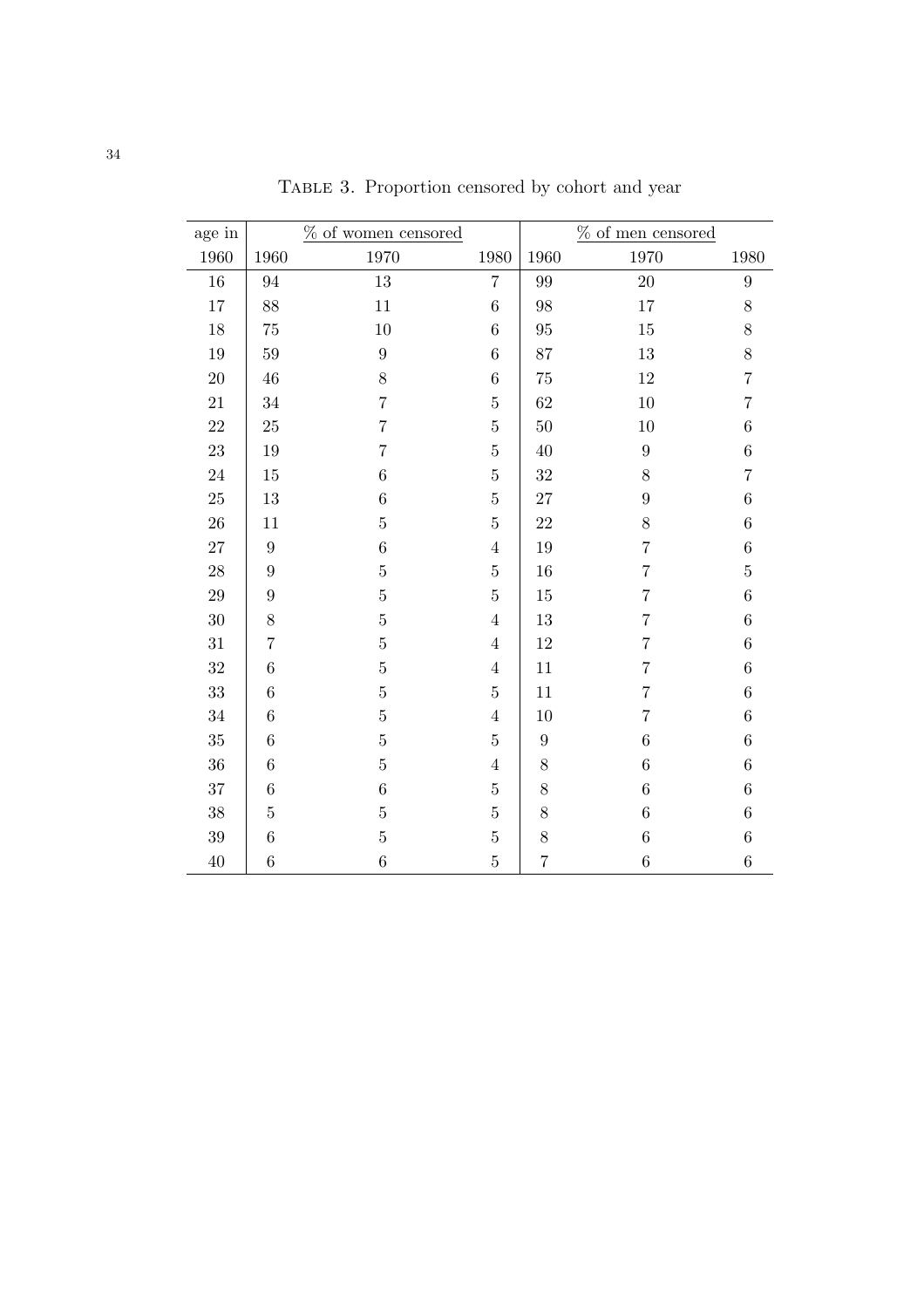<span id="page-36-0"></span>Table 4. Effects of compulsory schooling laws and race on log(age at first marriage). Also included in the specification, but not reported in this table, are a constant, year-of-birth indicators, and state dummies.

| Women                                                     | OLS60                              | OLS70                | OLS80                | GMM60                | GMM70                | TOBIT60                        | TOBIT70               |
|-----------------------------------------------------------|------------------------------------|----------------------|----------------------|----------------------|----------------------|--------------------------------|-----------------------|
| 9 Years Schooling Reqd.                                   | $.0157^*$                          | $.0080*$             | $.0096*$             | $.0102*$             | $.0094*$             | .0029                          | $.0077^*$             |
|                                                           | (.0016)                            | (.0022)              | (.0025)              | (.0024)              | (.0022)              | (.0018)                        | (.0021)               |
| 10 Years Schooling Reqd.                                  | $.0232*$                           | $.0112*$             | $.0146*$             | $.0150*$             | $.0129*$             | $.0075*$                       | $.0103*$              |
|                                                           | (.0021)                            | (.0030)              | (.0035)              | (.0034)              | (.0031)              | (.0026)                        | (.0031)               |
| $11+$ Years Schooling Reqd.                               | $.0456*$                           | $.0317*$             | $.0184*$             | $.0188*$             | $.0223*$             | $.0157*$                       | $.0299^*$             |
|                                                           | (.0038)                            | (.0052)              | (.0061)              | (.0060)              | (.0053)              | (.0049)                        | (.0057)               |
| White                                                     | $-.0261*$                          | $-.0476*$            | $-.0827*$            | $-.0927*$            | $-.0808*$            | $-.0393*$                      | $-.0534^{*}$          |
|                                                           | 0.0012)                            | (.0018)              | (.0021)              | 0.0020)              | 0.0019               | (.0014)                        | (.0016)               |
| Men                                                       | OLS60                              | OLS70                | OLS80                | GMM60                | GMM70                | TOBIT60                        | TOBIT70               |
| 9 Years Schooling Reqd.                                   | $.0114*$                           | $.0073*$             | .0031                | .0046                | $.0061*$             | $-.0028$                       | $.0062*$              |
|                                                           | (.0015)                            | (.0022)              | (.0026)              | (.0024)              | (.0023)              | (.0019)                        | (.0022)               |
| 10 Years Schooling Reqd.                                  | $.0205*$                           | $.0120*$             | $.0130*$             | $.0131*$             | $.0137*$             | .0052                          | $.0109*$              |
|                                                           | (.0019)                            | (.0029)              | (.0035)              | (.0033)              | (.0031)              | (.0029)                        | (.0031)               |
| $11+$ Years Schooling Reqd.                               | $.0359*$                           | $.0152*$             | .0049                | .0028                | .0070                | .0055                          | $.0121*$              |
|                                                           | (.0035)                            | (.0053)              | (.0063)              | (.0060)              | (.0056)              | (.0053)                        | (.0057)               |
| White<br>$\sim$ $\sim$<br>$\mathbf{L}$<br>$\bullet$<br>п. | $-.0156*$<br>(.0011)<br>$\cdot$ 1. | $-.0444*$<br>0.0018) | $-.0792*$<br>(.0021) | $-.0826*$<br>0.0020) | $-.0792*$<br>0.0019) | $-.0301*$<br>(.0016)<br>$-0<1$ | $-.0515^*$<br>(.0017) |

Standard errors in parentheses. An asterisk denotes that effect is significant at the 5% level.

TABLE 5.  $\hat{K}$  for the female and male subsamples.

|       |        | GMM60 GMM70 |
|-------|--------|-------------|
| Women | 0.4491 | 0.4964      |
| Men   | 0.4646 | 0.4903      |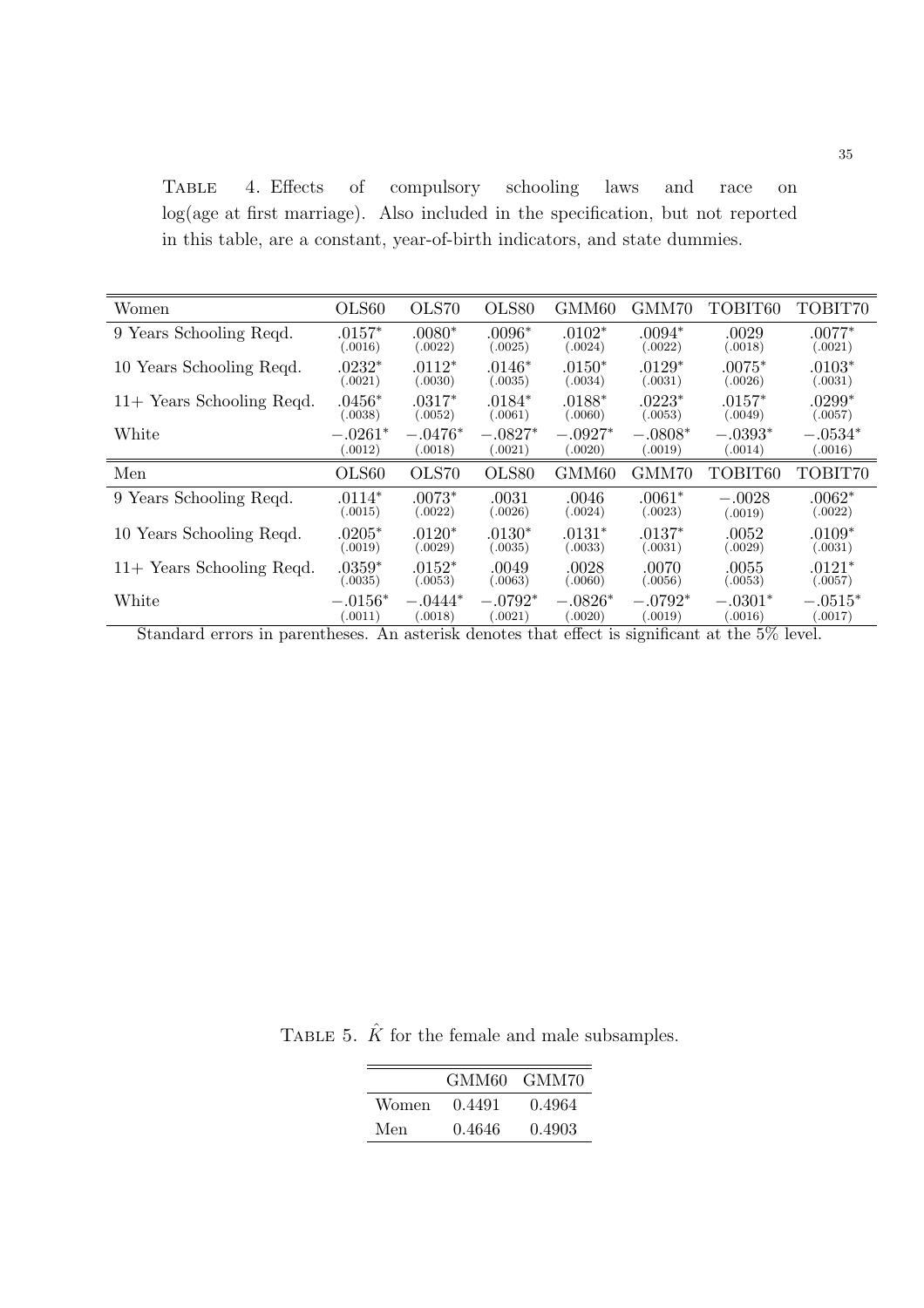<span id="page-37-0"></span>Table 6. Robustness check: Effects of compulsory schooling laws and race on log(age at first marriage) when age at first marriage for unmarried individuals in the refreshment sample is imputed to be 55 or 65 years.

|                                      |                      | 55 years             |                              |                      | 65 years             |                                        |
|--------------------------------------|----------------------|----------------------|------------------------------|----------------------|----------------------|----------------------------------------|
| Women                                | OLS80                | GMM60                | GMM70                        | OLS80                | GMM60                | GMM70                                  |
| 9 Years Schooling Reqd.              | $.0102*$             | $.0109*$             | $.0100*$                     | $.0108*$             | $.0116*$             | $.0106*$                               |
|                                      | (.0027)              | (.0027)              | (.0024)                      | (.0030)              | (.0029)              | (.0027)                                |
| 10 Years Schooling Reqd.             | $.0134^{*}$          | $.0139*$             | $.0116*$                     | $.0140*$             | $.0147*$             | $.0123*$                               |
|                                      | (.0039)              | (.0039)              | (.0035)                      | (.0042)              | (.0043)              | (.0040)                                |
| $11+$ Years Schooling Reqd.          | $.0140*$             | $.0141*$             | $.0176*$                     | $.0144*$             | $.0145*$             | $.0179^*$                              |
|                                      | (.0067)              | (.0067)              | (.0060)                      | (.0072)              | (.0073)              | (.0066)                                |
| $\rm White$                          | $-.0978*$            | $-.1095*$            | $-.0965*$                    | $-.1077*$            | $-.1205*$            | $-.1068*$                              |
|                                      | (.0024)              | (.0024)              | (.0022)                      | (.0027)              | (.0029)              | (.0025)                                |
| Men                                  | OLS80                | GMM60                | GMM70                        | OLS80                | GMM60                | GMM70                                  |
| 9 Years Schooling Reqd.              | .0018                | .0032                | .0048                        | .0019                | .0035                | .0050                                  |
|                                      | (.0028)              | (.0027)              | (.0025)                      | (.0030)              | (.0030)              | ((.0028)                               |
| 10 Years Schooling Reqd.             | $.0110*$             | $.0109*$             | $.0114*$                     | $.0116*$             | $.0117*$             | $.0119*$                               |
|                                      | (.0039)              | (.0038)              | (.0036)                      | (.0043)              | (.0043)              | (.0041)                                |
| $11+$ Years Schooling Reqd.          | $-.0017$             | $-.0044$             | .0001                        | $-.0025$             | $-.0055$             | $-.0009$                               |
|                                      | (.0070)              | (.0068)              | (.0064)                      | (.0077)              | (.0076)              | (.0072)                                |
| White<br>$\sim$ 1.1<br>$\sim$ $\sim$ | $-.0935^*$<br>.0025) | $-.0977*$<br>(.0024) | $-.0944*$<br>0023)<br>$\sim$ | $-.1036*$<br>0.0028) | $-.1083*$<br>(.0027) | $-.1051*$<br>(.0026)<br>$-\sim$ $\sim$ |

Standard errors in parentheses. An asterisk denotes that effect is significant at the 5% level.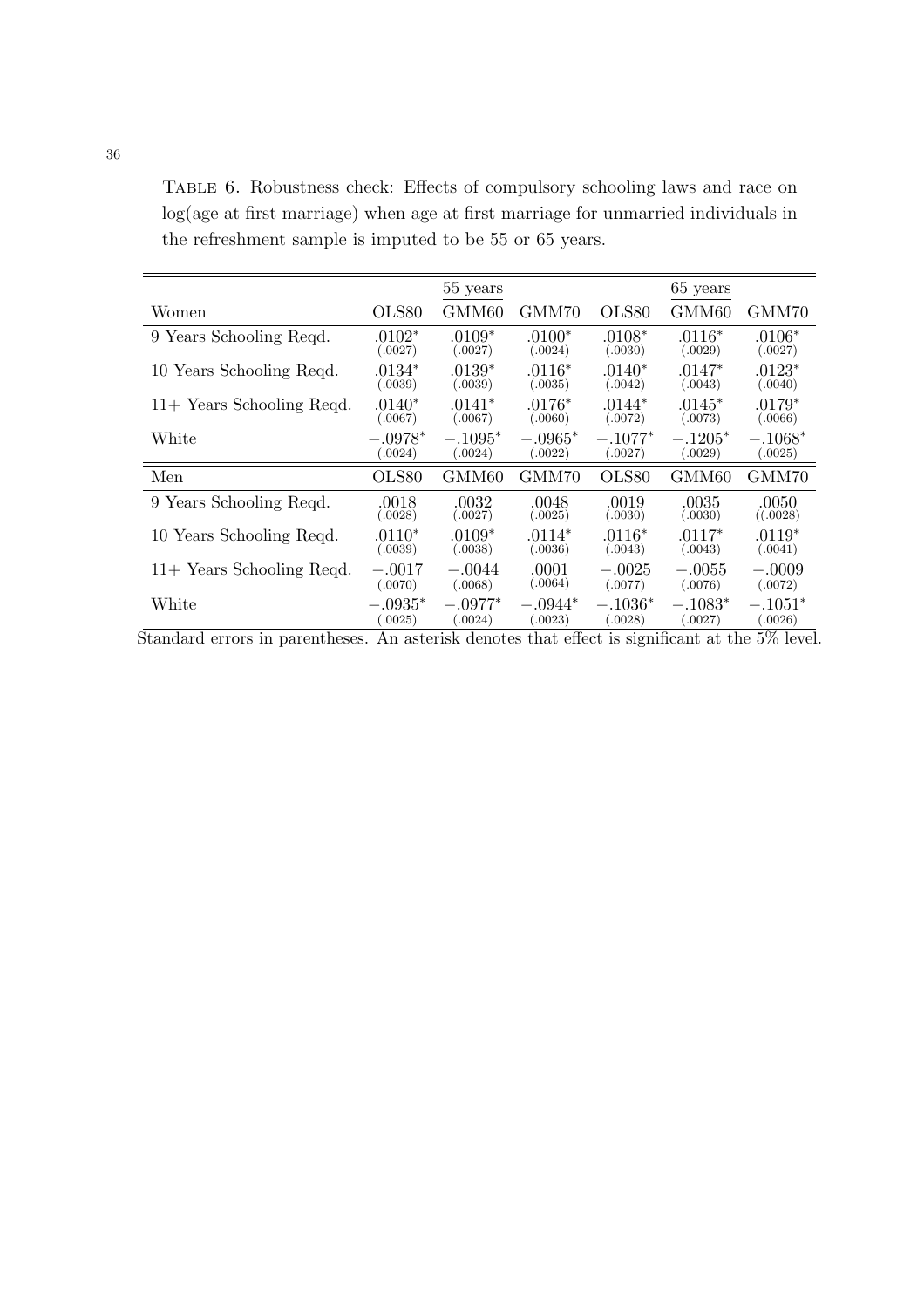|                           |           | 10%       |           |           | 20%       |           |
|---------------------------|-----------|-----------|-----------|-----------|-----------|-----------|
| Women                     | OLS80     | GMM60     | GMM70     | OLS80     | GMM60     | GMM70     |
| 9 Years Schooling Reqd.   | .0111     | $.0164*$  | $.0125*$  | $.0130*$  | $.0132*$  | $.0101*$  |
|                           | (.0082)   | (.0069)   | (.0058)   | (.0058)   | (.0050)   | (.0043)   |
| 10 Years Schooling Reqd.  | .0060     | .0118     | .0107     | .0118     | $.0139*$  | .0100     |
|                           | (.0110)   | (.0097)   | (.0082)   | (.0078)   | (.0070)   | (.0061)   |
| 11+ Years Schooling Reqd. | $-.0037$  | .0026     | .0111     | .0084     | .0071     | .0112     |
|                           | (.0193)   | (.0171)   | (.0139)   | (.0139)   | (.0127)   | (.0108)   |
| White                     | $-.0983*$ | $-.1046*$ | $-.0843*$ | $-.0913*$ | $-.0998*$ | $-.0829*$ |
|                           | .0067)    | (.0057)   | (.0048)   | 0.0047)   | 0.0041)   | .0036)    |
| Men                       | OLS80     | GMM60     | GMM70     | OLS80     | GMM60     | GMM70     |
| 9 Years Schooling Reqd.   | .0123     | $.0138*$  | $.0120*$  | .0081     | $.0114*$  | $.0122*$  |
|                           | (.0080)   | (.0067)   | (.0058)   | (.0057)   | (.0048)   | (.0043)   |
| 10 Years Schooling Reqd.  | .0133     | .0121     | .0111     | $.0167*$  | $.0178*$  | $.0176^*$ |
|                           | (.0109)   | (.0095)   | (.0080)   | (.0077)   | (.0068)   | (.0060)   |
| 11+ Years Schooling Reqd. | .0052     | $-.0059$  | $-.0043$  | .0007     | $-.0019$  | .0010     |
|                           | (.0199)   | (.0170)   | (.0145)   | (.0143)   | (.0125)   | (.0110)   |
| White                     | $-.0696*$ | $-.0675*$ | $-.0648*$ | $-.0697*$ | $-.0737*$ | $-.0687*$ |
|                           | (.0067)   | (.0056)   | (.0050)   | (.0047)   | (.0041)   | (.0037)   |

<span id="page-38-0"></span>Table 7. Robustness check: Effects of compulsory schooling laws and race on log(age at first marriage) using 10% or 20% subsamples of the refreshment sample.

Standard errors in parentheses. An asterisk denotes that effect is significant at the 5% level.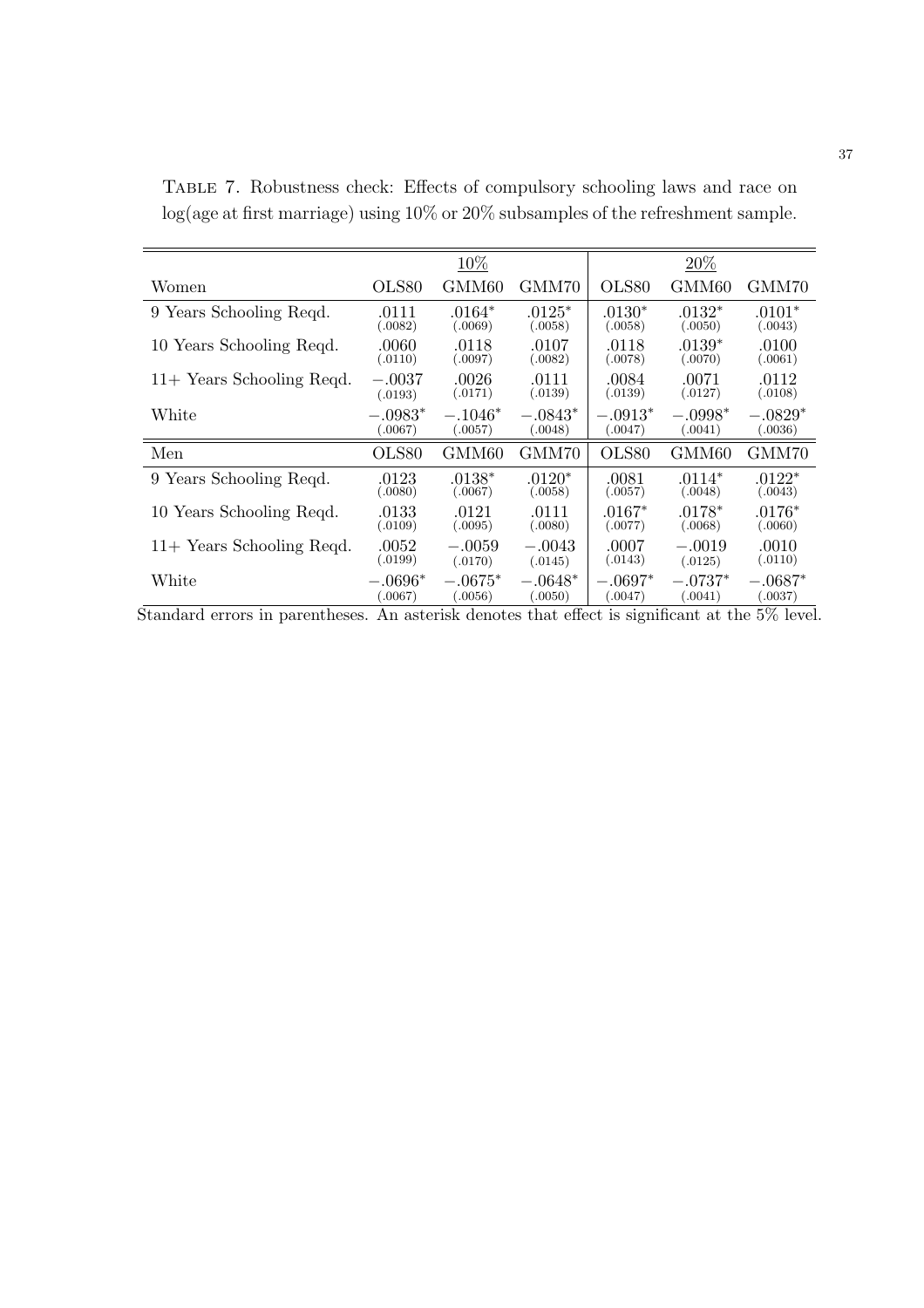<span id="page-39-0"></span>

Figure 1. QQ plots of age at first marriage for individuals aged at least 26 that are uncensored; i.e., those who married before age 26.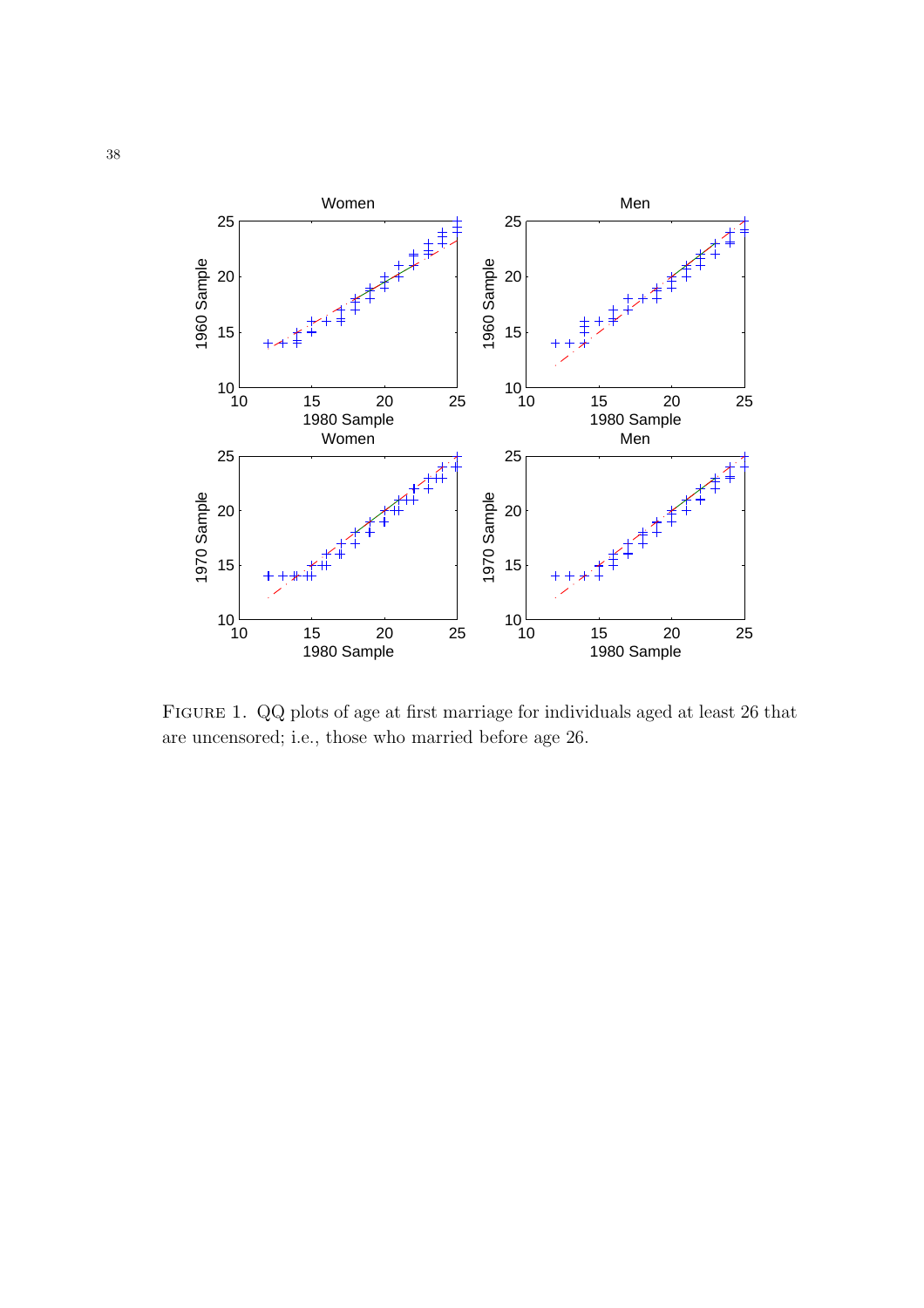<span id="page-40-0"></span>

FIGURE 2. Cohort effects for women.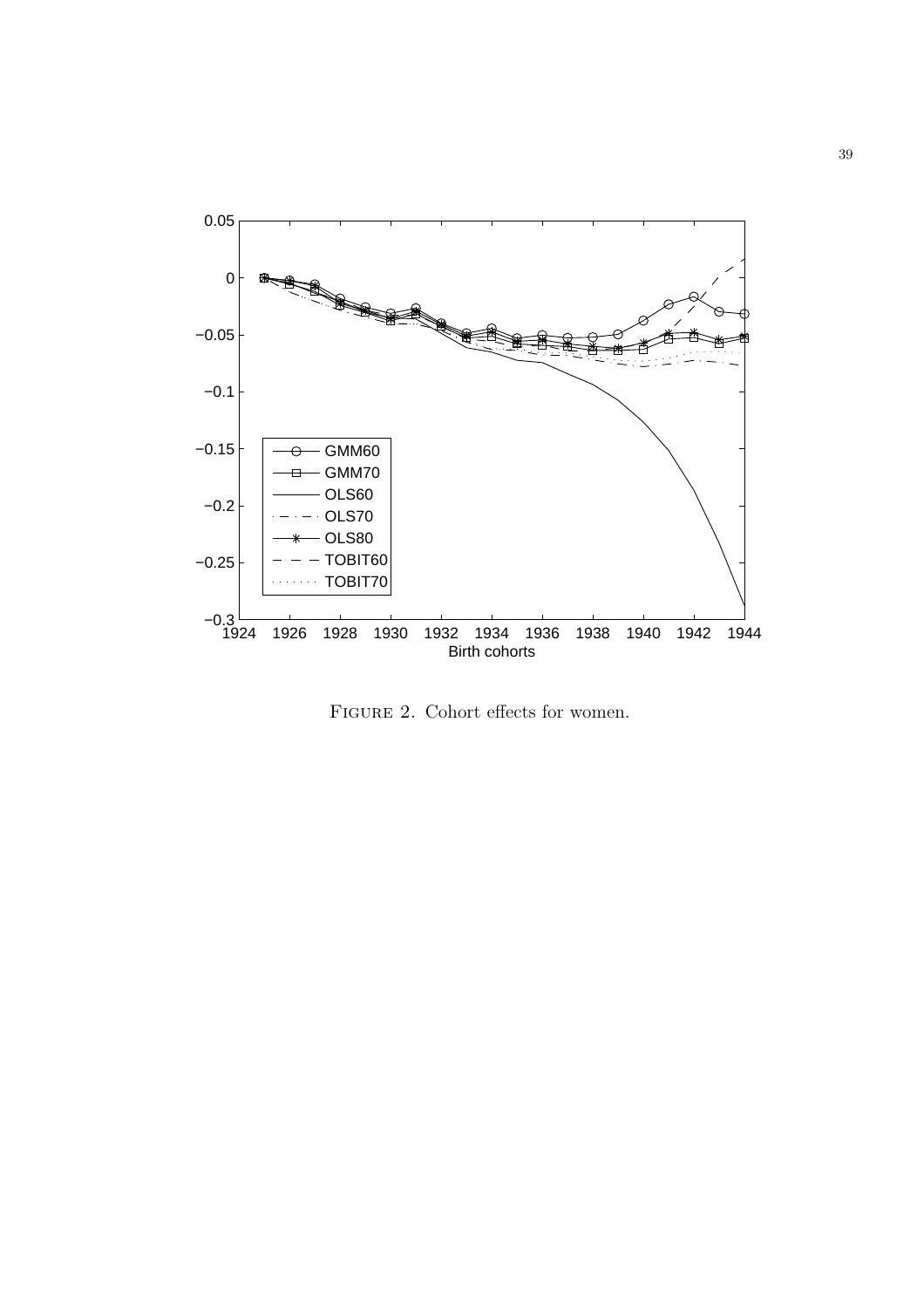<span id="page-41-0"></span>

FIGURE 3. Cohort effects for men.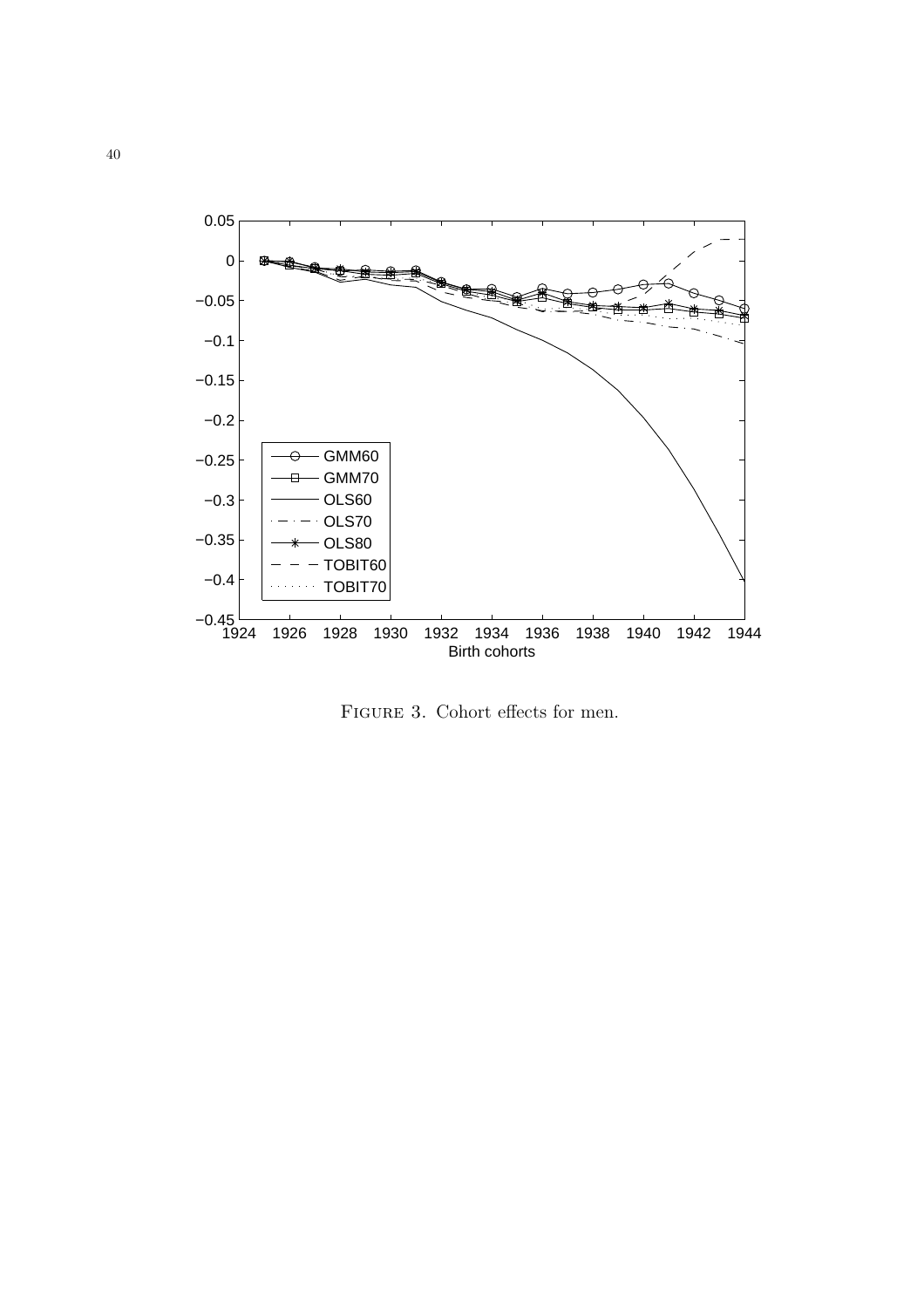#### **REFERENCES**

- ACEMOGLU, D., AND J. ANGRIST (2001): "How large are human capital externalities? Evidence from compulsory schooling laws," in NBER Macroeconomics Annual 2000, ed. by B. S. Bernanke, and K. Rogoff. MIT Press.
- Akerlof, G. A. (1998): "Men without children," Economic Journal, 108, 287–309.
- AMEMIYA, T. (1984): "Tobit models: A survey," Journal of Econometrics, 4, 3-61.
- ANGRIST, J. D., AND A. B. KREUGER (1992): "The effect of age at school entry on educational attainment: An application of instrumental variables with moments from two samples," Journal of the American Statistical Association, 87, 328–336.
- Arellano, M., and C. Meghir (1992): "Female labor supply and on-the-job search: An empirical model estimated using complementary data sets," Review of Economic Studies, 59, 537–557.
- BERGSTROM, T., AND R. F. SCHOENI (1996): "Income prospects and age-at-marriage," Journal of Population Economics, 9, 115–130.
- BLUNDELL, R. W., AND R. J. SMITH (1993): "Simultaneous microeconometric models with censored or qualitative dependent variables," in Econometrics. Amsterdam: North-Holland, vol. 11 of Handbook of Statistics, pp. 117–143.
- BUCHINSKY, M., AND J. HAHN (1998): "An alternative estimator for the censored quantile regression model," Econometrica, 66, 653–672.
- CHAMBERLAIN, G. (1986): "Asymptotic efficiency in semiparametric models with censoring," Journal of Econometrics, 32, 189–218.
- Chen, S., and S. Khan (2001): "Estimation of a partially linear censored regression model," Econometric Theory, 17, 567–590.
- Chen, X., H. Hong, and E. Tamer (2005): "Measurement error models with auxiliary data," Review of Economic Studies, 72, 343–366.
- Chen, X., H. Hong, and A. Tarozzi (2004): "Semiparametric efficiency in GMM models of nonclassical measurement errors, missing data and treatment effects," Manuscript.
- Coale, A. (1971): "Age patterns of marriage," Population Studies, 25, 193–214.
- Duncan, G. (1986): "A semiparametric censored regression estimator," Journal of Econometrics, 32, 5–34.
- Fernandez, L. (1986): "Nonparametric maximum likelihood estimation of censored regression models," Journal of Econometrics, 32, 35–57.
- GOLDIN, C., AND L. F. KATZ (2002): "The power of the Pill: Oral contraceptives and womens career and marriage decisions," Journal of Political Economy, 110, 730–770.
- (2003): "Mass secondary schooling and the State: The role of state compulsion in the high school movement," NBER Working Paper 10075.
- Hausman, J. A., and D. A. Wise (1976): "The evaluation of results from truncated samples: The New Jersey negative income tax experiment," Annals of Economic and Social Measurement, 5, 421–445.
- (1977): "Social experimentation, truncated distributions, and efficient estimation," Econometrica, 45, 919–938.
- Heckman, J. J. (1976): "The common structure of statistical models of truncation, sample selection and limited dependent variables and a simple estimator for such models," Annals of Economic and Social Measurement, 5/4, 475–492.
	- $-$  (1979): "Sample selection bias as a specification error," *Econometrica*, 47, 153–161.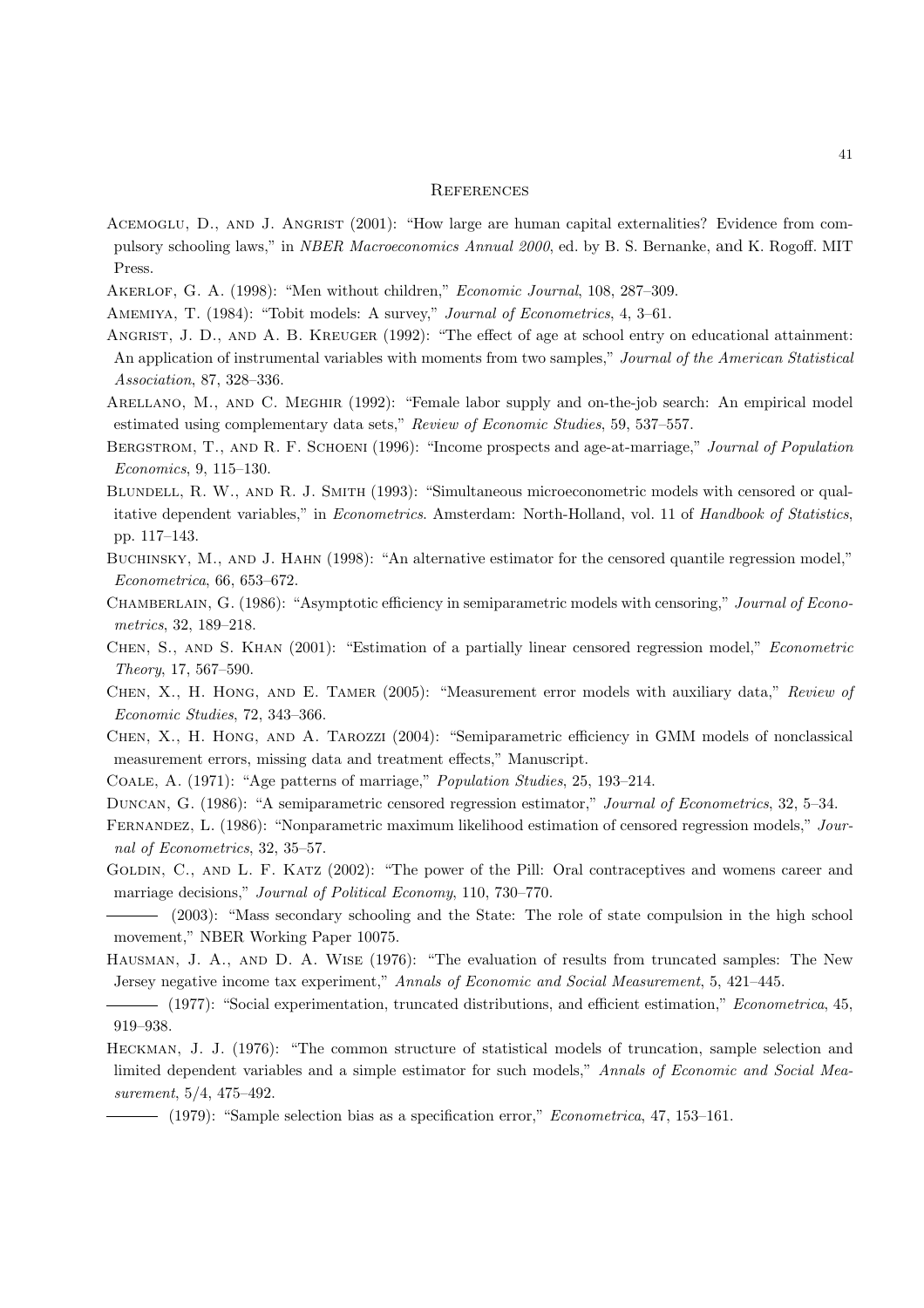- HELLERSTEIN, J., AND G. W. IMBENS (1999): "Imposing moment restrictions from auxiliary data by weighting," Review of Economics and Statistics, 81, 1–14.
- HIRANO, K., G. W. IMBENS, G. RIDDER, AND D. B. RUBIN (2001): "Combining panel data sets with attrition and refreshment samples," Econometrica, 69, 1645–1659.
- HONORÉ, B., AND J. L. POWELL (1994): "Pairwise difference estimators of censored and truncated regression models," Journal of Econometrics, 64, 241–278.
- Horowitz, J. L. (1986): "A distribution-free least squares estimator for censored linear regression models," Journal of Econometrics, 32, 59–84.
- (1988): "Semiparametric M-estimation of censored linear regression models," *Advances in Economet*rics, 7, 45–83.
- HU, Y., AND G. RIDDER (2003): "Estimation of nonlinear models with measurement error using marginal information," Manuscript.
- ICHIMURA, H., AND E. MARTINEZ-SANCHIS (2005): "Identification and estimation of GMM models by a combination of two data sets," Manuscript.
- IMBENS, G. W., AND T. LANCASTER (1994): "Combining micro and macro data in microeconomic models," Review of Economic Studies, 61, 655–680.
- Khan, S., and A. Lewbel (2003): "Weighted and two stage least squares estimation of semiparametric truncated regression models," Manuscript.
- KHAN, S., AND J. L. POWELL (2001): "Two step estimation of semiparametric censored regression models," Journal of Econometrics, 103, 73–110.
- Koball, H. (1998): "Have African American men become less committed to marriage? Explaining the twentieth century racial cross-over in mens marriage timing," Demography, 35, 251–258.
- KORENMAN, S., AND D. NEUMARK (1991): "Does marriage really make men more productive," Journal of Human Resources, 26, 282–307.
	- $-$  (1992): "Marriage, motherhood, and wages," Journal of Human Resources, 27, 233–255.
- Lee, M. (1993a): "Quadratic mode regression," Journal of Econometrics, 57, 1–19.
- (1993b): "Winsorized mean estimator for censored regression model," Econometric Theory, 8, 368–382. Lleras-Muney, A. (2001): "Were compulsory attendance and child labor laws effective? An analysis from
- 1915 to 1939," Journal of Law and Economics (forthcoming).
- (2002): "The relationship between education and adult mortality in the United States," NBER working paper 8986.
- LOCHNER, L., AND E. MORETTI (2004): "The effect of education on crime: Evidence from prison inmates, arrests, and self-reports," American Economic Review, 94, 155–189.
- MADDALA, G. (1983): Limited-dependent and qualitative variables in econometrics. Cambridge University Press.
- Manski, C. F. (1995): Identification Problems in the Social Sciences. Harvard University Press.
- Nevo, A. (2003): "Using weights to adjust for sample selection when auxiliary information is available," Journal of Business and Economic Statistics, 21, 43–52.
- Newey, W. K. (1988): "Efficient estimation of Tobit models under symmetry," in Nonparametric and semiparametric methods in econometrics and statistics. Proceedings of the fifth international symposium in Economic Theory and Econometrics, ed. by W. A. Barnett, J. Powell, and G. Tauchen, pp. 291–336. Cambridge University Press.